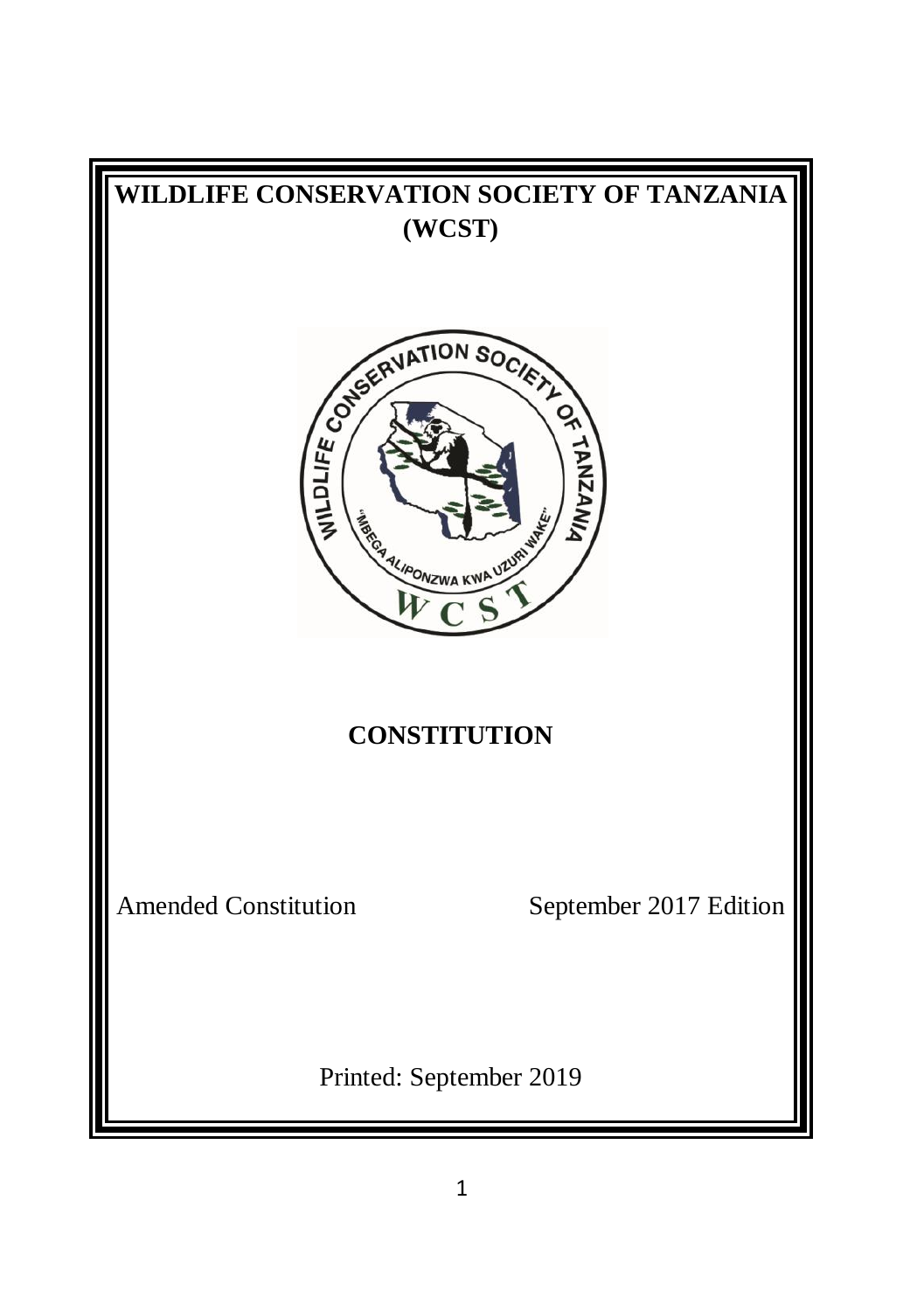# **Table of Contents**

| 1.                                          |                                               |  |
|---------------------------------------------|-----------------------------------------------|--|
| 2.                                          |                                               |  |
|                                             | PART II: NAME OF THE SOCIETY, POSTAL ADDRESS, |  |
|                                             | HEAD OFFICE AND AREA OF OPERATION 12          |  |
| 3.                                          |                                               |  |
| $\overline{4}$ .                            |                                               |  |
| 5.                                          |                                               |  |
| 6.                                          |                                               |  |
|                                             | PART III: VISION, MISSION, STATUS, OBJECTIVES |  |
|                                             | AND CORE VALUES MORES OF THE SOCIETY 12       |  |
| $7_{\scriptscriptstyle{\ddot{\text{c}}}}$   |                                               |  |
| 8.                                          |                                               |  |
| 9.                                          |                                               |  |
| 10.                                         |                                               |  |
| 11.                                         |                                               |  |
|                                             | PART IV: MEMBERSHIP, CATEGORIES OF            |  |
| MEMBERSHIP, RIGHTS OF MEMBERSHIP, DUTIES OF |                                               |  |
|                                             | MEMBERSHIP AND TERMINATION OF MEMBERSHIP      |  |
|                                             |                                               |  |
|                                             |                                               |  |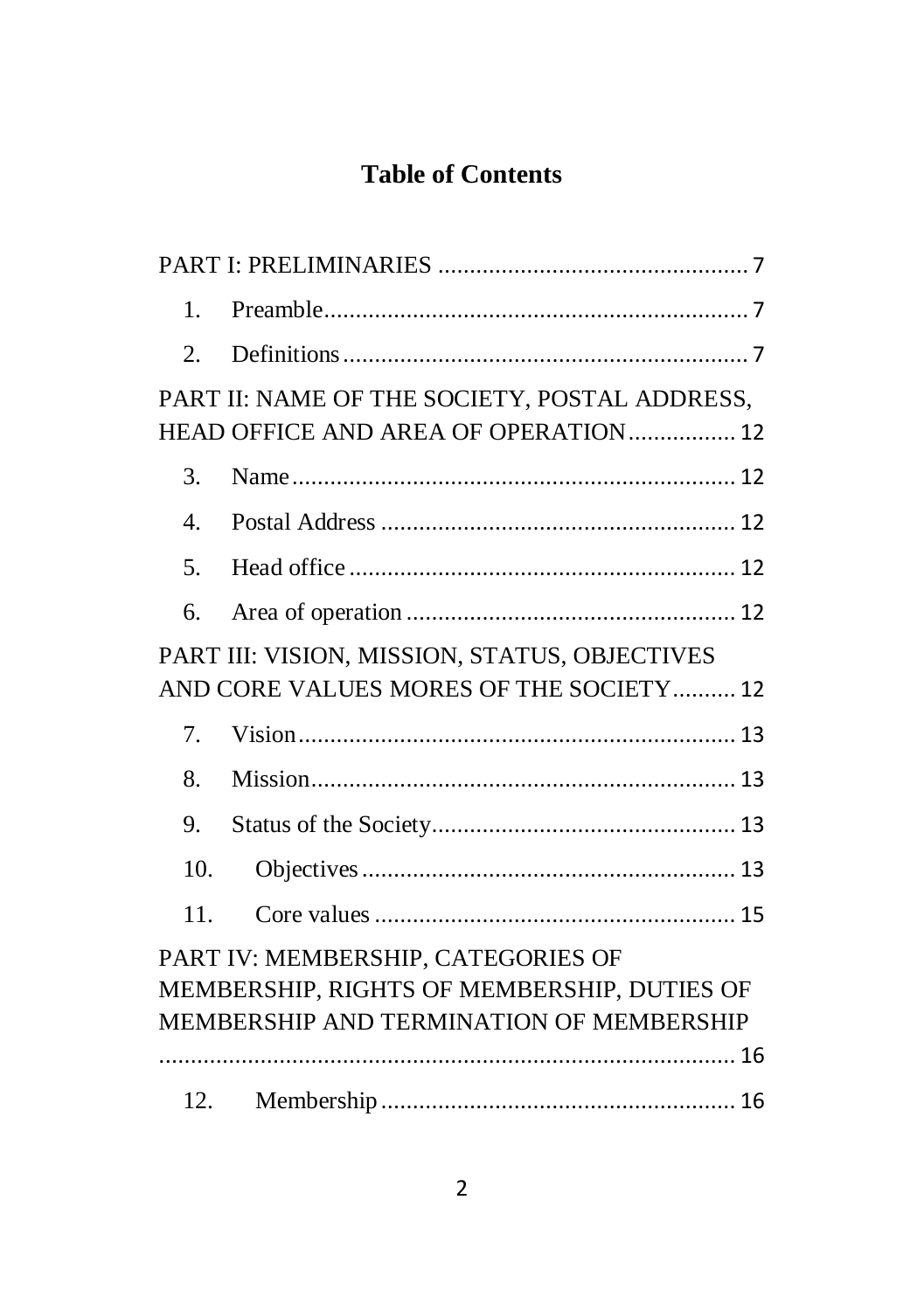| 13. |                                               |  |
|-----|-----------------------------------------------|--|
| 14. |                                               |  |
| 15. |                                               |  |
| 16. |                                               |  |
| 17. |                                               |  |
| 18. | Termination of Membership and Replacement 19  |  |
|     |                                               |  |
| 19. |                                               |  |
| 20. | Duties of Honorary Office-Bearer  21          |  |
| 21. |                                               |  |
| 22. |                                               |  |
| 23. |                                               |  |
| 24. |                                               |  |
| 25. |                                               |  |
| 26. |                                               |  |
| 27. |                                               |  |
| 28. | Establishment of the Core Committee and other |  |
|     |                                               |  |
| 29. |                                               |  |
|     | PART VI: GOVERNANCE STRUCTURE  30             |  |
| 30. |                                               |  |
| 31. |                                               |  |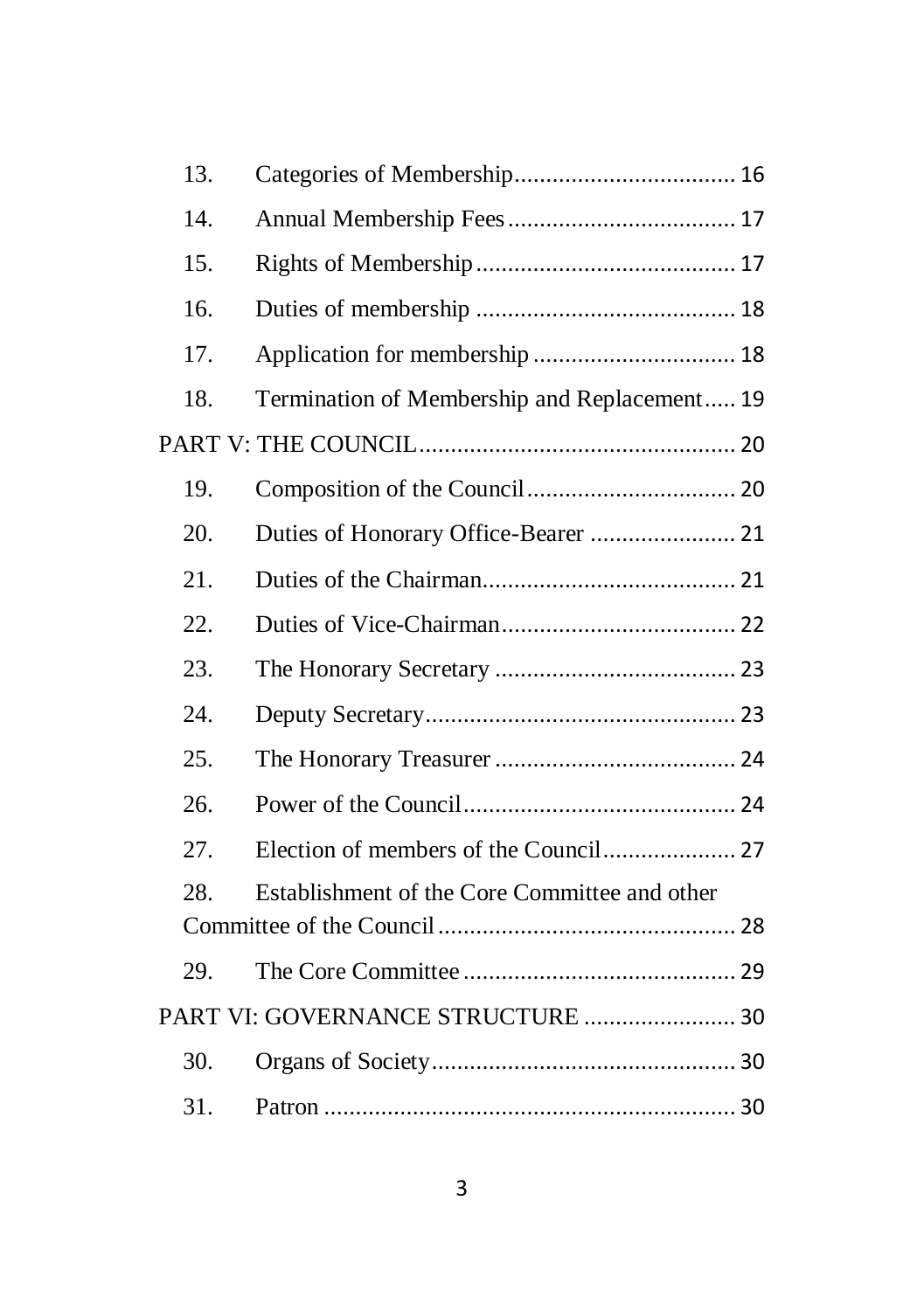| 32. |                                                   |  |
|-----|---------------------------------------------------|--|
| 33. |                                                   |  |
| 34. |                                                   |  |
|     | PART VII: MEETINGS OF THE SOCIETY AND             |  |
|     |                                                   |  |
| 35. |                                                   |  |
| 36. |                                                   |  |
| 37. |                                                   |  |
| 38. |                                                   |  |
| 39. |                                                   |  |
| 40. |                                                   |  |
| 41. | Ordinary Annual General Meeting 35                |  |
| 42. | Extra Ordinary General Meeting 35                 |  |
| 43. | Special or Emergency General Meeting 35           |  |
| 44. |                                                   |  |
| 45. | Meetings of the Core Committee of the Council  36 |  |
| 46. | Meetings of the Committees of the Council  37     |  |
| 47. | Meetings of the Secretariat Staff 38              |  |
| 48. | Special or Emergency meetings of the organs or    |  |
|     |                                                   |  |
| 49. | Miscellaneous Provisions on Meetings  39          |  |
| 50. |                                                   |  |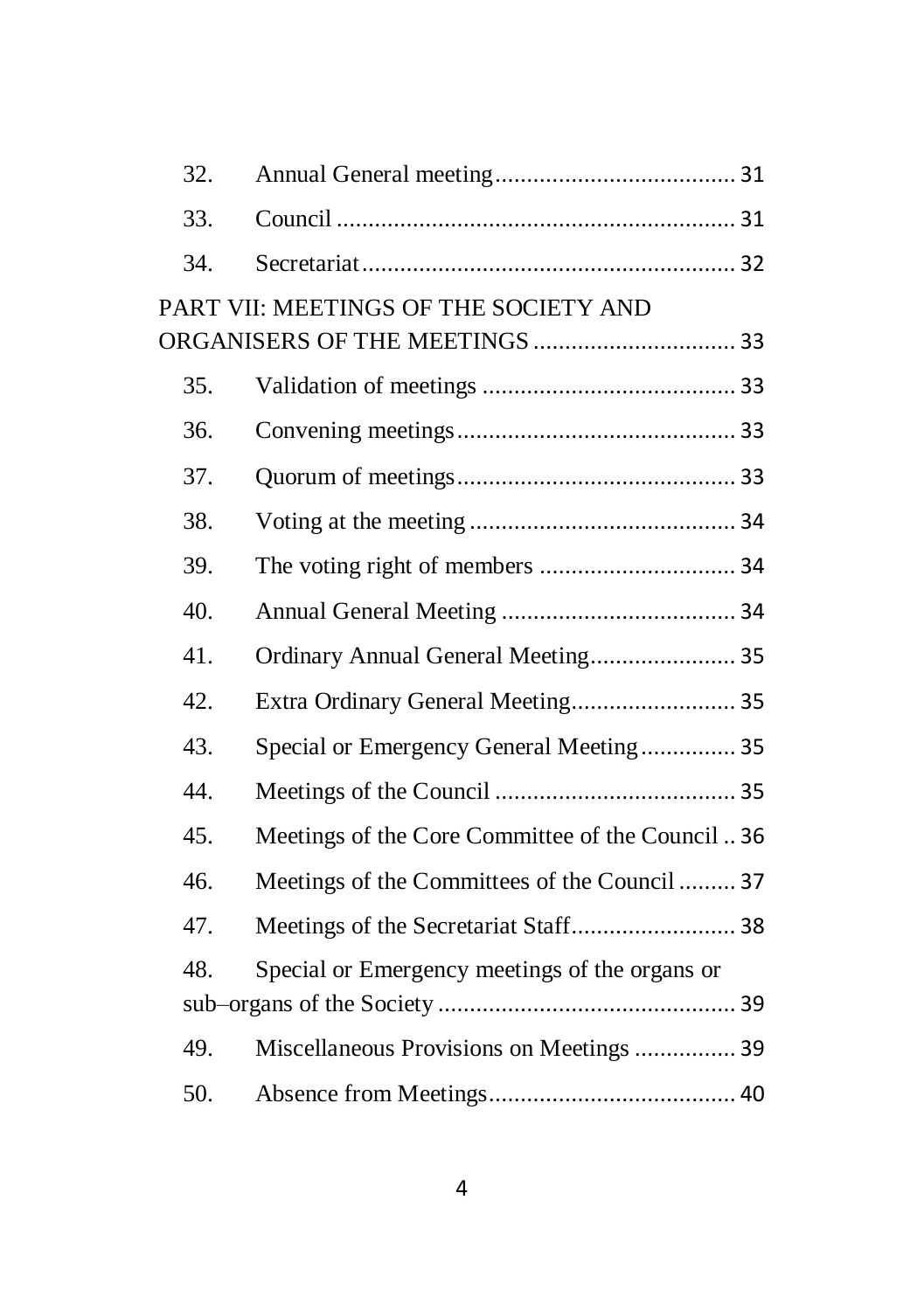|     | PART VIII: BOARD OF REGISTERED TRUSTEES 40         |  |
|-----|----------------------------------------------------|--|
| 51. | Incorporation of the Society's Board of Registered |  |
|     |                                                    |  |
| 52. | Functions of the Board of Registered Trustees  42  |  |
|     |                                                    |  |
| 53. |                                                    |  |
| 54. |                                                    |  |
| 55. | Deemed Member of the Society 44                    |  |
| 56. |                                                    |  |
|     |                                                    |  |
| 57. |                                                    |  |
|     | PART XI: FUNDS AND ASSETS OF THE SOCIETY  46       |  |
| 58. | Sources and upkeep of funds and Assets 46          |  |
| 59. |                                                    |  |
| 60. | Signatories to the Bank Accounts  47               |  |
| 61. |                                                    |  |
| 62. |                                                    |  |
|     |                                                    |  |
| 63. | The Seal and Logo of the Society  49               |  |
| 64. |                                                    |  |
| 65. |                                                    |  |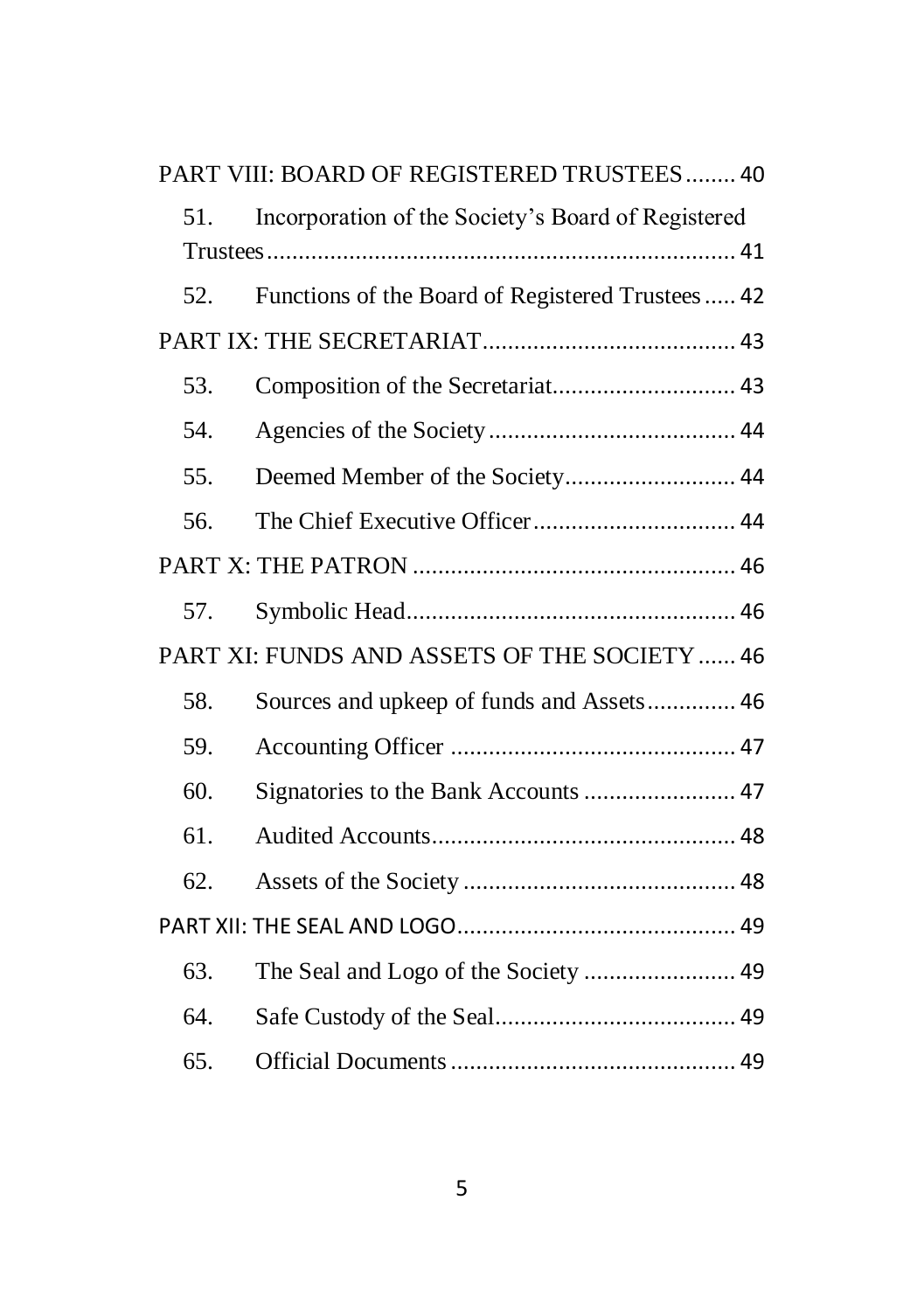# [PART XIII: CONSTITUTION AMENDMENTS, DISPUTE](#page-48-4)  [RESOLUTION, AND DISSOLUTION OF THE SOCIETY](#page-48-4)[49](#page-48-4)

| PART XIV: MISCELLANEOUS PROVISIONS 52 |  |
|---------------------------------------|--|
|                                       |  |
|                                       |  |
|                                       |  |
| PART XV: TRANSITION PROVISION  53     |  |
|                                       |  |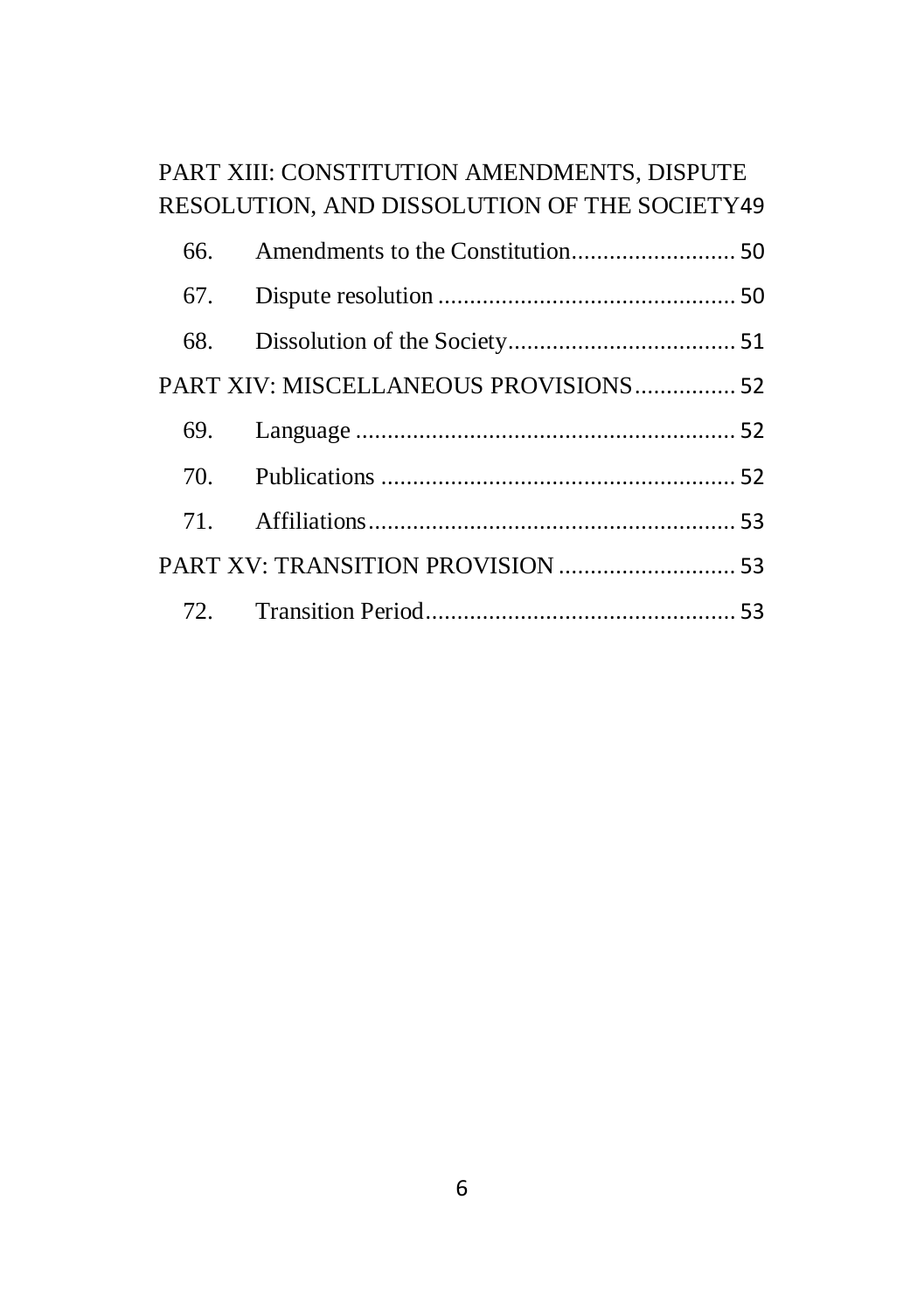## **PART I: PRELIMINARIES**

## <span id="page-6-1"></span><span id="page-6-0"></span>**1. Preamble**

WCST is a voluntary, independent, non-governmental, non-profit making charity and membership-based civil society organization which was established in 1987 with the main aim and commitment of conserving Tanzania flora, fauna and their environment. In achieving this main aim and commitment, WCST is desirous of working with and advising the Government of Tanzania and all other interested parties and stakeholders within and outside Tanzania.

## <span id="page-6-2"></span>**2. Definitions**

**Board of registered Trustees** means a sub-organ of the Council and the Society vested with ownership of properties and forming the corporate body of the Society registered under the trustee's incorporation Act CAP 318 Revised Edition, 2002.

**Branch of the Society** means any local office of WCST forming part of, and belonging to the Society located differently from the main office or headquarters of the Society and established by the Council in any region of Tanzania under Paragraph 35 (h) of the Constitution.

**Chairman** means the Chairman of the Society, AGM, Council and Core Committee elected by members of the AGM or the other Chairman of any sub–organ of the Society who is required to perform certain duties in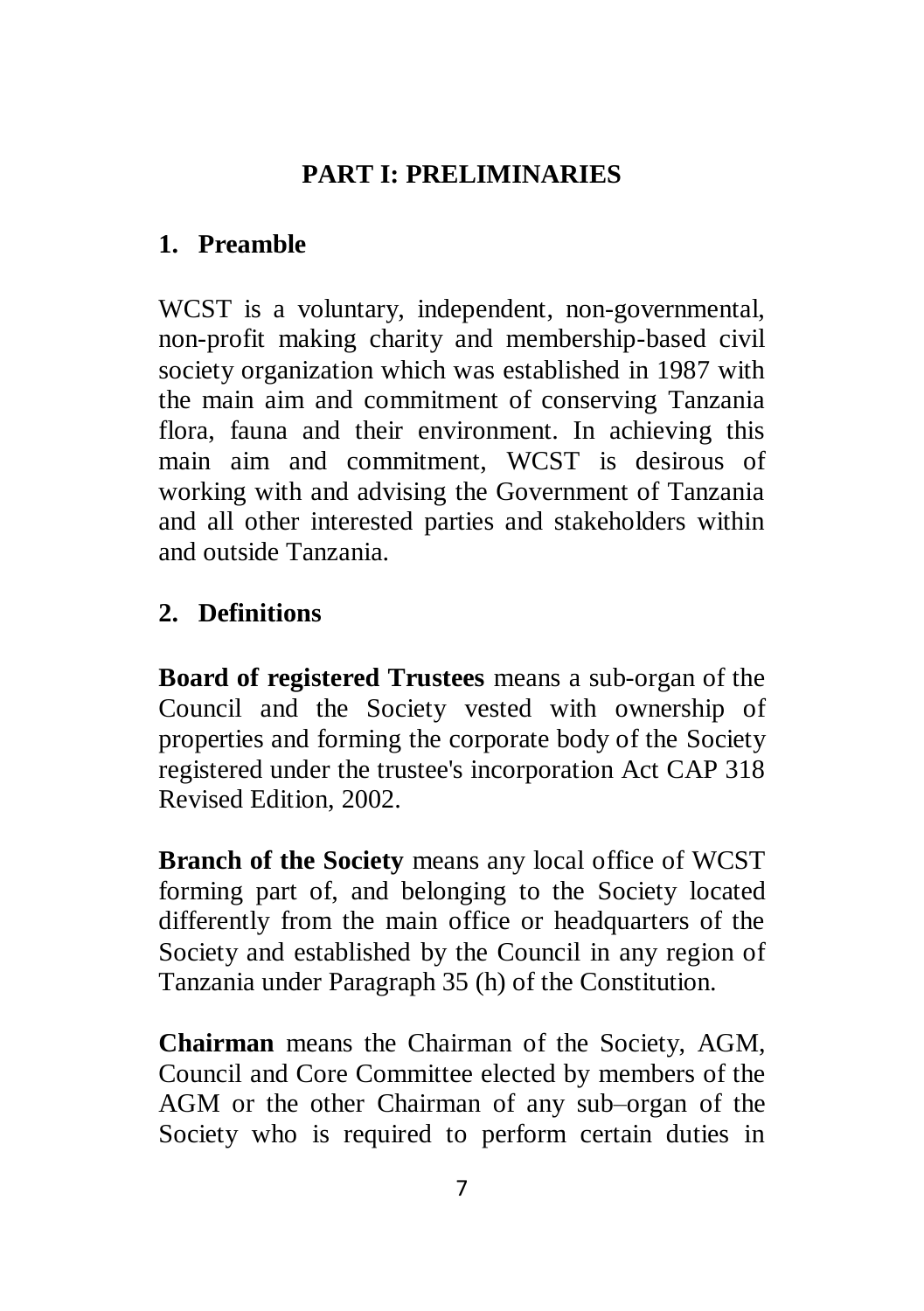accordance with the Constitution. The word Chairman refers to both female and male.

**Chief Executive Officer** means the Head of the Secretariat and the Accounting Officer of the Society.

**Committee of the Council** means any sub-organ of the Council mandated by the Council to perform specific functions on behalf of and to be reported to the Council, constitution means the Constitution of WCST and any amendment thereto approved by members at the Annual General Meeting.

**Core committee** means an inner sub-organ of the Council consisting of honorary office-bearers of the Society and Chairman of committees of the Council.

**Council** means the overall governing and overseeing organ of the Society established under paragraph 9 (b) of the Constitution.

**Emergency Meeting** Means any necessary meeting of any organ or sub–organ convened to deal with specific emergency occurrence or situation needing immediate attention or action by the relevant organ or sub-organ.

**Employees' General Meeting** means a sub –organ of the Secretariat constituted by a General meeting of all the Secretariat Staff.

**Extra-ordinary Meeting** means an additional meeting to the AGM convened on request of at least 50 members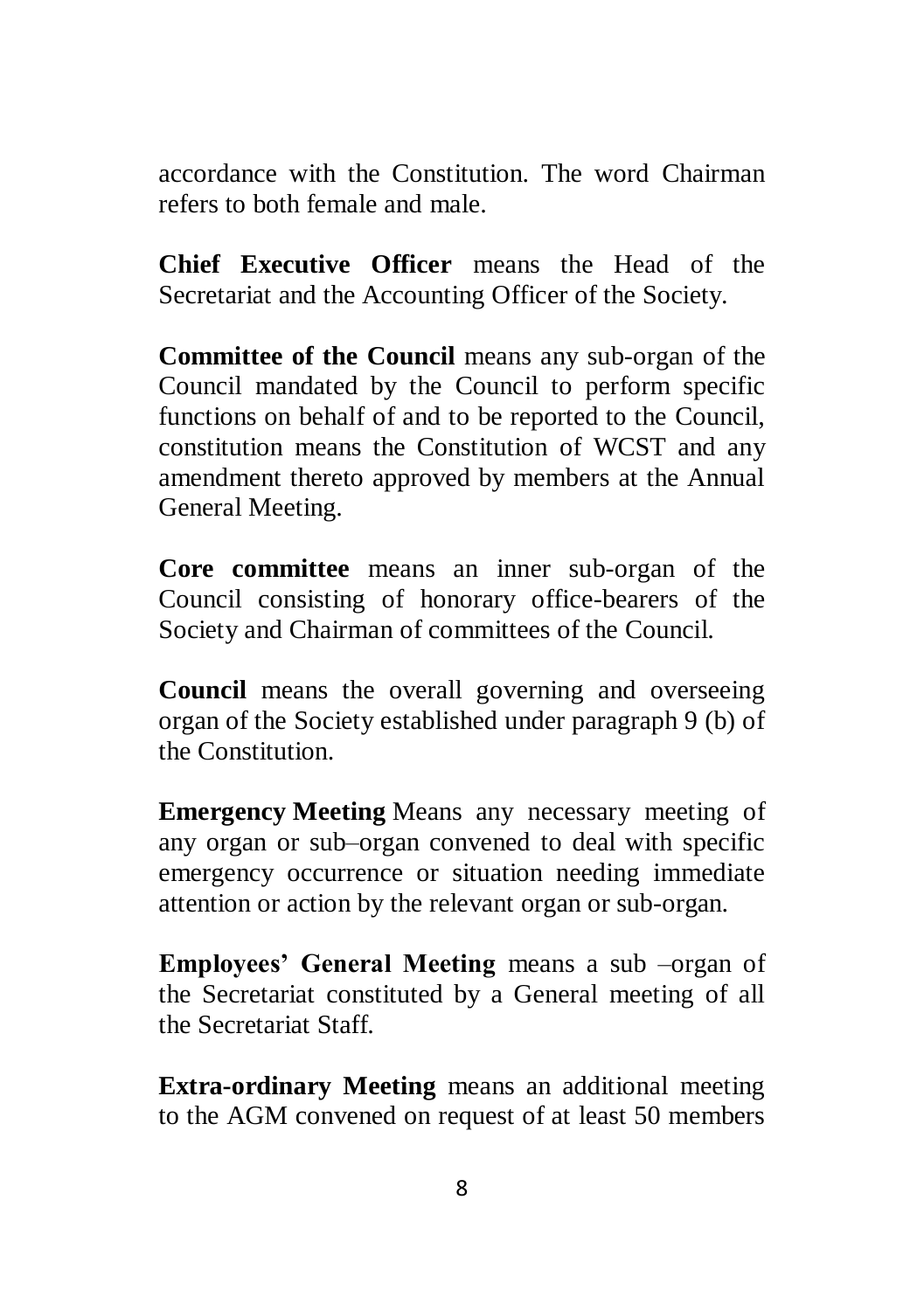of the Society or any meeting of the Council convened on request of at least 3 members of the Council to deal with a specific matter for which the meeting is being convened.

**His** is gender-neutral covering both his and her.

**Honorary office-bearer** means any elected leader of the Council mandated to oversee the implementation of the Councils decisions. Such office-bearers include Chairman of the Society, Vice Chairman, and Honorary Treasurer of the Society.

**Management team** means a sub-organ of the Secretariat Comprising of leaders of the Secretariat as provided for under paragraph 32 of the Constitution.

**Ordinary Annual General Meeting** means a normal AGM sitting as an organ of the Society held once a year to deal with all general matters of the Society to the Constitution.

**Organ** means the AGM, the Council and the Secretariat that form the governance structure of the Society under PART VI of the Constitution.

**Regional Branches** means any or a total number of branches, zonal branches or group of members from the branches of the Society and established by the Council or the Constitution.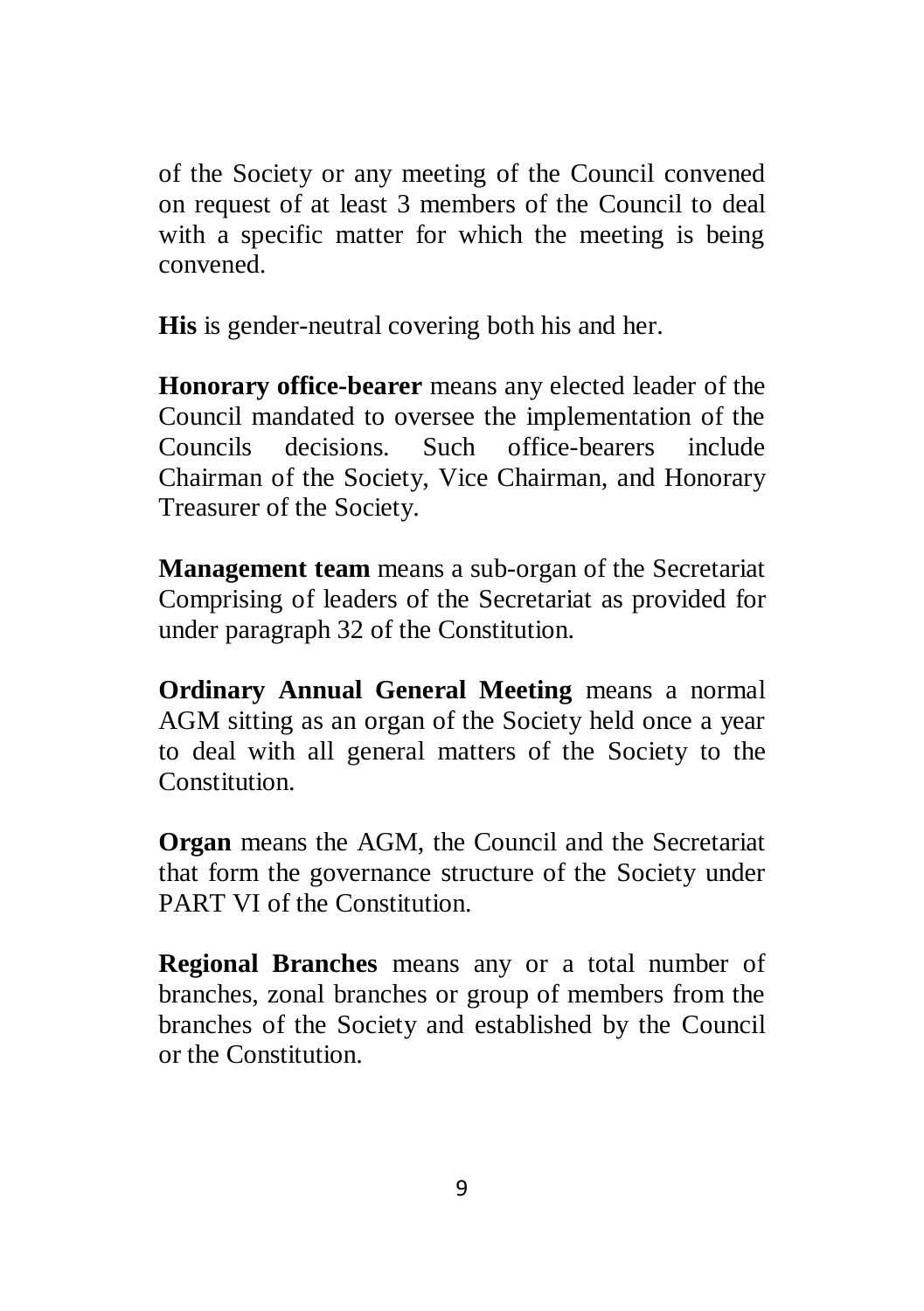**Regional branches committee** means a sub–organ of the Council which represents the interests of, stands, acts, and caters for all branches, zonal branches, and groups of members of a branch or branches of the Society.

**The seal** means the common seal of the Society.

**Secretariat means** an organ of the Society comprising of employees established under paragraph 9 (c) of the Constitution to deal with the daily administration and management of the Society.

**Secretariat staff** means all employees of the Society engaged as such to carry out the day to day running of the Society and its projects comprising of senior Secretariat staff who are employed by the Council and other Secretariat staff who are employed by the Chief Executive Officer.

**Society** means the Wildlife Conservation Society of Tanzania WCST.

**Special meeting** means any necessary meeting of any organ or sub-organ convened to deal with specific urgent agenda or matter.

**Sub-organ means** any part of three (3) Organs of the AGM the Council and the Secretariat.

**Trustee** means any registered Trustee of the Board of registered Trustees.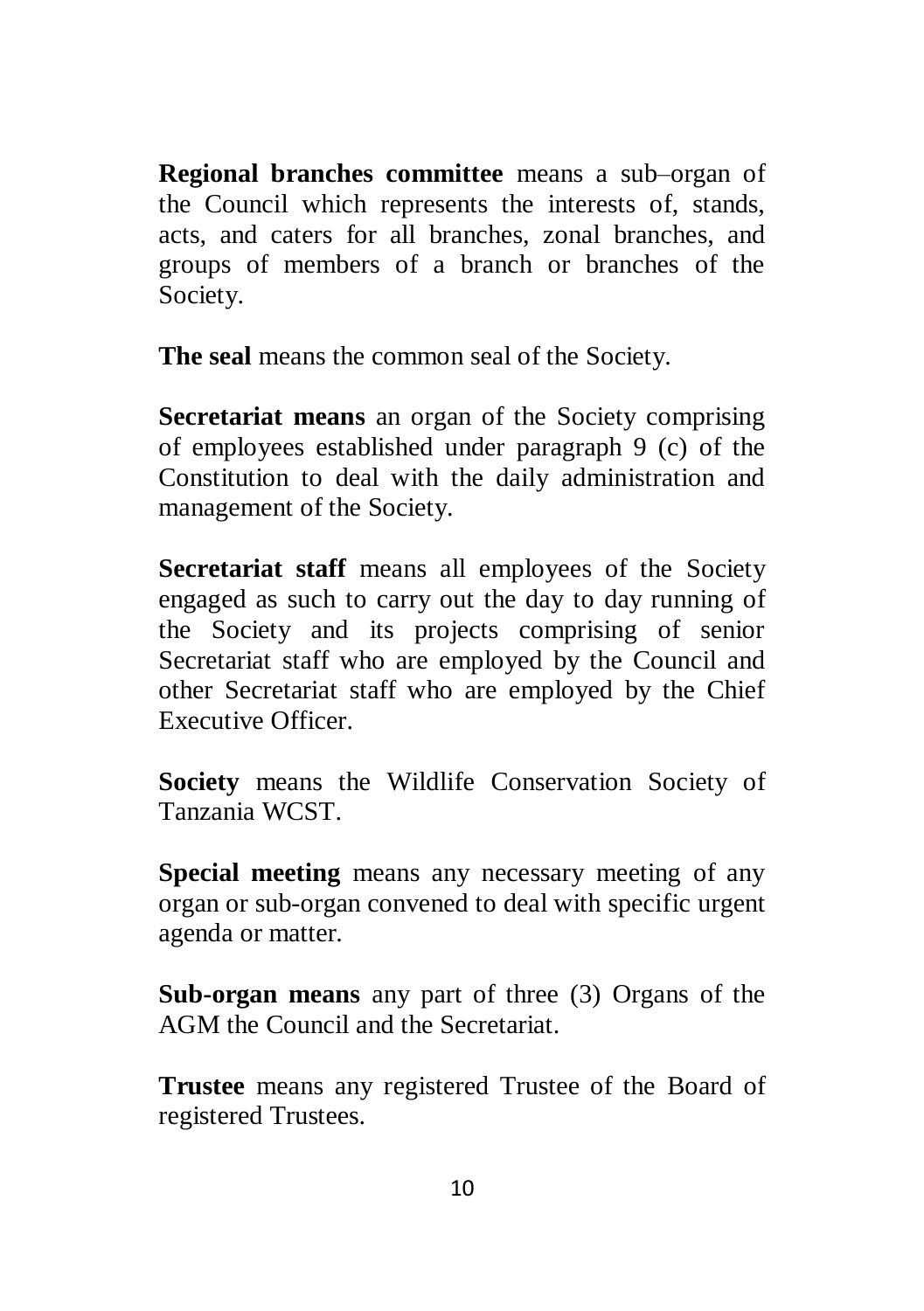**Year** means the calendar year of the Society which o.

**Zonal Branch** means any branch, cluster of branches or group of members of the Society in a branch or branches of the Society designated by the Council to perform the specific role and functions, *inter alia* of selecting from among themselves their representatives to be elected as members of the Council.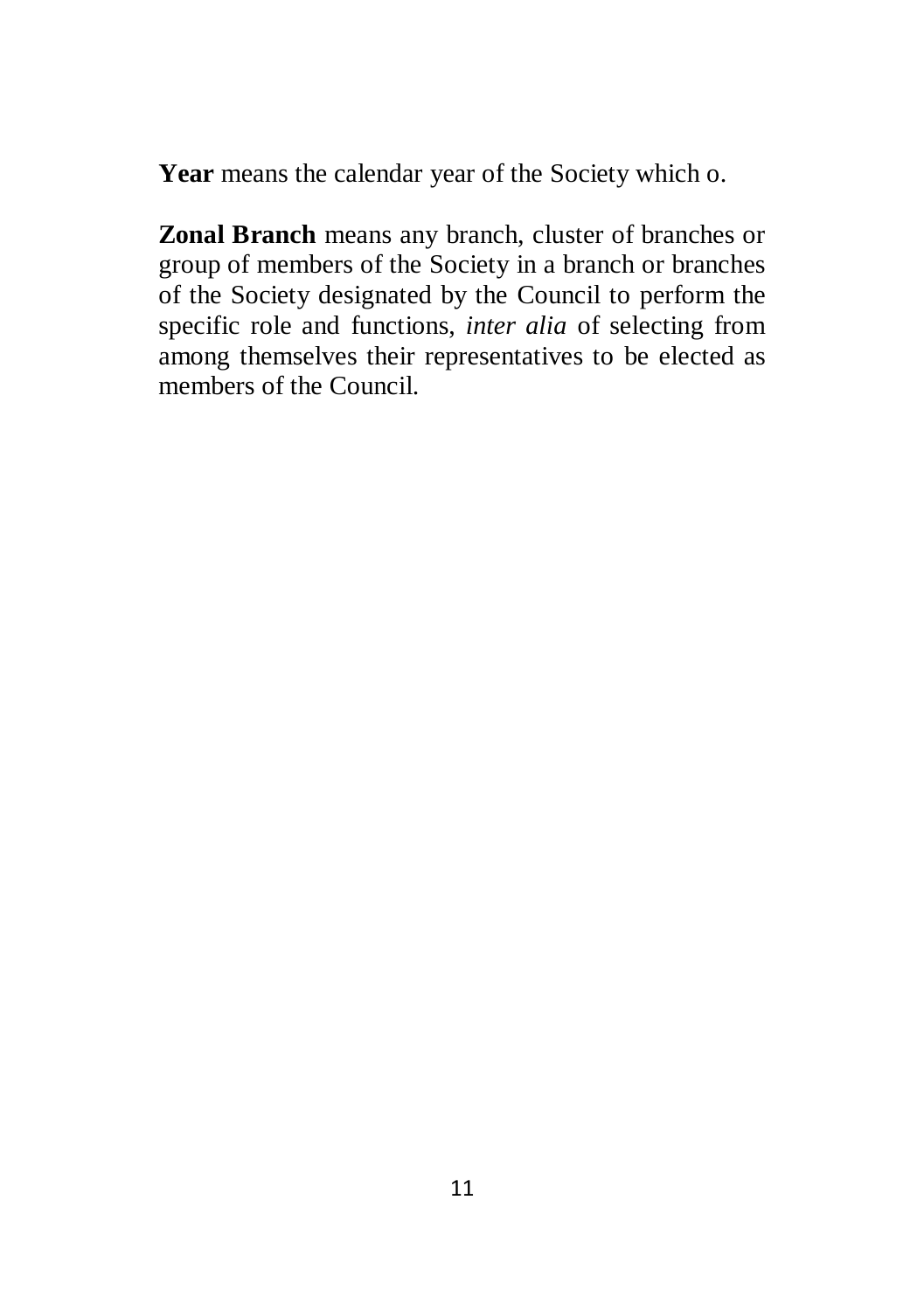# <span id="page-11-0"></span>**PART II: NAME OF THE SOCIETY, POSTAL ADDRESS, HEAD OFFICE AND AREA OF OPERATION**

## <span id="page-11-1"></span>**3. Name**

(1) The name of the Society shall be WILDLIFE CONSERVATION SOCIETY OF TANZANIA, abbreviated as WCST.

## <span id="page-11-2"></span>**4. Postal Address**

(1) According to the provision of this constitution, the postal address of the Society shall be P. o Box 70919 Dar es salaam.

## <span id="page-11-3"></span>**5. Head office**

(1) The Head Office of the WCST shall be at Garden Avenue Plot No. 39, Ilala District, Dar Es Salaam.

## <span id="page-11-4"></span>**6. Area of operation**

(1) The Area of operation of the WCST shall be in the United Republic of Tanzania Mainland in all regions and District

# <span id="page-11-5"></span>**PART III: VISION, MISSION, STATUS, OBJECTIVES AND CORE VALUES MORES OF THE SOCIETY**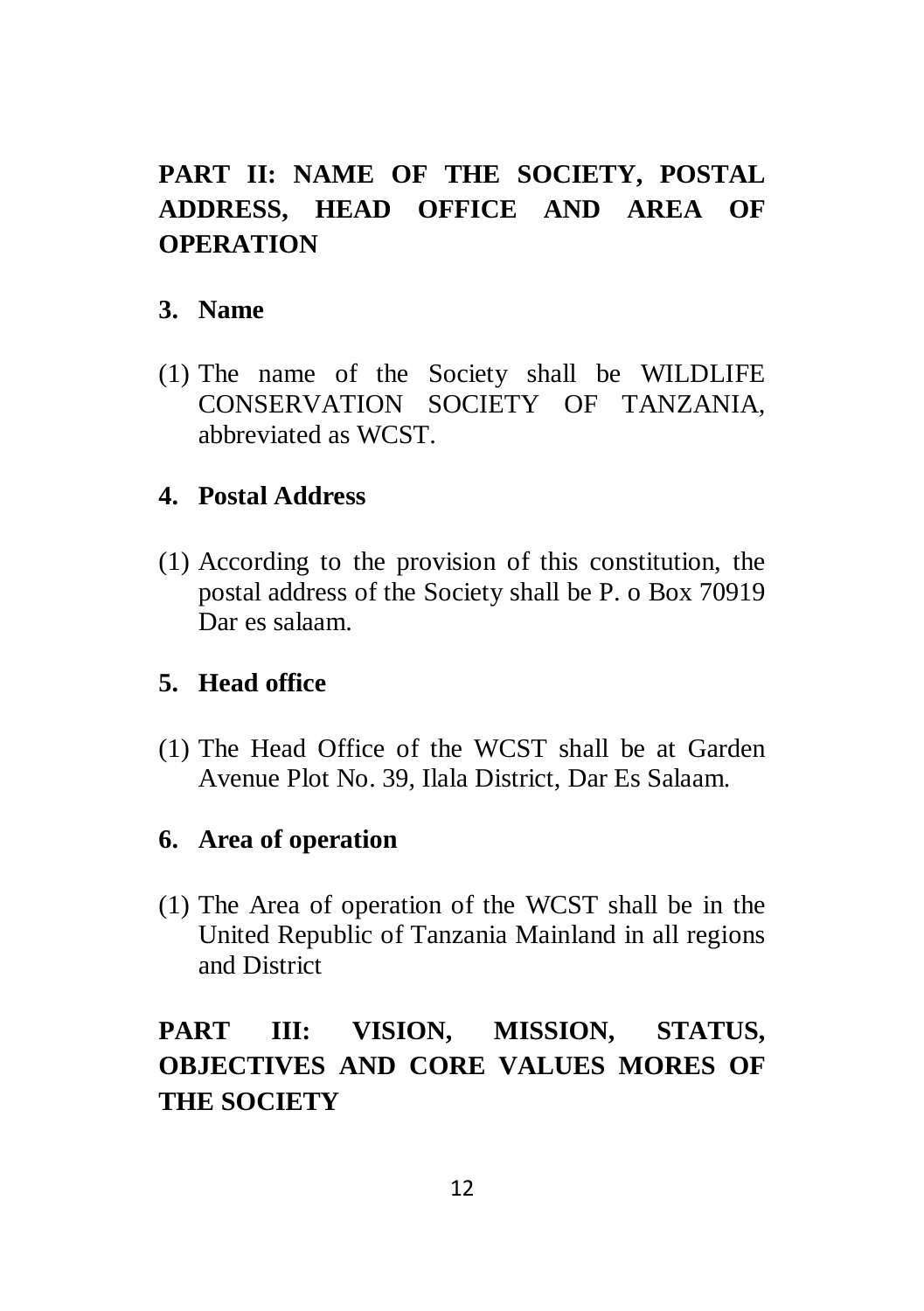## <span id="page-12-0"></span>**7. Vision**

(1) The variety of life forms or biodiversity continue to be valued, conserved, propagated and protected as an integral part of the country natural heritage for generations to come.

## <span id="page-12-1"></span>**8. Mission**

(1) Conserve Tanzania Flora, Fauna and the environment for the benefit of humankind.

## <span id="page-12-2"></span>**9. Status of the Society**

(1) The Status of Wildlife Conservation Society of Tanzania (WCST) shall be of a body corporate composed of private individual members and institutions having a common interest in the conservation of wildlife and environment in Tanzania with perpetual succession, the common seal and power to sue and be sued in the name of the board of registered Trustees of WCST.

## <span id="page-12-3"></span>**10. Objectives**

- (1) The main objective of the Society is to realize in practical terms its Vision and Mission by doing any of the following activities, *inter alia*-
	- (a) To build coalitions and liaise with partners and other organizations in Tanzania and elsewhere in the world, which have objectives similar to those of the Society.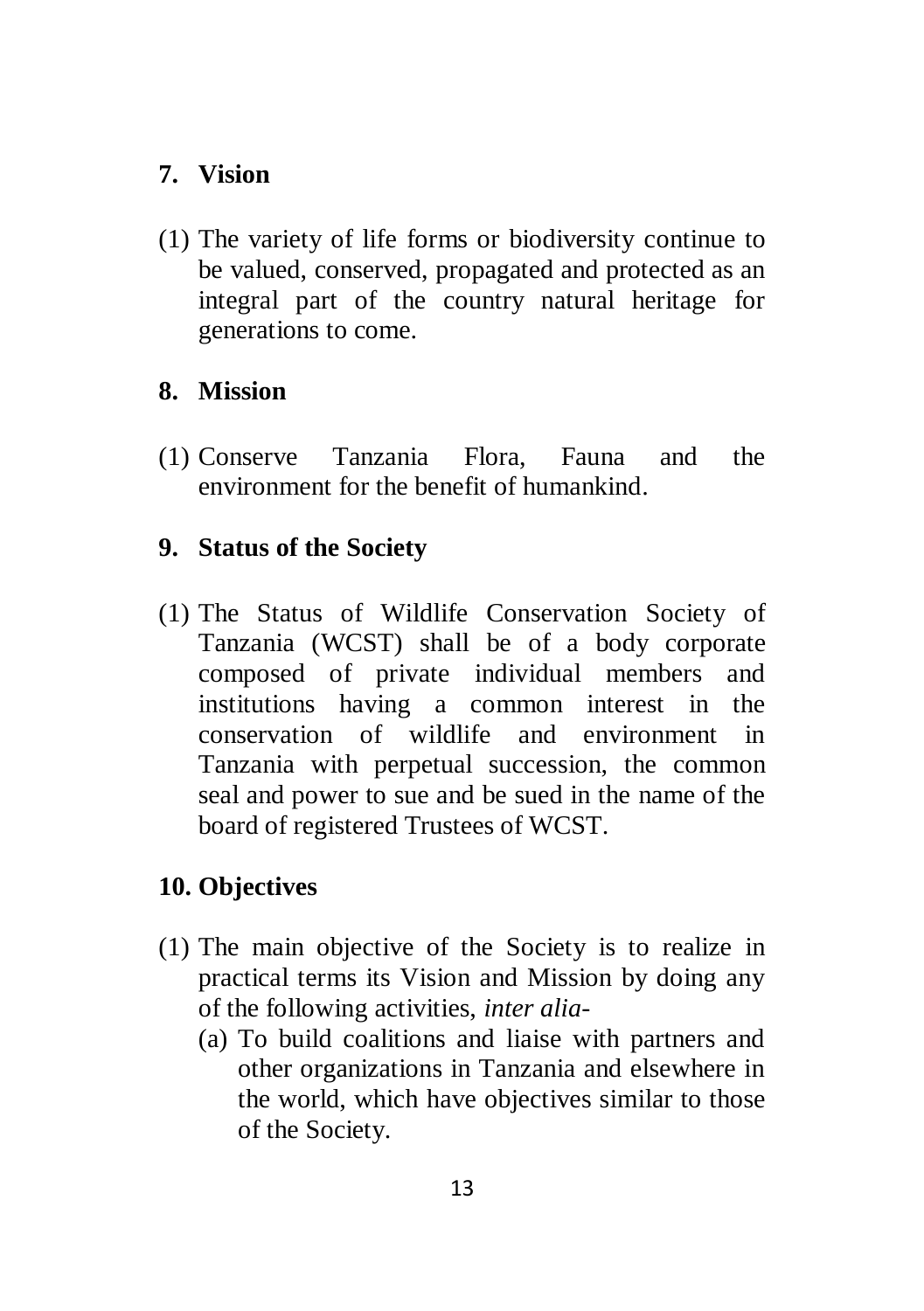- (b) To engage in fundraising activities and further implementation of the Society's conservation activities.
- (c) To provide technical and other information to the Government and other interested parties on natural resources management, wildlife, and environmental conservation.
- (d) To participate in the formulation and implementation of wildlife and environmental policies to enhance the achievement of intended objectives.
- (e) To act as a vehicle for communicating with stakeholders in wildlife conservation and environmental education within Tanzania, thereby awakening an active interest in support, upkeep, wise use and enjoyment of wildlife.
- (f) To mobilize public opinion in support of wildlife conservation.
- (g) To conduct and support wildlife research aimed at the proper management and sustainable use of wildlife resources.
- (h) To provide a forum by which people may learn and express opinions on wildlife and the environment in Tanzania through the Society`s publications.
- (i) To provide, own or support sanctuaries, orphanages, and biodiversity refuges to sustain wildlife and environment in situ or transit or enable the same be conserved in any area within Tanzania.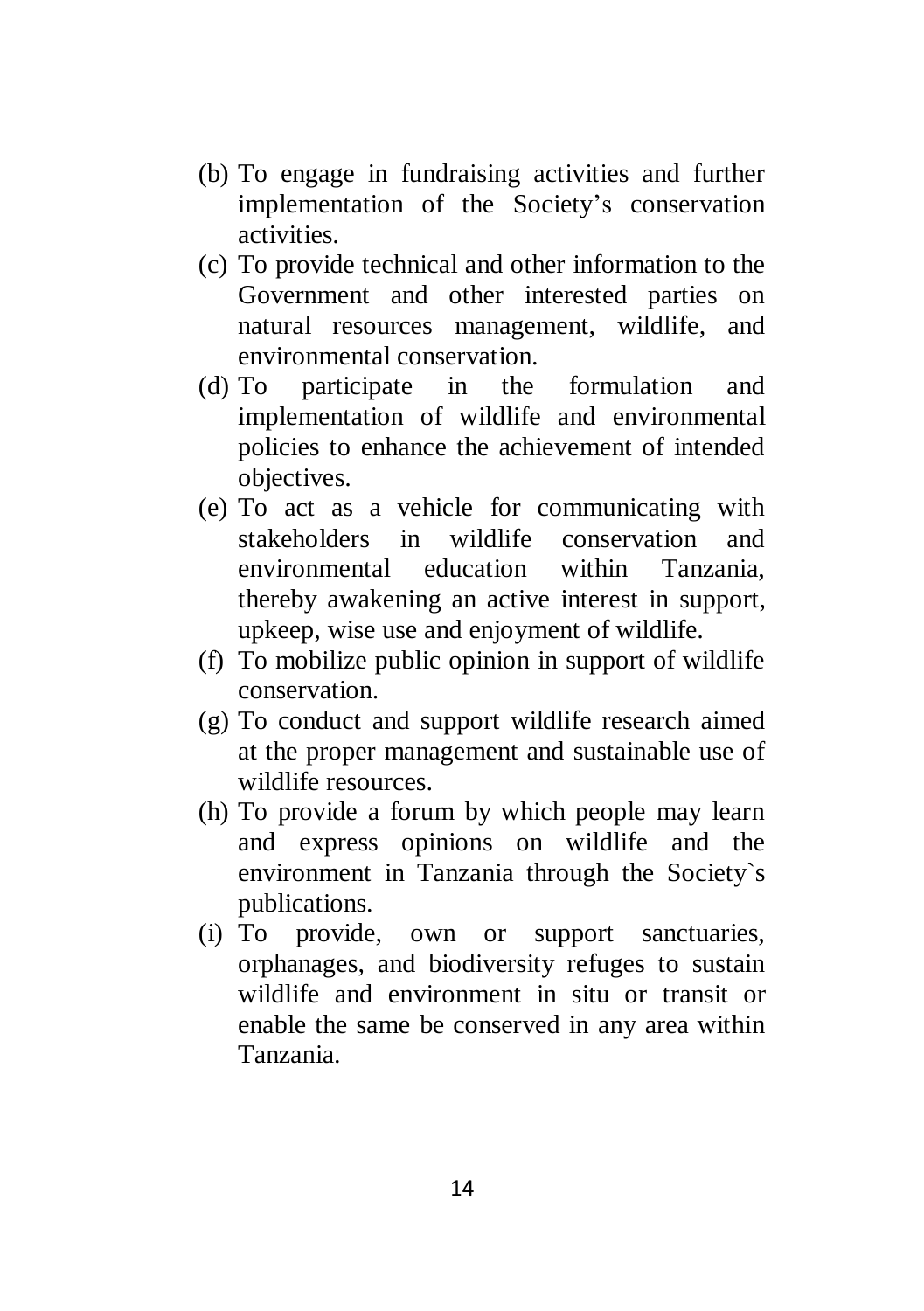#### <span id="page-14-0"></span>**11. Core values**

- (1) The core value of the Society shall be, *inter alia*;-
	- (a) To Inherit from past, progressively develop forward and bequeath to the future, with historic assimilation into progressive developments for future benefits.
	- (b) To create, innovate, inculcate, act with and sustain;
		- i) Good behavior, personality, and integrity, free of conflicting personal or group interests, prejudice or bias of any kind.
		- ii) Genuine individuals' and organized voluntary spirit and actions, cohesive solidarity and dynamics self –reliance.
		- iii) Good governance, transparency and democratic decision–making processes with full respect for minority views, gender equality and tolerance to diversity.
		- iv) Candid, fair balanced wildlife and conservation advocacy, education and positive activism.
		- v) Intelligent, timely and effective planning, programming and performance.
		- vi) Exemplary accountability and full answerability for anything done, omitted or uncompleted and in the proper, safe and secure acquisition, keeping custody and use properties of Society.
		- vii) Focused resilience and ingenuity and
		- viii) Unflinching collective responsibility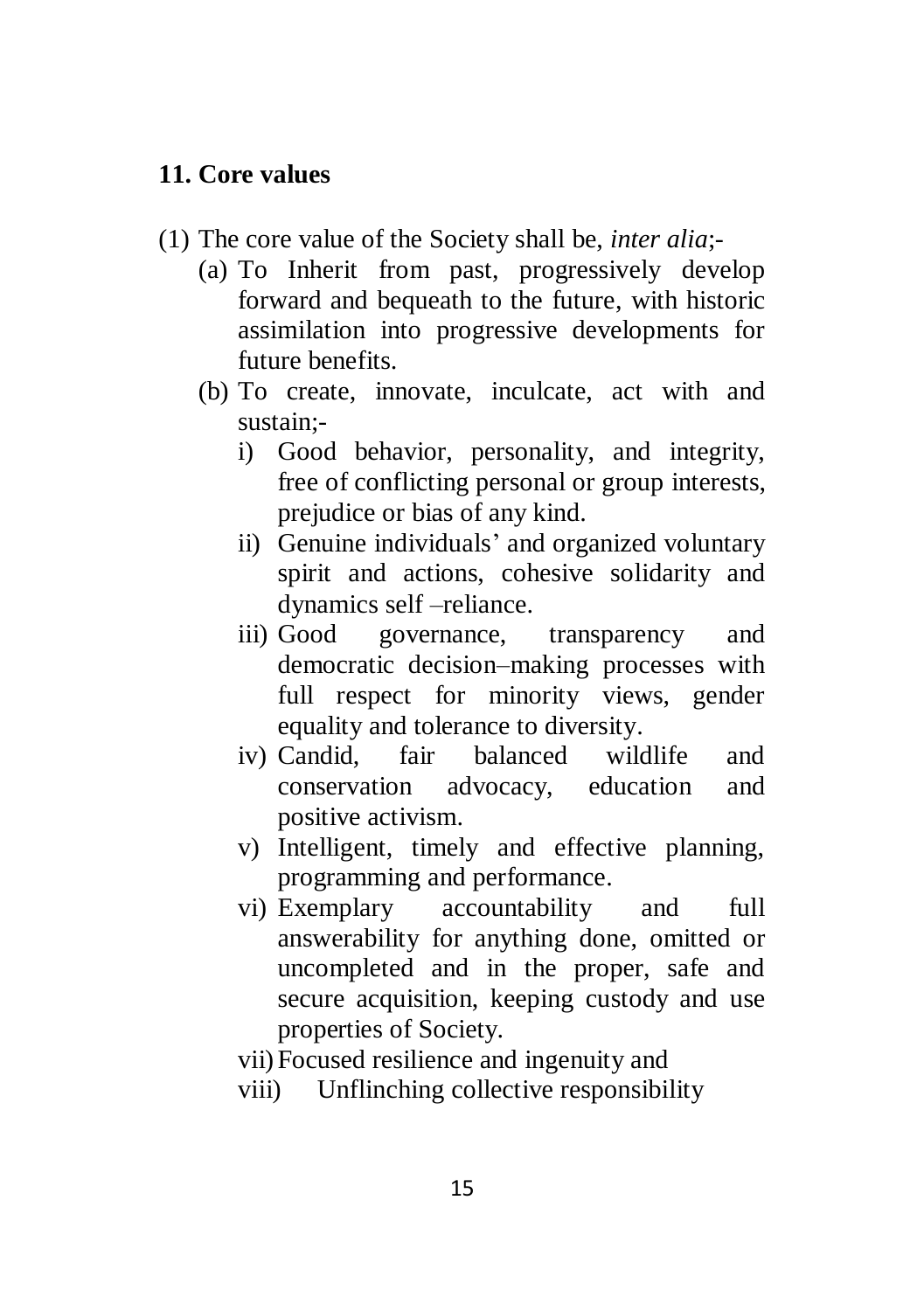- (c) The core values stipulated above in this paragraph shall bind and guide every member, staff, office-bearers, organ, sub-organ or agency of the Society and transcend the entire structural spectrum of WCST.
- (d) Any flouting of or failure to abide by or uphold any core values or other provision of the constitution shall attract action and sanction against any person involved under regulations to be made by the Council meeting or Council as the case may be, for a specific purpose.

# <span id="page-15-0"></span>**PART IV: MEMBERSHIP, CATEGORIES OF MEMBERSHIP, RIGHTS OF MEMBERSHIP, DUTIES OF MEMBERSHIP AND TERMINATION OF MEMBERSHIP**

## <span id="page-15-1"></span>**12. Membership**

(1) Membership to the Society shall be open to persons and organizations with good character and conduct and who are law-abiding, committed and desirous of observing the core values and furthering the aim and objectives of the Society.

#### <span id="page-15-2"></span>**13. Categories of Membership**

- (1) Categories of membership shall be as follows;-
	- (a) Ordinary members
	- (b) Supporting members
	- (c) Student, primary and secondary school members.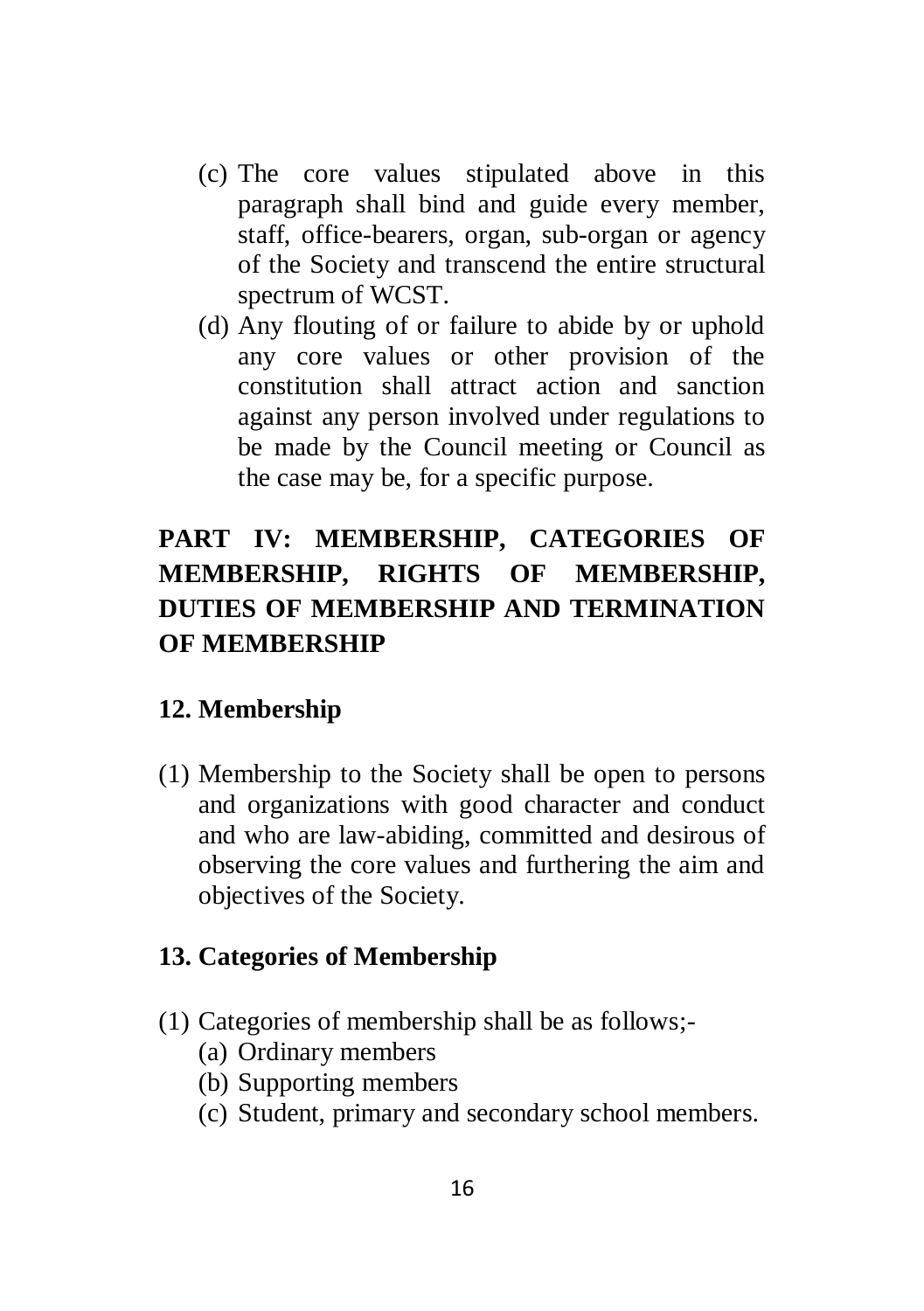- (d) Educational institutions members
- (e) Any other lawful institution, organization, or group members
- (f) Ordinary corporate members
- (g) Special corporate members
- (h) Overseas members
- (i) Overseas corporate members
- (j) Life ordinary members
- (k) Life support members
- (l) Prominent donor members
- (m)Honorary members

### <span id="page-16-0"></span>**14. Annual Membership Fees**

(1) Any member of the Society, apart from honorary members, shall be required to pay an annual subscription fee at the rate to be determined by the Annual General Meeting and shall be reviewed from time to time. Any honorary member shall not be liable to pay annual membership fees but may make contributions to the Society as they may wish.

#### <span id="page-16-1"></span>**15. Rights of Membership**

- (1) All members of the Society shall have the following rights:-
	- (a) Right to be given notice, attend, speak and vote or to be voted for *inter alia*, in any meeting or election of the organs or sub-organs of the Society in accordance with the constitution.
	- (b) Right to communicate or publish in and receive any publication of the Society.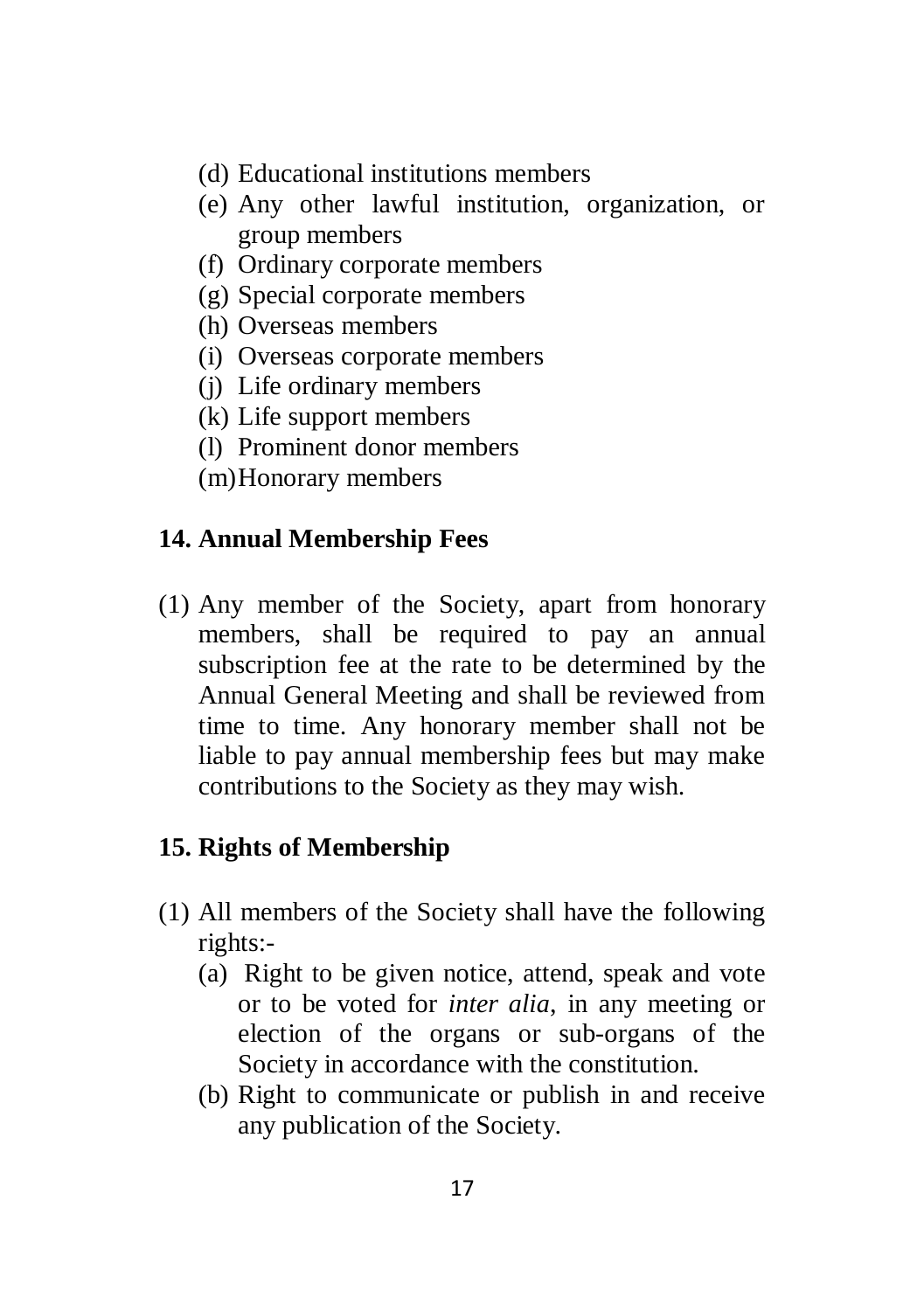- (c) Right to be respected and treated equally.
- (d) Right to elect and to be elected as a leader of the Society whichever post he/she contests.
- (e) Right to give his opinion about the development of the Society.
- (f) Right to benefit with all privilege available in the Society.
- (g) Right to participate in various seminars, conferences, all sponsorship, and training.

## <span id="page-17-0"></span>**16. Duties of membership**

- (1) All members shall have the following duties
	- (a) Duty to pay annual fees, any contribution and to participate in fundraising activities of the Society according to the decision reached by the AGM, the Council or relevant organ, sub –organ or authority.
	- (b) Duty and responsibility to uphold and adhere to the Society's Constitution and abide by the laws of Tanzania.
	- (c) With the consent or by the nomination of the relevant authority of the organ or sub–organ of the Society, and where the Society is involved, may attend and participate in an outside forum and a duty and responsibility to represent the Society or relevant authority, organ or sub-organ, accordingly.

## <span id="page-17-1"></span>**17. Application for membership**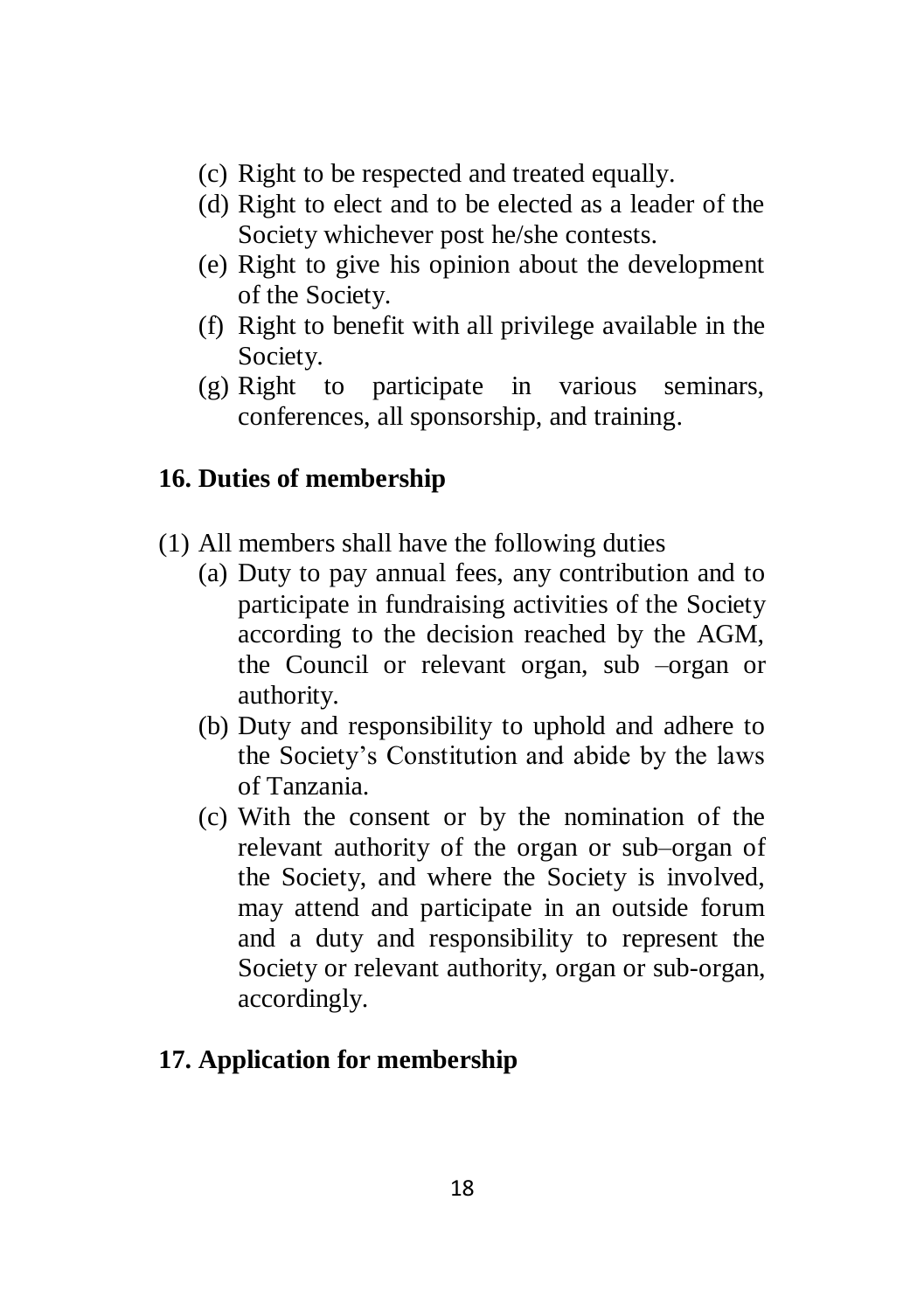- (1) Application for membership shall be submitted to the Society after filling the standard membership form.
- (2) The Secretariat shall scrutinize all membership applications and forward the names of applicants and recommendations to the Council for approval.
- (3) The Council may approve or reject any application for membership on grounds of non–conformity with the requirements of the Constitution of the Society which, on request, shall be communicated to such rejected applicant.
- (4) Any Applicant whose application for membership has been rejected shall have the right to appeal against such decision to the Annual General Meeting, whose decision shall be final and conclusive.

## <span id="page-18-0"></span>**18. Termination of Membership and Replacement**

- (1) Any person shall cease to be an office-bearer, a trustee or member, deemed member or a co-opted a member of the Society, any organ or sub organ of the Society, in the event or happening of any of the following;-
	- (a) Resignation
	- (b) Death
	- (c) Is found lunatic or becomes of unsound mind.
	- (d) Being voted out by a simple majority of the Council where such a person is found to be working contrary to the core values, interest, aims or objectives of the Society.
	- (e) Convicted for any offense connected with Wildlife and environmental conservation provided that such a person may be suspended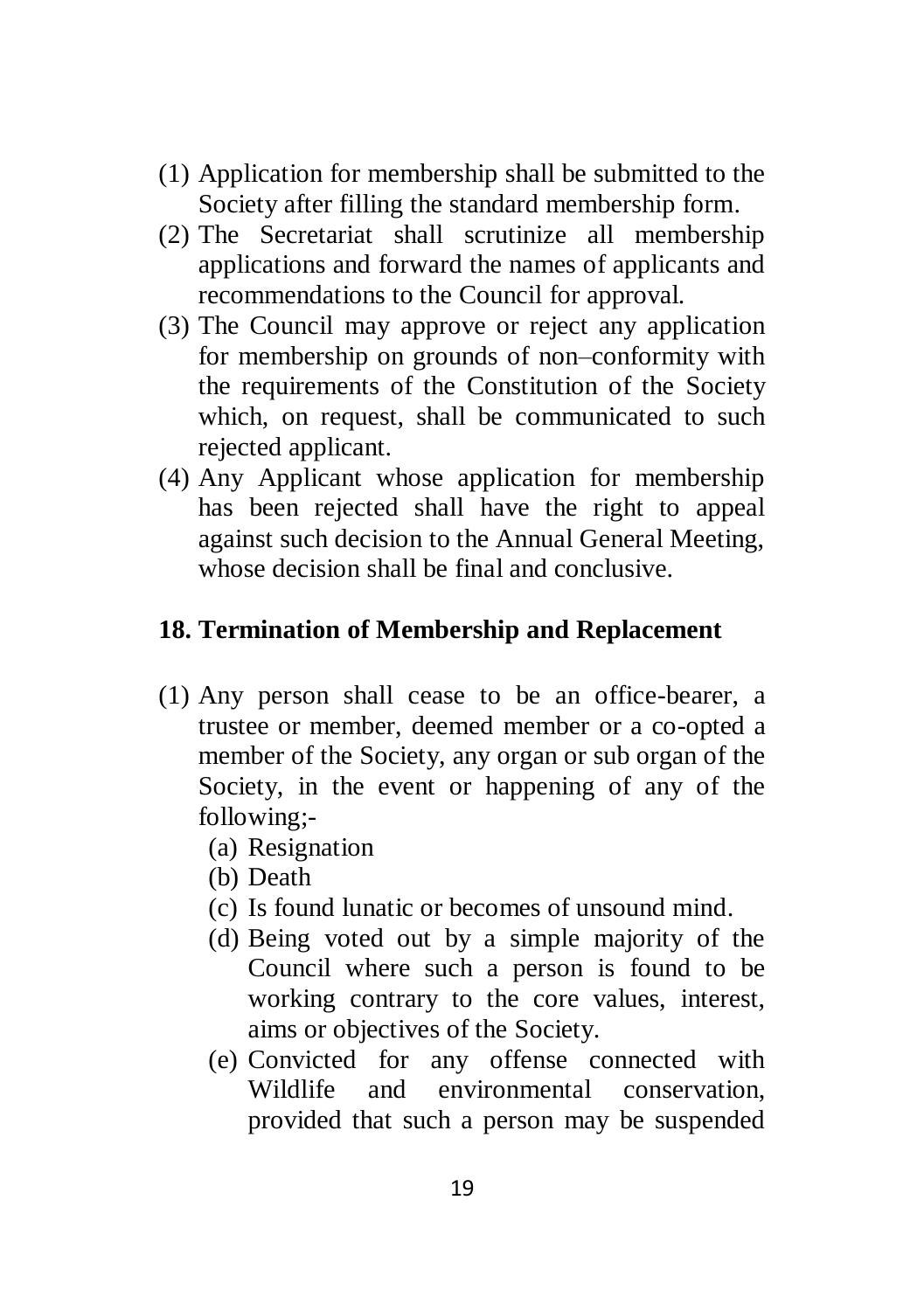for a period not exceeding one (1) year after which shall make the necessary recommendation for endorsement by the next Annual General Meeting (AGM).

- (f) Non–payments of membership dues.
- (g) Occasioning a substantial loss to the Society which is deemed by the Council to merit termination from the relevant membership; or
- (h) Found by the relevant authority, organ or suborgan to have committed a disciplinary offense or misbehavior or flouted any provision of code of conduct, ethical etiquette or professional guidelines.
- (2) Any person detrimentally affected by any decision made under this paragraph may appeal to the AGM or relevant higher, authority, or organ or sub-organ of the Society.
- (3) Where a vacancy occurs under any circumstances in respect of an office-bearers, Council or Committee member, Trustee, the Council shall select a person from among members of the relevant organ, or sub– organ or elsewhere as the case may be, and as stipulated for under the constitution, regulations or otherwise, who shall immediately act in the vacant position until endorsement is done by the AGM or other relevant authority.

#### <span id="page-19-0"></span>**PART V: THE COUNCIL**

#### <span id="page-19-1"></span>**19. Composition of the Council**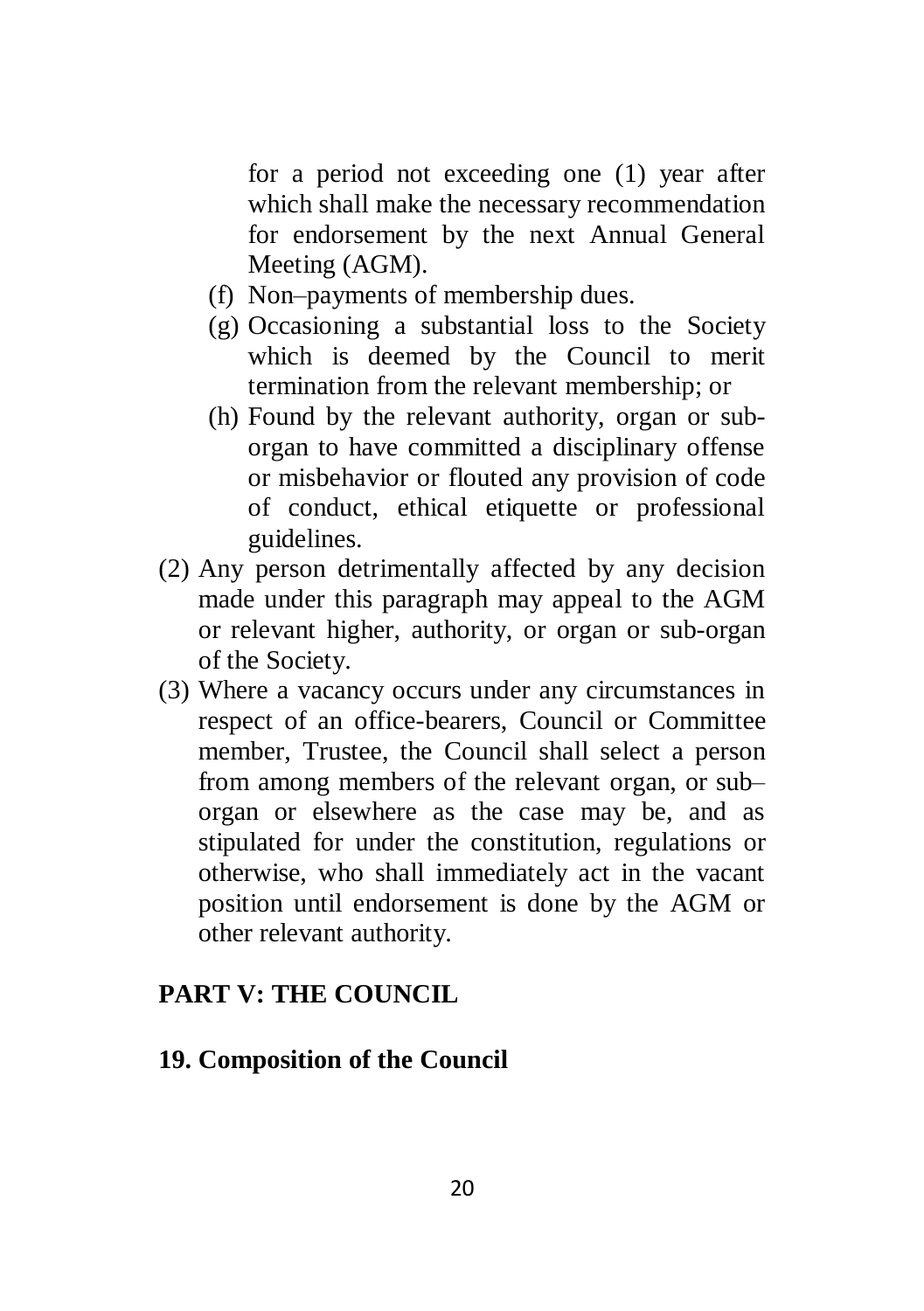- (1) The Council shall comprise not more than 25 members including the four (4) honorary officebearers and twenty-one (21) other members, six (6) of them shall be representatives of branches, groups of members of branches and Zonal branches of the Society and other six (6) members shall be elected from members of the Society proposed from the floor of the particular AGM in session.
	- (a) The office-bearer and all other members of the Council shall be elected or endorsed by members of the Society at the AGM.
	- (b) For the avoidance of any doubt it is hereby clarified that any election in, endorsement of or approval by the AGM entails a unanimous decision or voting by secret ballot.
	- (c) The Chief Executive Officer shall be an *exofficio* member of the Council without voting rights and shall also be the Secretary to the Council.

#### <span id="page-20-0"></span>**20. Duties of Honorary Office-Bearer**

- (1) The Society shall have the following office-bearers
	- a) The Chairman / Vice-Chairman
	- b) The Honorary Secretary / Deputy Honorary Secretary
	- c) The Honorary Treasurer

## <span id="page-20-1"></span>**21. Duties of the Chairman**

(1) The Chairman of the Society shall perform the following duties;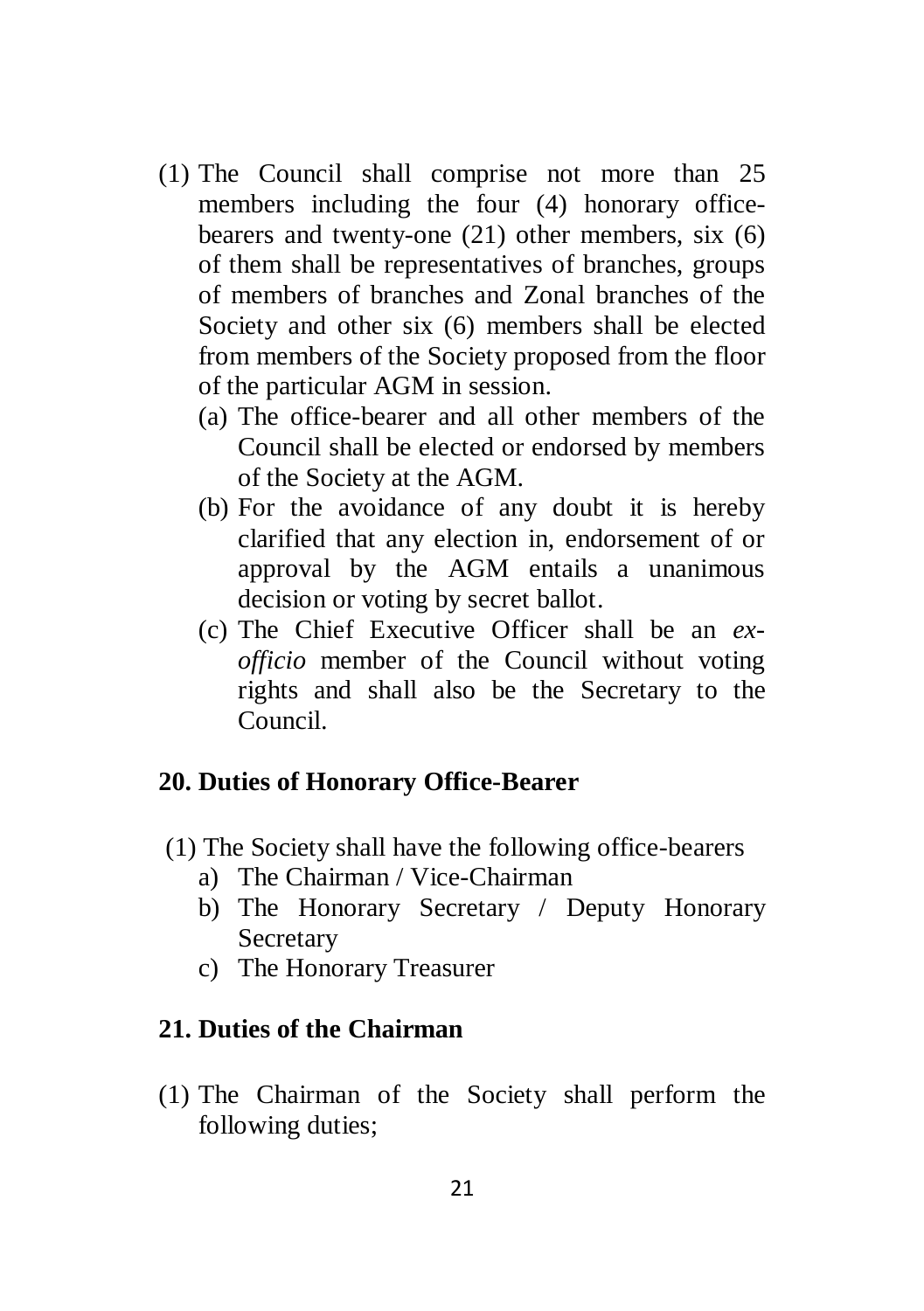- (a) Be a leader and main spokesman for the Society.
- (b) Preside at the meetings of the Annual General Meeting, the Council, and the Core Committee and have a casting vote at such meetings and on any matter of the Society, organ or sub-organ as the case may be in which votes tie.
- (c) May attend and participate in any meeting of the Society and its organs and sub-organ convene special general meetings as he deems Necessary for any organ or sub organ of the Society provided that written notice is given within reasonable convene extraordinary meetings of the Council.
- (d) Confer the duties of any of the honorary officebearer to another honorary office-bearer in the event of a temporary absence.
- (e) Perform any other duty conferred on him by the constitution, regulations and good norms of the Society.

## <span id="page-21-0"></span>**22. Duties of Vice-Chairman**

- (1) The Vice-Chairman of the Society shall perform the following duties;
	- (a) Assume the duties of the Chairman in his absence
	- (b) Assume acting and on the temporary capacity of any position of an office-bearer in his/her absence assigned by the proper authority.
	- (c) Be among the Society's bank signatories of Group A.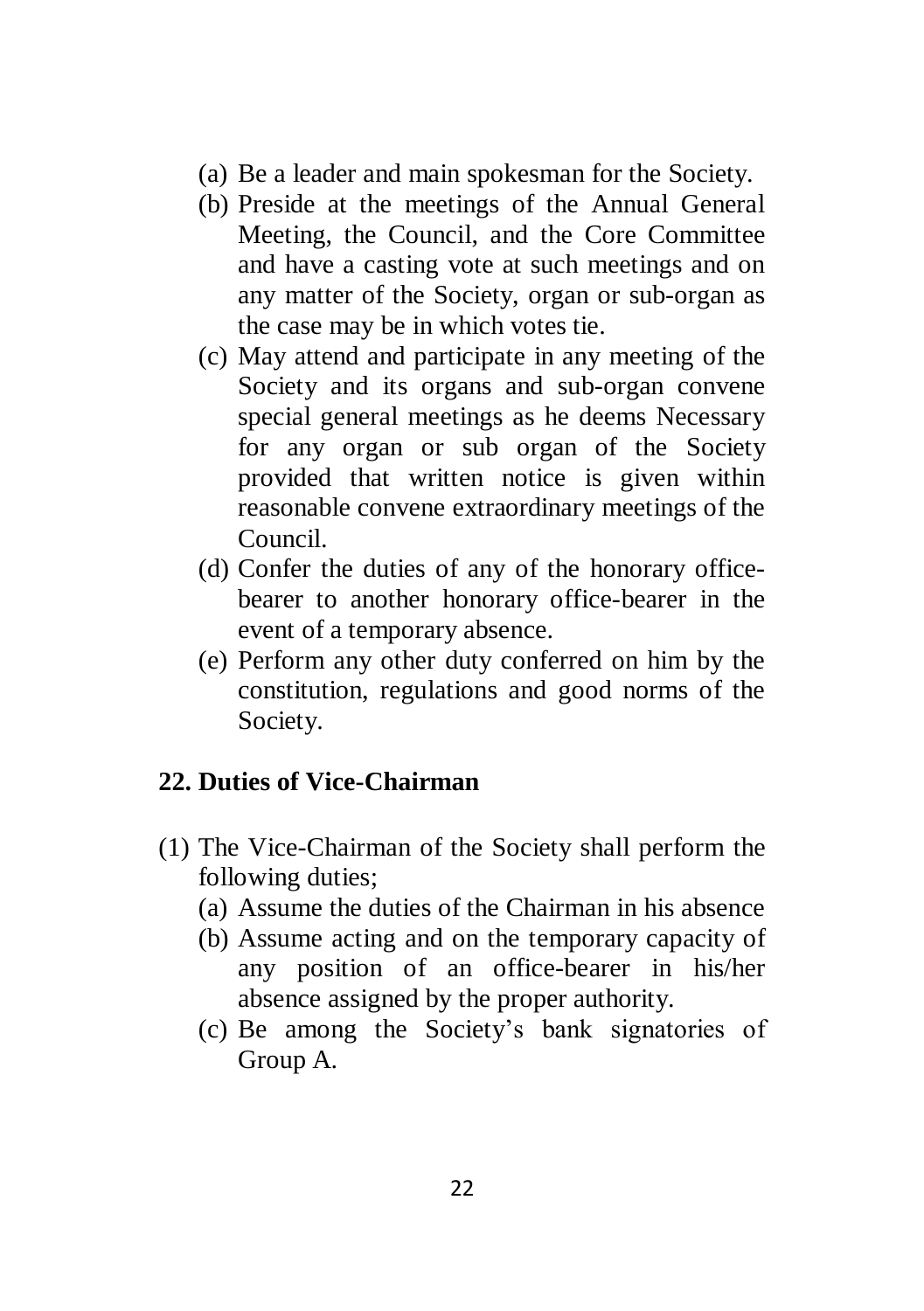#### <span id="page-22-0"></span>**23. The Honorary Secretary**

- (1) The Honorary Secretary of the Society shall perform the following duties:-
	- (a) To facilitate the convening of the AGM, and meetings of the Council, the Secretariat, and sub– organ of the Society.
	- (b) Keep and monitor the records of all meetings of the Society and its organs or sub-organs, and act as Secretariat to the core committee or other organ or sub – organ whenever there is such need in a meeting being held in camera.
	- (c) Give a full report of the Society's activities at the Annual General Meeting.
	- (d) Keep records of all the Society's contracts and activities.
	- (e) Coordinate any matter or meeting among or between the organs and sub organs of the Society.
	- (f) Perform any other special duty assigned to him by the Chairman, Vice-Chairman, organ or suborgan of the Society on an ad hock basis as the case may be shown in the resolution or instrument of such assignment.
	- (g) Honorary Secretary shall be the Secretary to the board of the Registered Trustees and in so doing he may be assisted by the Secretary staff.

## <span id="page-22-1"></span>**24. Deputy Secretary**

(1) The Deputy Secretary shall be chosen by the members in the AGM and shall perform all duties in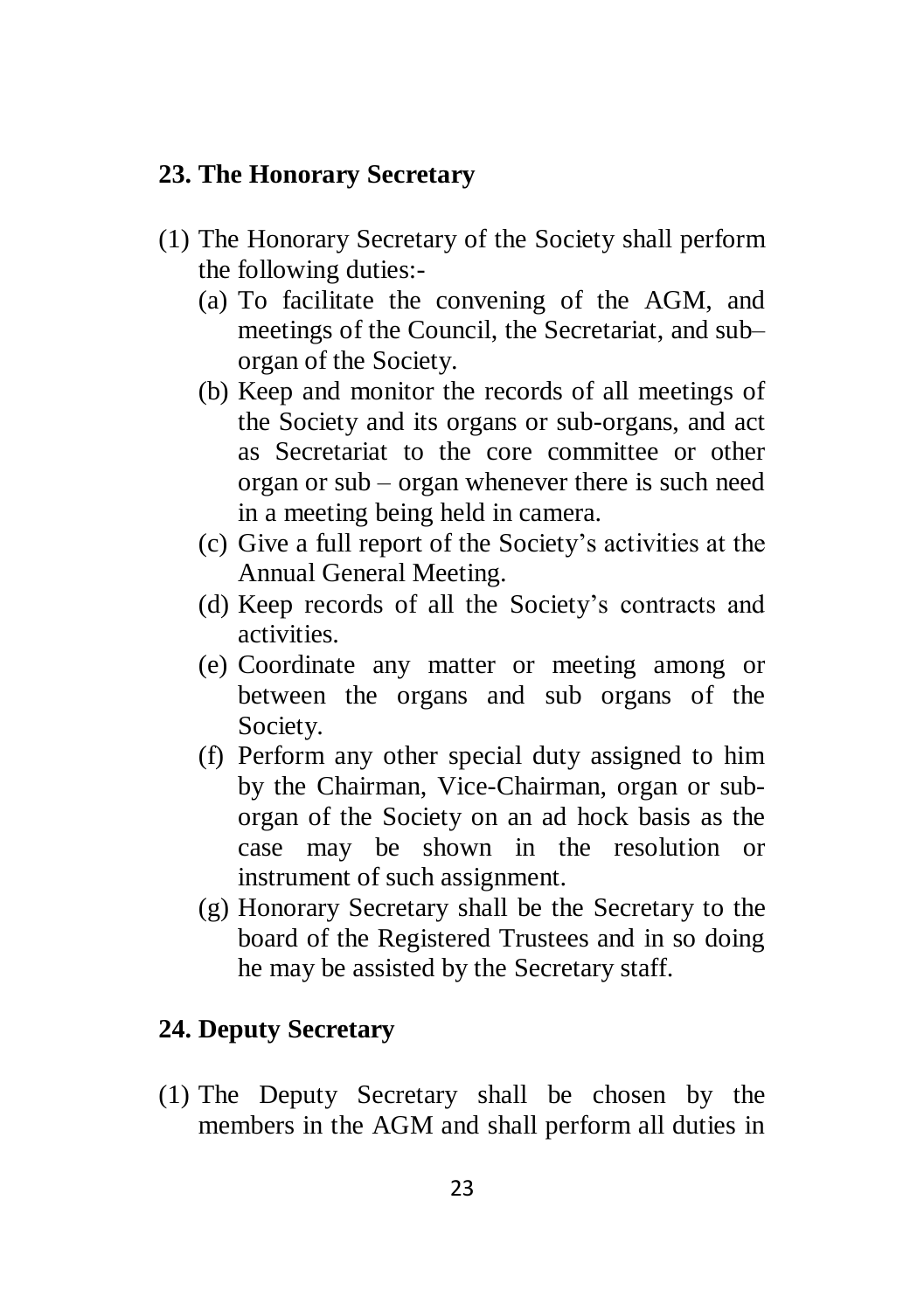absence of the General Secretary and shall assist him to perform all the duties.

## <span id="page-23-0"></span>**25. The Honorary Treasurer**

- (1) The Honorary Treasurer of the Society shall perform the following duties:-
	- (a) Oversee the budget and expenditure of the Society.
	- (b) Oversee the Society compliance to financial and procurement regulations and international accounting standards in case of donor-supported projects.
	- (c) Keep records and inventory of all movable and immovable properties of the Society and avail them to the Board of registered Trustees for verification purpose.
	- (d) Be one (1) of the Bank signatories in group A.
	- (e) Report on the Society finances to the Annual General Meeting.
	- (f) Assist and advice the board of the registered Trustees on matters of funds and assets of the Society.

## <span id="page-23-1"></span>**26. Power of the Council**

- (1) The Council shall have the powers to govern and to set the strategic direction of the Society to ensure the efficient and effective running of the Society. Such powers shall include the following;-
	- (a) Ensure the Society and its organs and sub-organs uphold and adhere to all the laws and policies of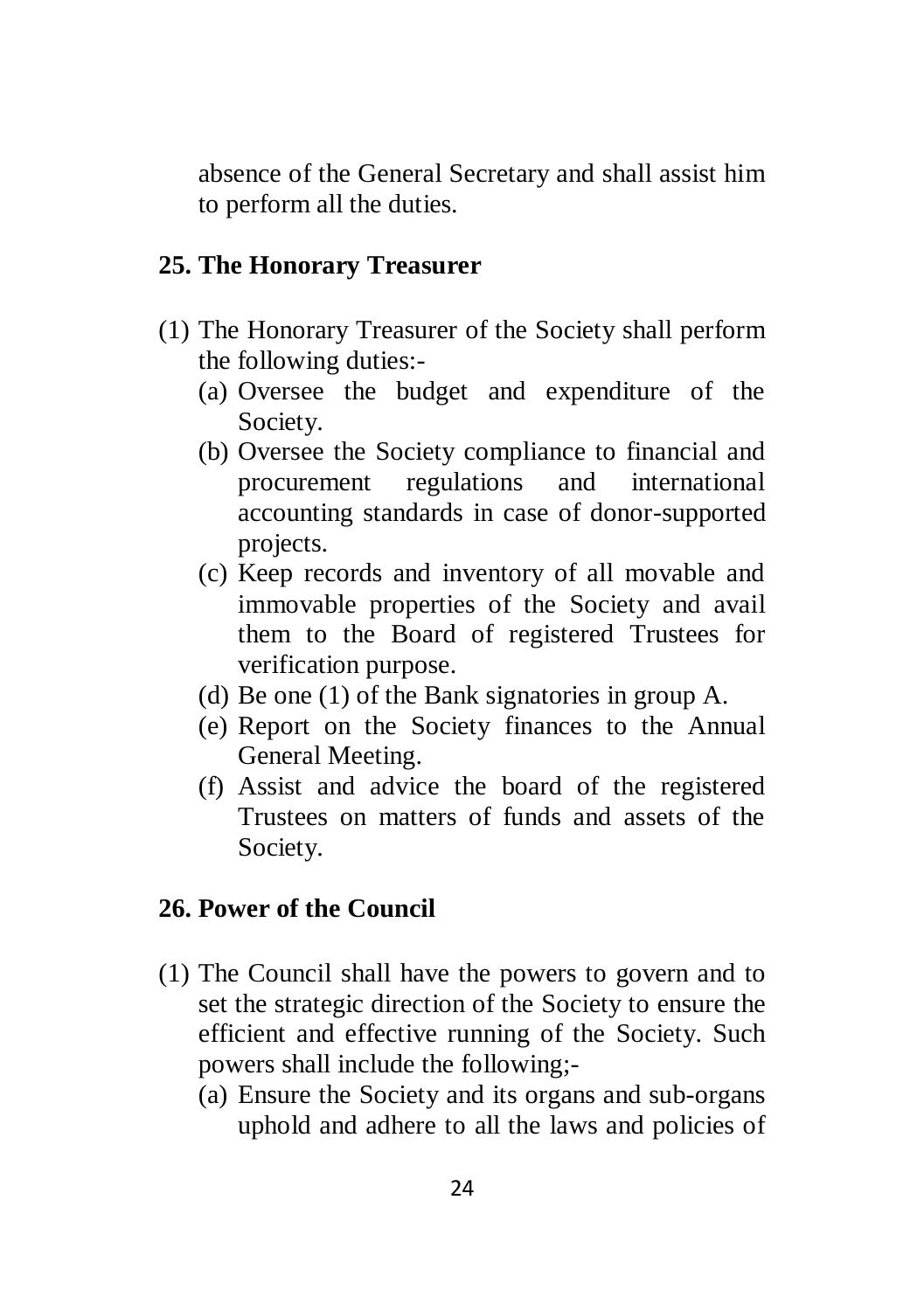Tanzania, including those concerning wildlife, natural resources, environment and non– governmental organizations.

- (b) Approve the cooperate strategy of the Society.
- (c) Employ and disengage all the senior Secretariat staff, except for the Secretariat staff employed by the Chief Executive Officer and determine employment and disciplinary appeals from decisions of the CEO or Secretariat.
- (d) Approve and adopt the work plans, the annual budget, and expenditures of the Society.
- (e) Approve the acquisition and disposition of any movable and immovable property of the Society.
- (f) Approve operation-manuals, financial policy, human resource policy and amendments thereto and other related policies required for the smooth running of the Society.
- (g) Receive, discuss, and approve quarterly and annual progress and financial reports of the Society from the Secretariat or any other relevant reports from other organs or sub-organs of the Society.
- (h) Establish and approve the formation and closure of any branch, zonal branch or group of members of the Society in a branch or branches of the Society and designate any of them as a forum for selecting their representatives for being elected as their members to the Council. The Council shall make guidelines on the establishment and running of the branches.
- (i) Nominate any person to be a patron of the Society.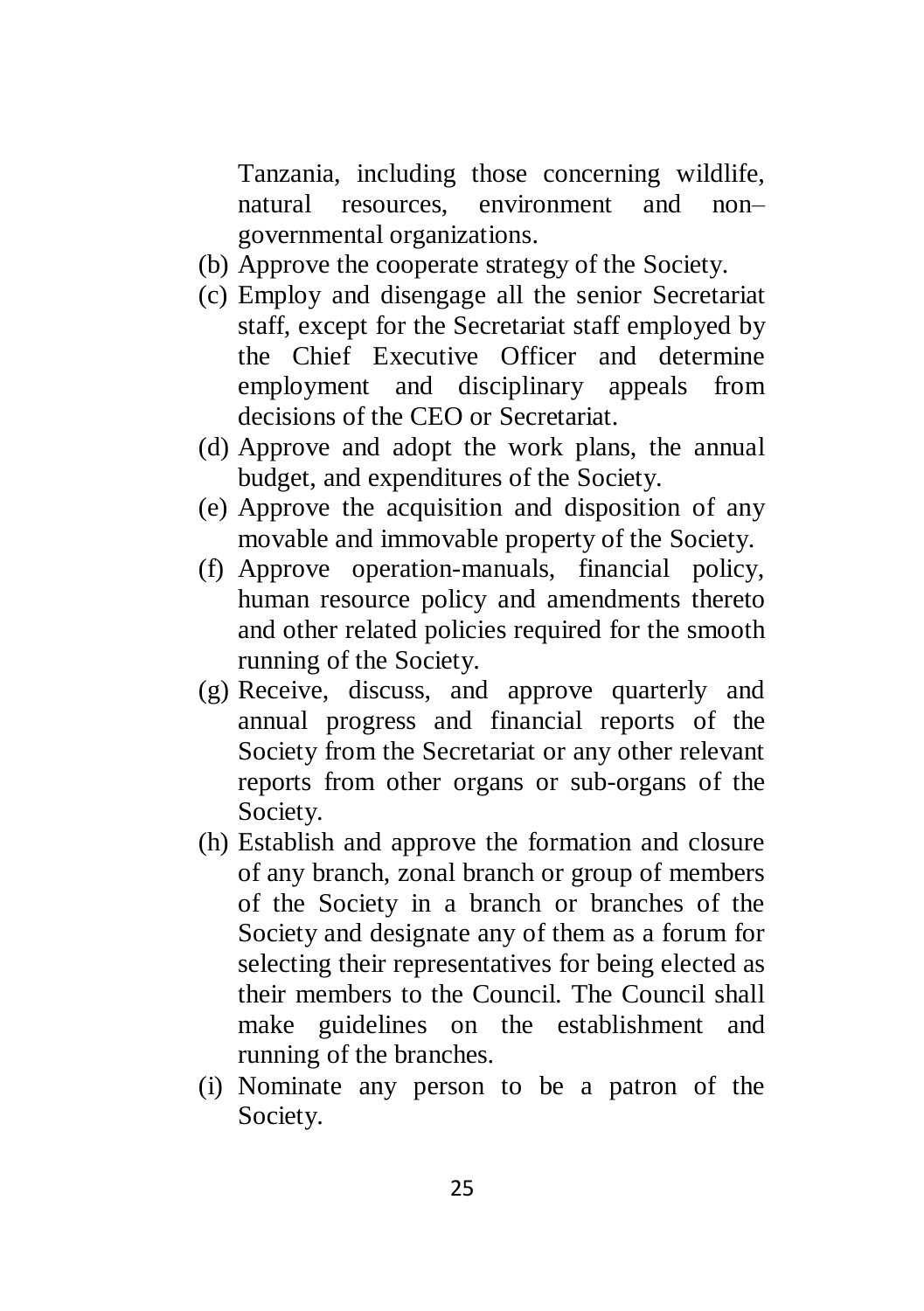- (j) Co-opt any member of the Society who is willing to act as a Council member, to fill a vacancy, subject to the total number of Council members set out in the Constitution, provided that nomination under this subparagraph shall be for a specific period and shall be approved by the next Annual General Meeting.
- (k) Appoint sponsors and supporters of the Society and any other person as deemed fit but such appointments shall not give any person the status of a member.
- (l) At its convenience may pass the resolution and make decisions on any urgent or necessary matters of the Society provided that, where necessary, such resolutions or decisions shall be ratified at the next Annual General Meeting.
- (m)Approve all major recurrent and non-recurrent expenditures and fix monetary scales within which authorization may be made by the Chief Executive Officer or any other authority, or sub organs of the Society.
- (n) Grant where necessary any deserving person the status of an honorary member of the Society or any past member of the Council or Executive Committee the status of an Honorary Member of the Council who shall have all the rights privileges and obligation of the Society member or Council member respectively but without the right of voting.
- (o) Make a code or codes of conduct, ethical etiquette, professional guideline or disciplinary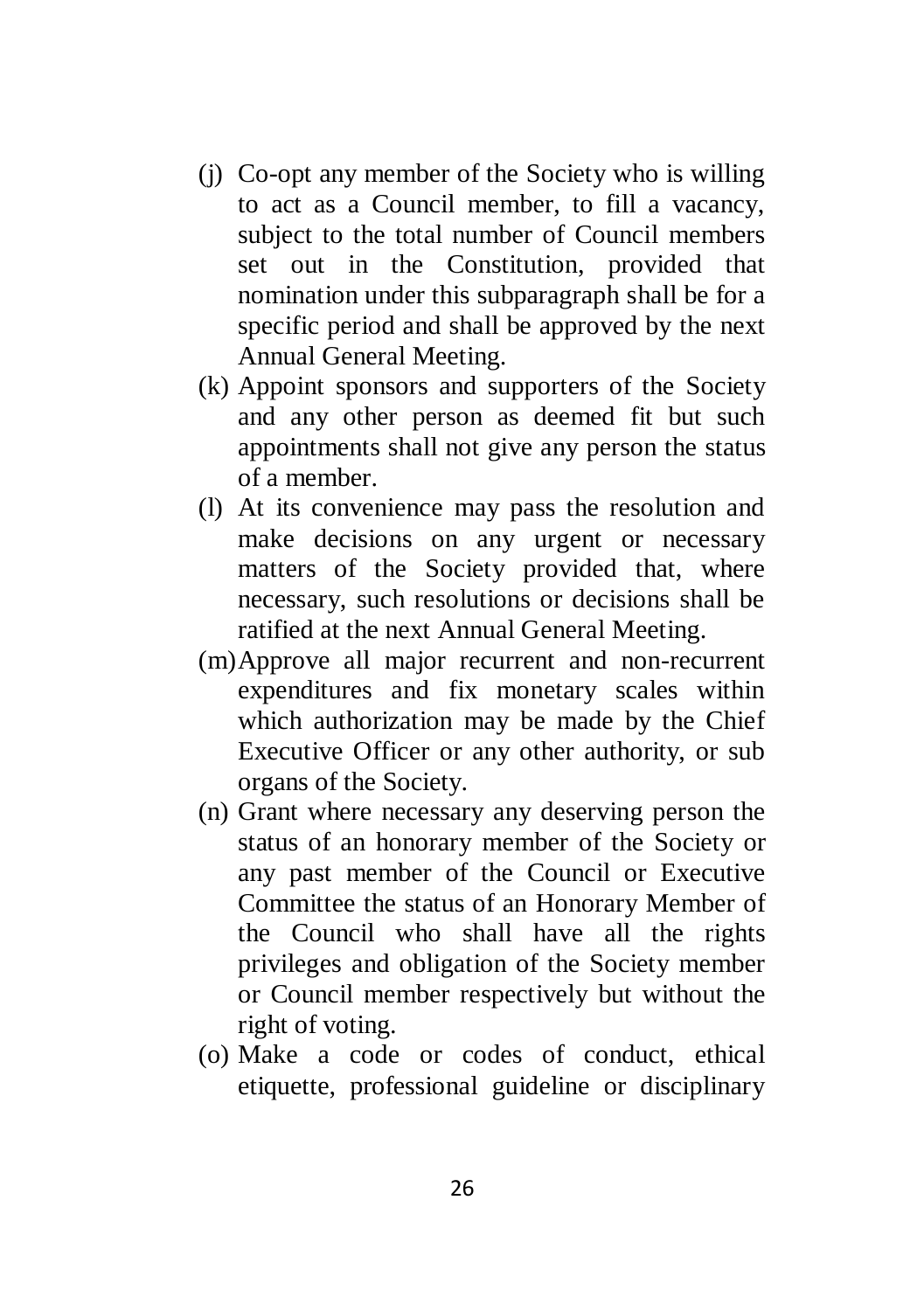matters relating to any or all organs and suborgans in the structure of the Society.

(p) Perform or oversee any other duty delegated to the Council by the AGM or other organ or suborgan or arising under circumstances needing the intervention of the Council.

### <span id="page-26-0"></span>**27. Election of members of the Council**

- (1) Any ordinary, supporting or student member of the Society of good standing law-abiding and respecting the constitution may apply to become a member of the Council by filling in and submitting to the CEO the prescribed form, fourteen (14) days before the date of the AGM.
- (2) Any ordinary, supporting or student member of the Society of good standing, law-abiding and respecting the constitution may apply to become an honorary office-bearer and indicate the position of the officebearer he applies for by submitting to the CEO the prescribed form, fourteen (14) days before the date of the Annual General Meeting.
- (3) Any incumbent member of the Council may declare interest to become an honorary office-bearer as provided by this constitution at a time and mode agreed by the current Council.
- (4) The Chief Executive Officer shall submit application forms of candidates for Council's members and office-bearers to the core committee which shall deliberate on the applications and submit its recommendations to the Council for endorsement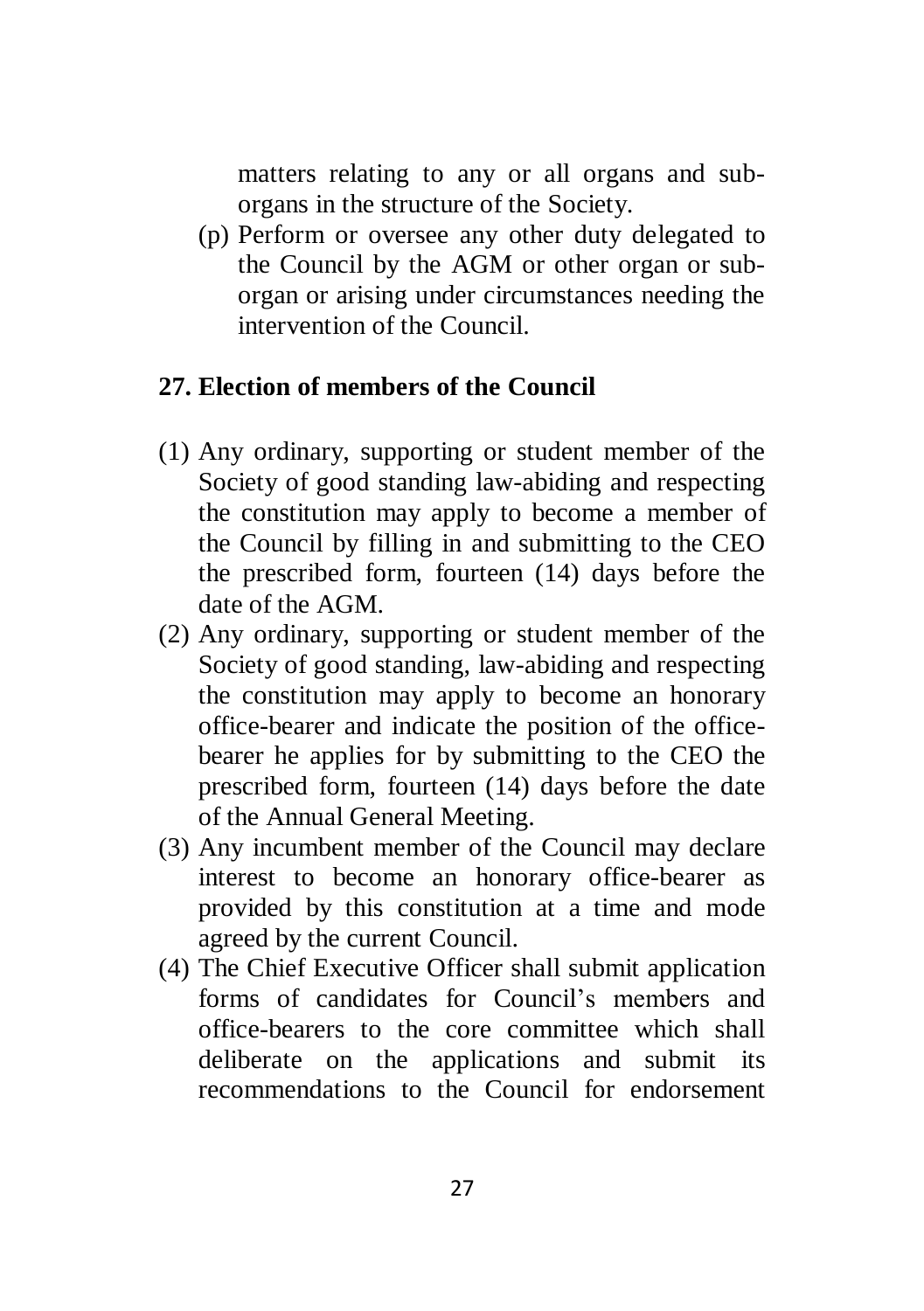and onward tabling before the next AGM for election.

- (5) One-third of the incumbent members of the Council shall vacate or relinquish membership in the next Council but may be re-elected into the Council after the elapse of two (2) terms in between. The names of the one-third vacating or relinquishing incumbent member shall be volunteered by the incumbent member, identified or chosen by the Council, and submitted for endorsed by the AGM.
- (6) The Council shall propose names of prospective members of the Council and office bearers earmarked for the next Council from among the applicant and candidates for such position who shall be tabled before the next AGM for election.
- (7) Any elected member of the Council shall serve the Council for period of two (2) years renewable and may be eligible for a third term of two (2) years and onwards, only after securing two-thirds (2/3) majority votes by secret ballot at the AGM or after elapse of two (2) terms of non-membership in the Council.

## <span id="page-27-0"></span>**28. Establishment of the Core Committee and other Committee of the Council**

(1) The Council shall be comprised of the Core Committee and any number of the committees established by the Council all of which shall be suborgans of the Council together with the Board of registered trustees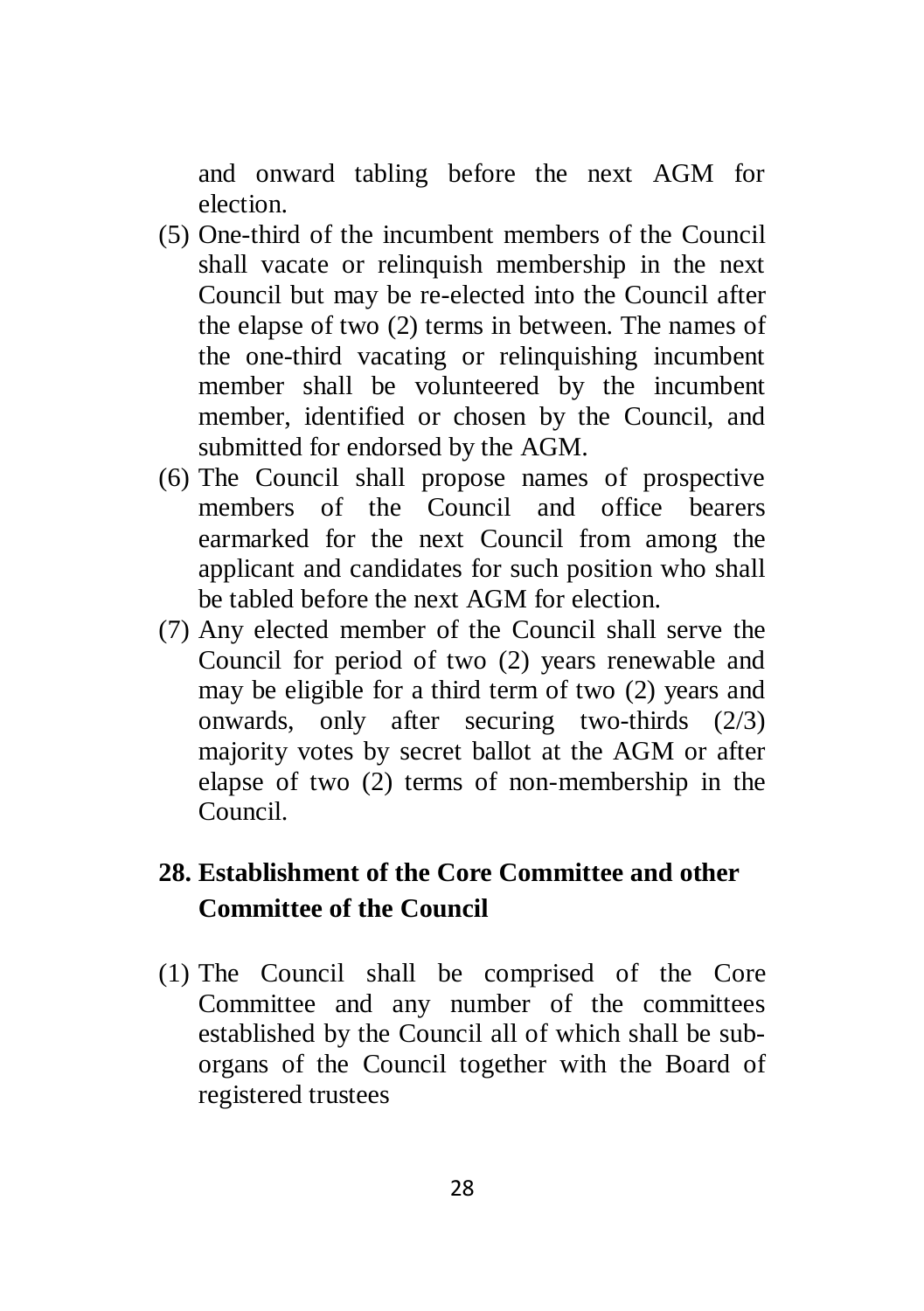#### <span id="page-28-0"></span>**29. The Core Committee**

- (1) The Core Committee shall be composed of a minimum of eight (8) members including the four (4) office-bearers as permanent members and four (4) optional members to witness.
	- (a) The Chairman of the programmers and project committee.
	- (b) Membership and fundraising committee.
	- (c) Conservation education and editorial board committee and
	- (d) Regional branches committees and any such members shall be required and called upon to attend participate in the meeting or other business of the core committee according to the particular needs at the relevant occasion business or meeting of the Society committee
	- (e) The Chairman and the Vice-Chairman of the Society and Council shall be the Chairman and Vice-Chairman of the Core Committee, respectively.
	- (f) The Chief Executive Officer shall be an *exofficio* member and the Secretary to the Core committee without any voting right.
- (2) The Core committee's main function shall be to inspire and provide institutional leadership and inject corporate and functional unity of all organs, suborgans and the human resources of the Society.
- *(3)* The core committee shall oversee and get the report from the Secretariat and the other organ and suborgans on all financial and administrative matters of the Society, *inter alia.*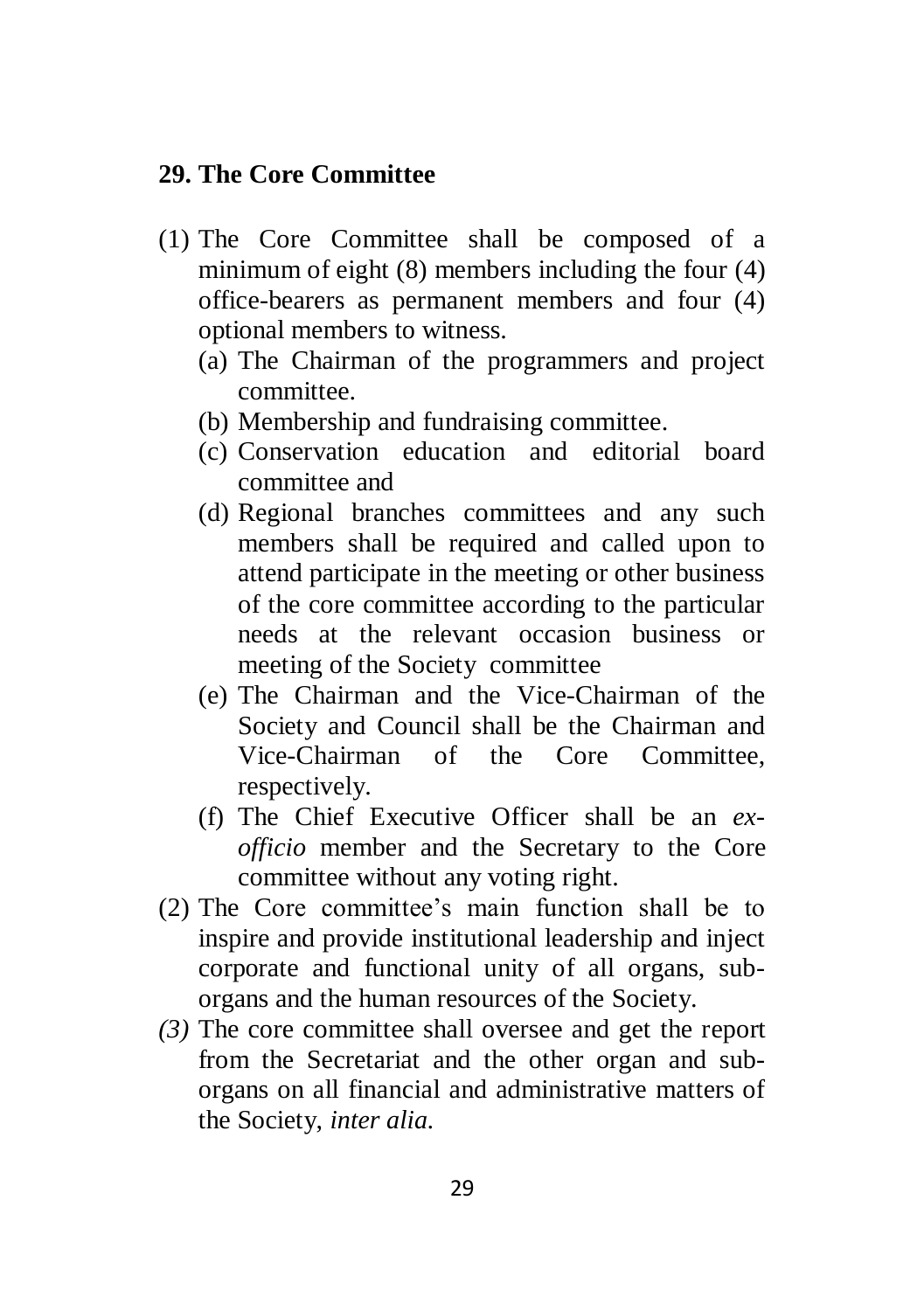- (4) The Council shall establish the following committees to support the necessary running of the Council subject to being reviewed as deemed fit.
	- (a) The programs and projects committee
	- (b) The Membership and fundraising committee
	- (c) The conservation education and editorial board committee
	- (d) The regional branches committee
	- (e) Any ad-hoc committee to deal with the specific matter of the Society as assigned by the Council
	- (f) Member of the committees shall be selected by the Council from among the member of the Council as deemed fit.
	- (g) The committee shall perform duties according to the term of reference made by the Council
	- (h) The committees shall prepare a report as require and present them to the Council.

## <span id="page-29-0"></span>**PART VI: GOVERNANCE STRUCTURE**

#### <span id="page-29-1"></span>**30. Organs of Society**

- (1) The key institutional governance structure of the Society shall be constituted by the following:-
	- (a) The Annual General Meeting (AGM).
	- (b) The Council.
	- (c) The Secretariat.

## <span id="page-29-2"></span>**31. Patron**

(1) The Society shall have a patron as a symbolic head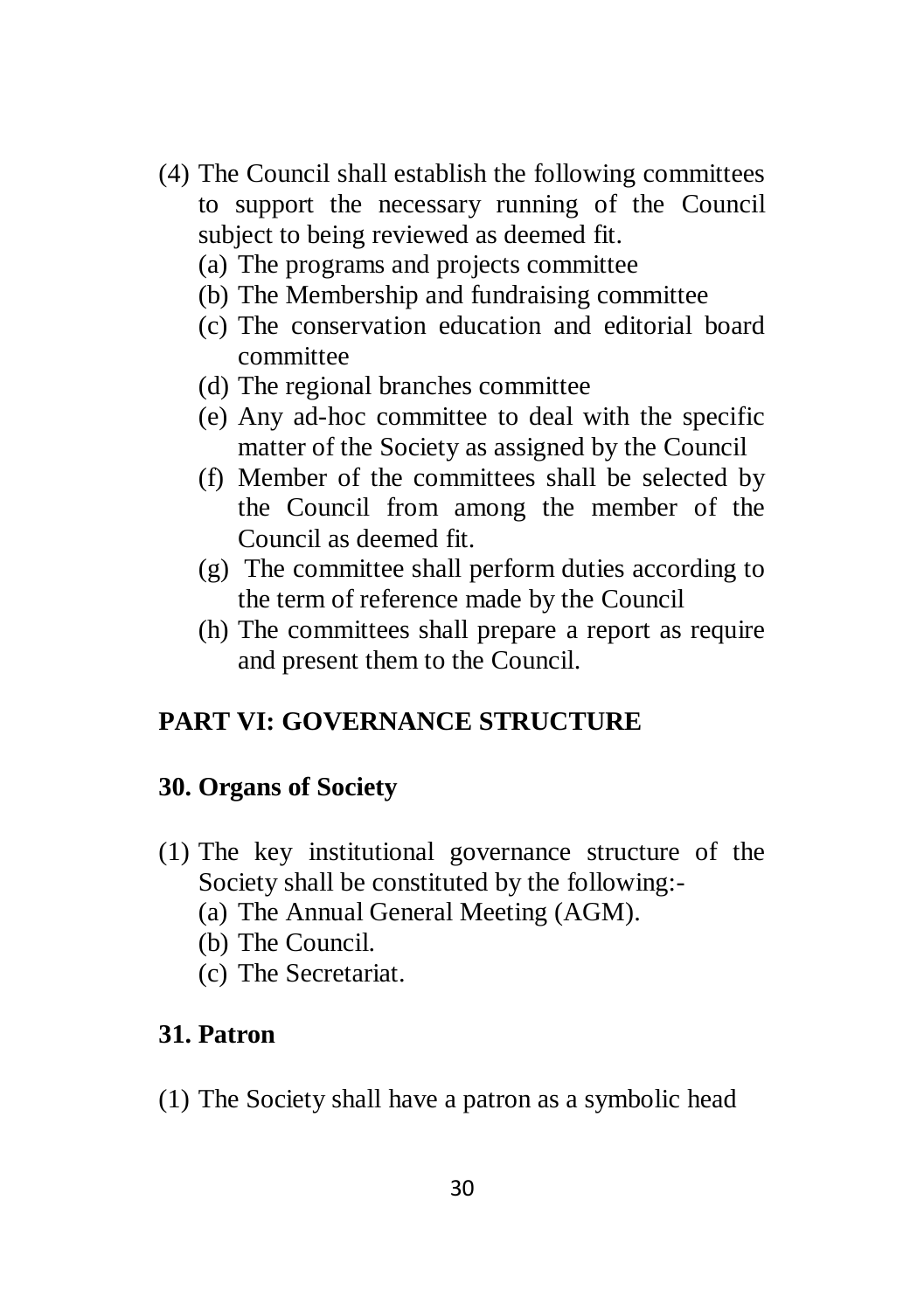### <span id="page-30-0"></span>**32. Annual General meeting**

- (1) The Annual General Meeting is an organ which is constituted by members of all categories of the Society and shall be the ultimate decision-making body and the most supreme authority having the final mandate in all matter of the Society as prescribed by the constitution and relevant regulations.
- (2) The AGM exerts its existence and functions through and by holding ordinary Annual General Meetings.
- (3) The Society shall also hold the following sub-organ meetings as provided for by the constitution:-
	- (a) Extraordinary general meeting
	- (b) Special general meeting
	- (c) Emergency general meeting
	- (d) Any other ad hoc sub-organ meeting or otherwise which may be created by the AGM for a specific purpose.

## <span id="page-30-1"></span>**33. Council**

- (1) The Council is an organ consists of persons elected at the AGM as provided for under paragraph 36 of the constitution. The Council shall have the overall responsibility of governing, overseeing and answering for the proper execution and effective function of all matters, organ, and sub-organs of Society in accordance with the constitution and policies and regulations of the Society and the laws of Tanzania.
- (2) The Council being an organ of the Society, consists of the following sub-organs:-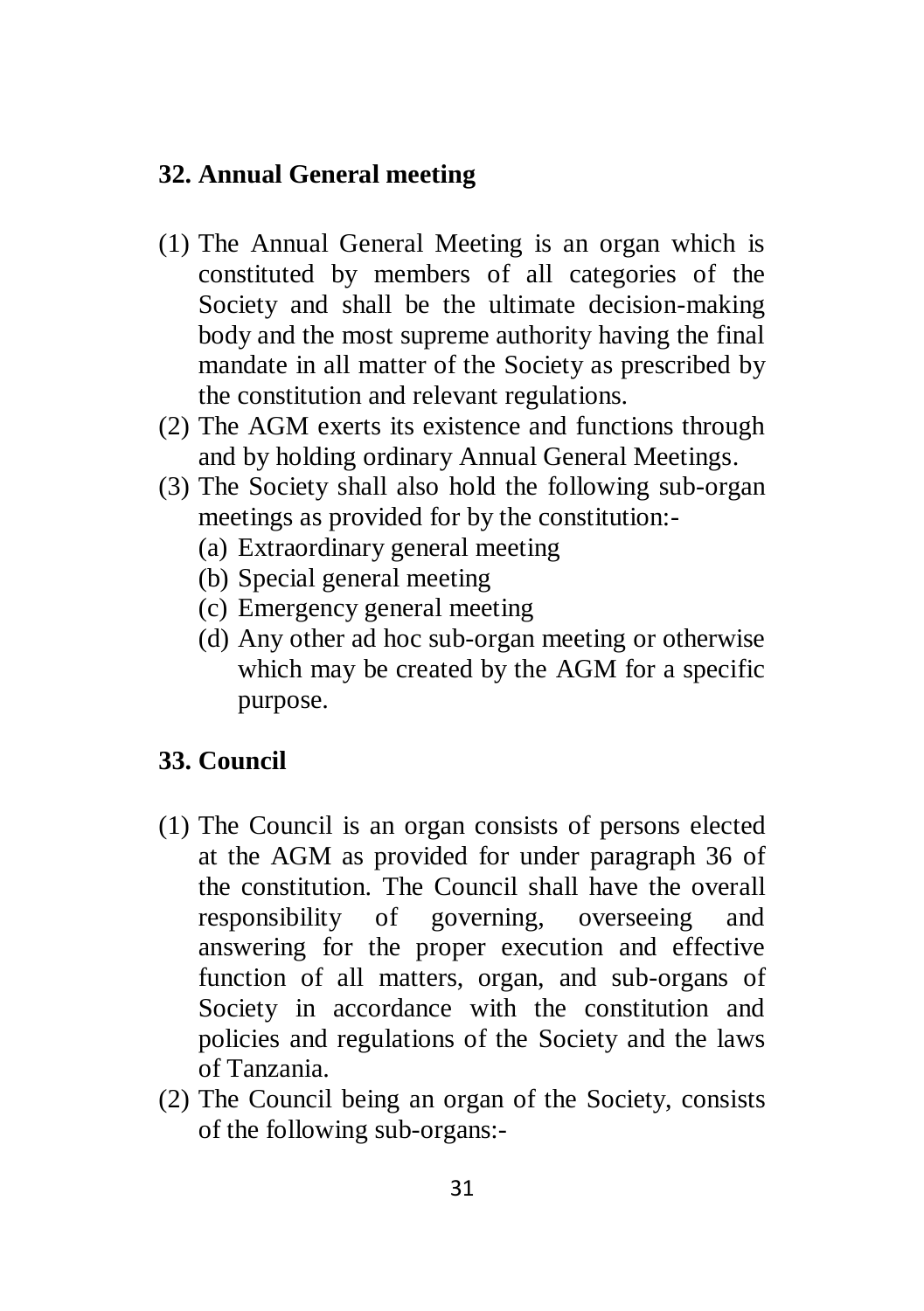## (i) **The Core committee**

- (a) The committee of Council
- (b) The regional branches committee
- (c) Any other ad hoc sub-organ of the Council or otherwise created by the Council for a specific purpose

## <span id="page-31-0"></span>**34. Secretariat**

- (1) The Secretariat being an organ consists of all personnel employed in the administration, management, and operation of the Society commonly known as the Secretariat staff as per terms of each one (1) written employment contract.
- (2) The Secretariat shall be responsible, accountable and answerable for running of the administration and management of financial, logistical and property matters and for the day to day requirement of the Society described to the Secretariat by the constitution, regulations guidelines or as directed by higher organs or sub organs within the structure of the Society
	- (a) the Secretariat being an organ of the Society consist of the following sub-organ:-
		- the management team
		- employees general meeting (EGM)
		- Any other ad-hoc sub-organ of the Secretariat or otherwise create by the Secretariat through the EGM with approval of the Council or the AGM or by operation of the laws of Tanzania form of workers or master-workers.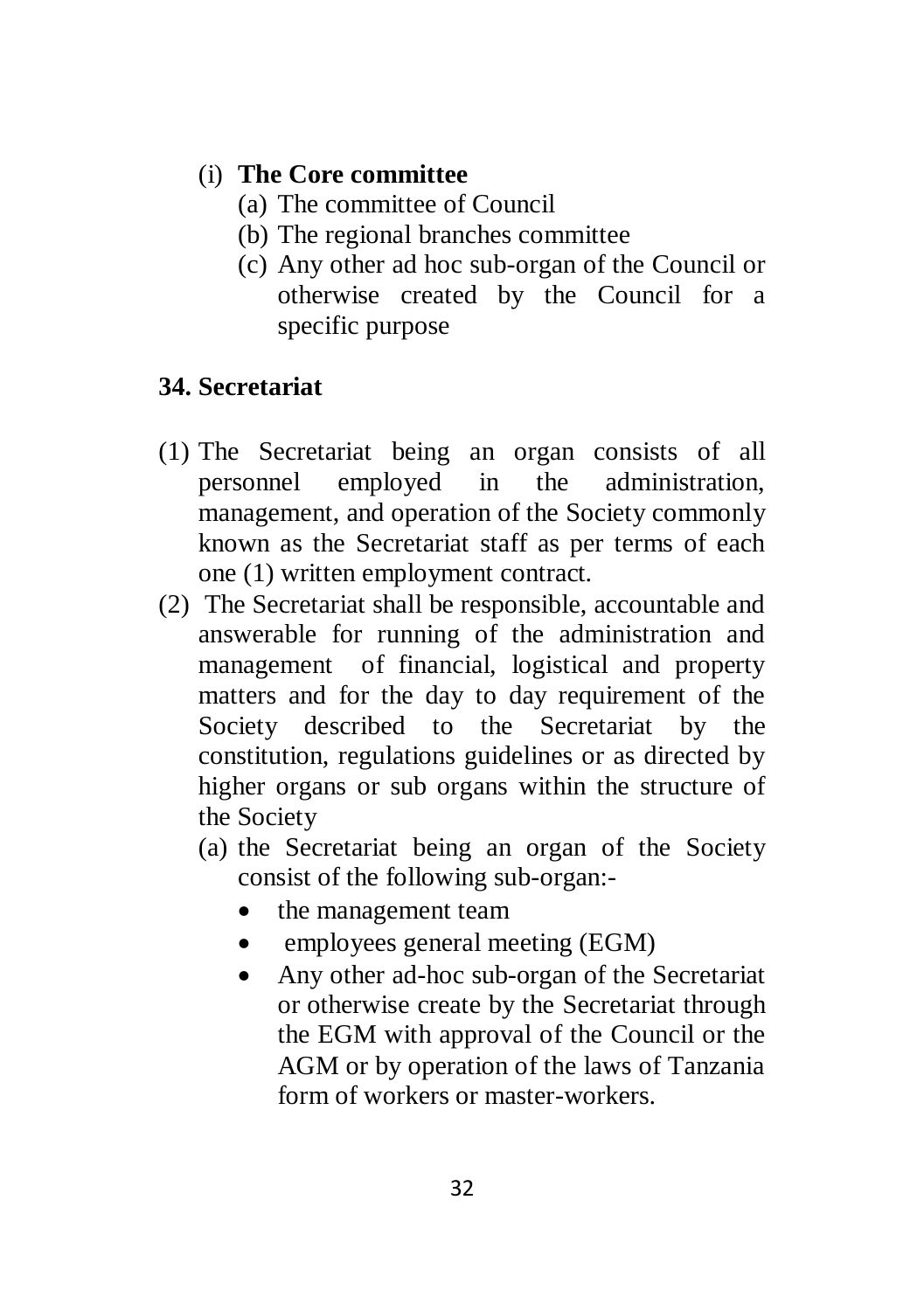# <span id="page-32-0"></span>**PART VII: MEETINGS OF THE SOCIETY AND ORGANISERS OF THE MEETINGS**

## <span id="page-32-1"></span>**35. Validation of meetings**

(1) For any meeting of the Society to be valid and able to exercise its role, powers, and functions, it shall abide by the core value of paragraph 8(b) (iii) of the constitution and be properly convened with the required composition and a minimum quorum of the member meeting accordingly.

## <span id="page-32-2"></span>**36. Convening meetings**

(1) Any meeting of any organ or sub-organ of the Society shall be convened by the proper authority by giving the prescribed or sufficient prior notice to any member or person constituting the organ or suborgan and such meeting shall be provided with adequate facilities

## <span id="page-32-3"></span>**37. Quorum of meetings**

(1) No business shall be transacted at any meeting of the Society or its organs and sub-organs unless there is a minimum quorum of one-third (1/3) of all members of that organ or sub-organ who have confirmed notification, provided that where the quorum has not been attained, the meeting shall be called off and new date fixed for another meeting, for which requisite notice shall be given to member in which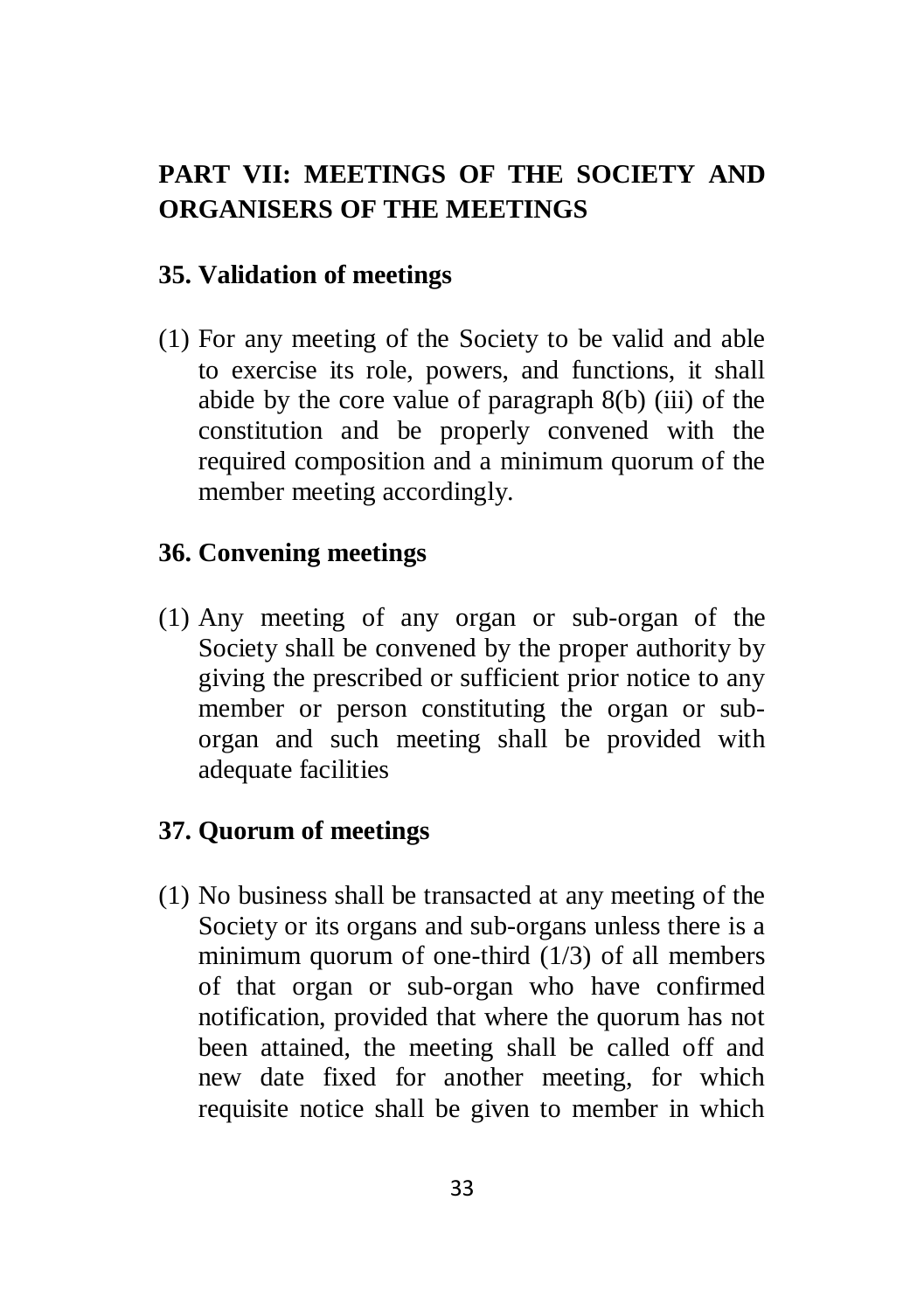case any number of member of the meeting in attendance shall constitute a quorum

### <span id="page-33-0"></span>**38. Voting at the meeting**

(1) At any meeting of the Society and its organ or suborgan, any decision that needs voting shall be made by secret ballot and a simple majority. The simple majority result of the poll shall be the decision of the meeting, provided that votes tie, the Chairman of Society or the relevant organs or sub-organs shall have a casting vote.

### <span id="page-33-1"></span>**39. The voting right of members**

- (1) Any live (active) member of the Society the particular organ or sub-organ shall be entitled to vote at any such meeting of the Society, its organ or suborgan in which the vote is called for.
- (2) Every individual, member present shall have one (1) vote on any matter and every corporate member present shall be entitled to cast one (1) vote only through its one (1) representative present.
- (3) Where a secret ballot is required, voting shall be monitored by any person selected from the floor y the relevant organ or sub- organ.

#### <span id="page-33-2"></span>**40. Annual General Meeting**

(1) The annual general meeting being the highest organ of the Society on general lines of policy and all other matters of Society including the power to amend the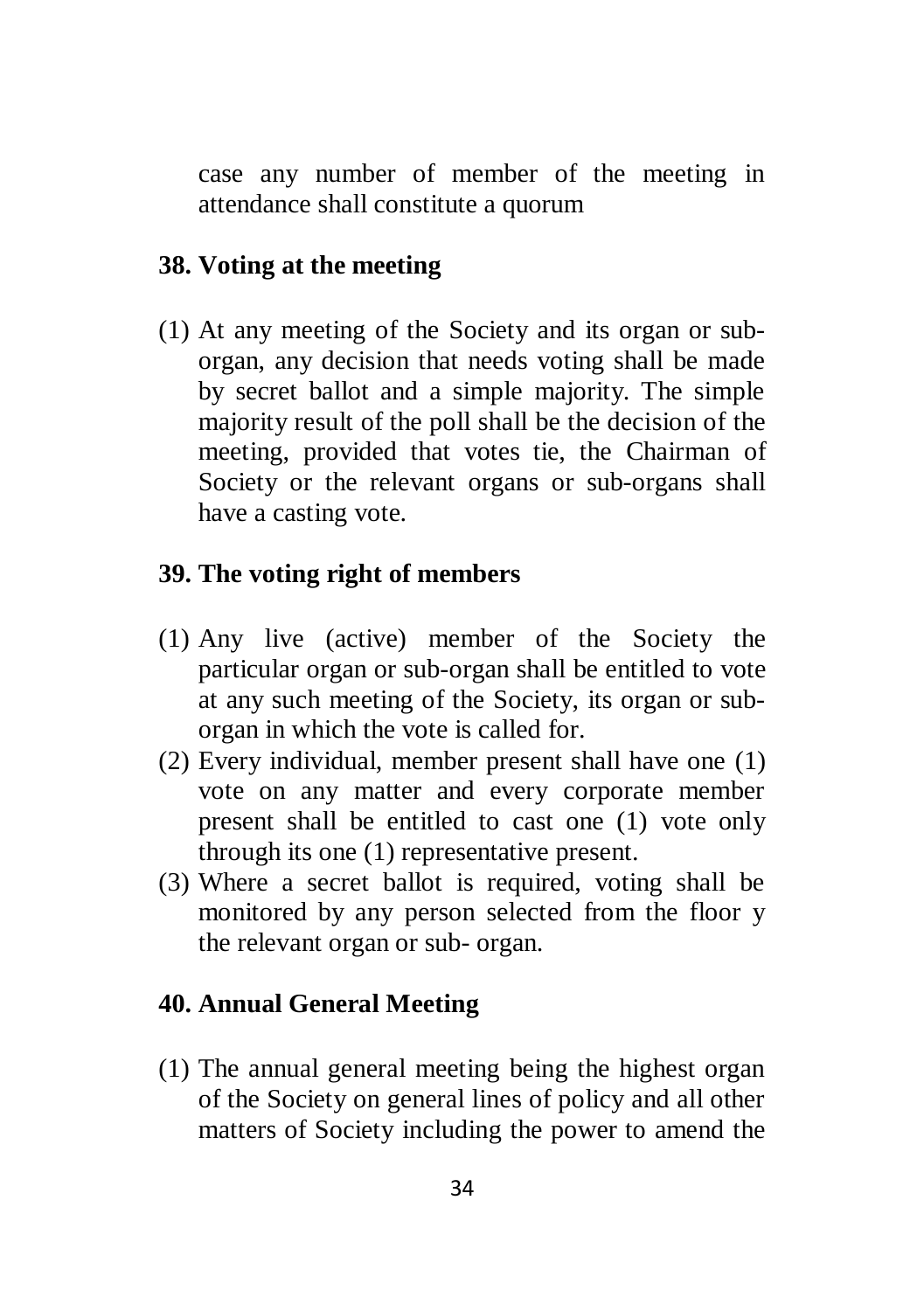constitution, *inter alia*, shall exert its existence and function through and by holding ordinary general meetings.

## <span id="page-34-0"></span>**41. Ordinary Annual General Meeting**

(1) The Ordinary Annual General Meeting shall be convened by the Chief Executive Officer in the constitution in consultant with the Chairman of the Society and shall be held once in a year which shall be preceded by 30 days written notice. It should preferably, be held in the first quarter of the fiscal year.

#### <span id="page-34-1"></span>**42. Extra Ordinary General Meeting**

(1) Any extraordinary meeting of the Society may be called for a good and bonafide cause by the Council or by at least any fifty members (50) of the Society in a written request signed by members to Chairman who shall convene the meeting within twenty one (21) days and shall give notice of attendance to all members of the Society.

#### <span id="page-34-2"></span>**43. Special or Emergency General Meeting**

(1) Special and the emergency general meeting may be called on particular occasions as provided under paragraphs 11(b) of the constitution.

#### <span id="page-34-3"></span>**44. Meetings of the Council**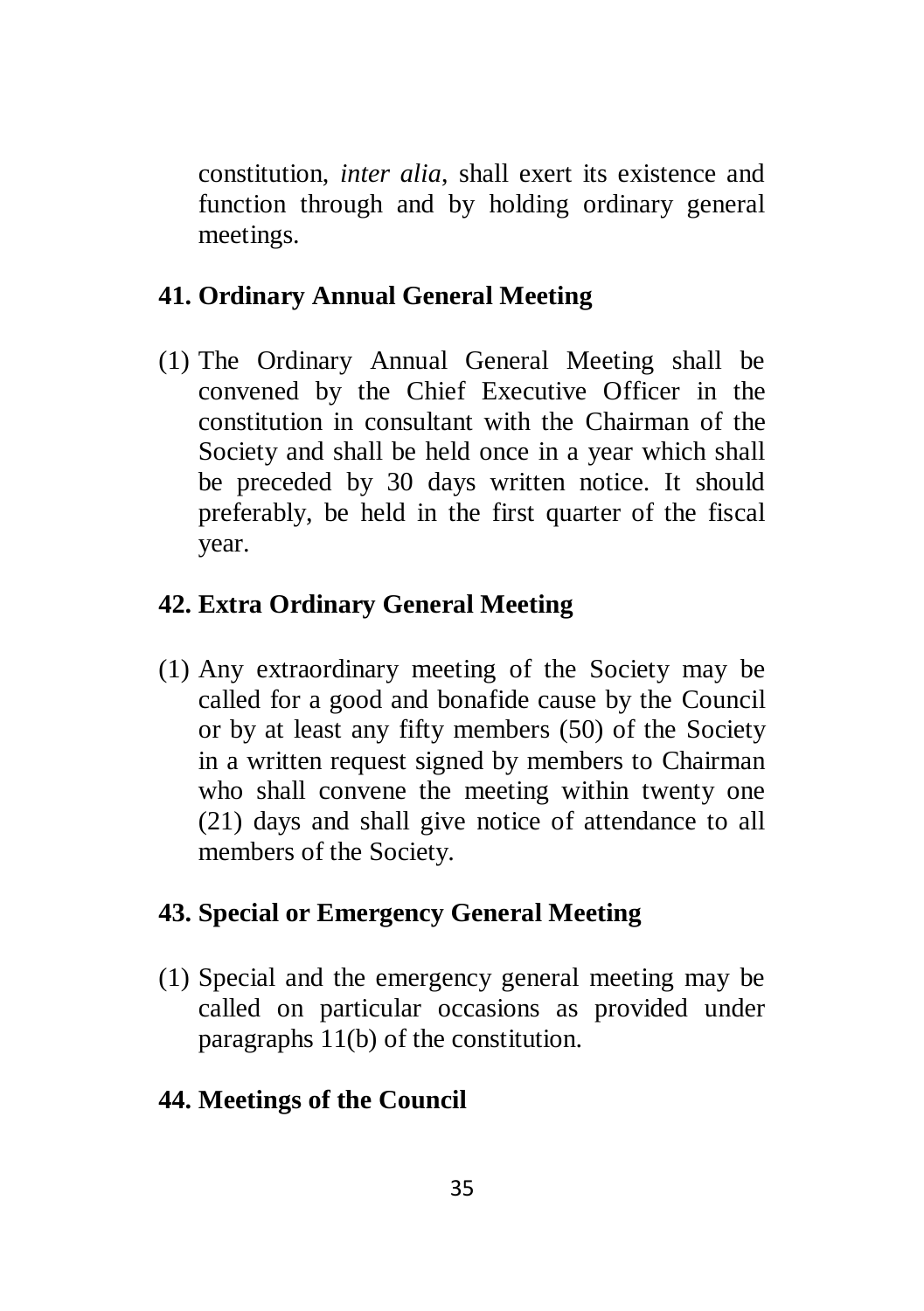(1) The Council shall make its decision at the meetings of the members of the Council.

- (a) The meetings of the Council shall be called by the Chief Executive Officer in consultation with the Chairman and shall be preceded by at least seven (7) days written notice;
- (b) The Council shall be meeting once in a quarter of the year;
- (c) Minutes of the meetings of the Council shall be recorded, kept, maintained and availed to members of the Core committee by the Chief Executive Officer;
- (d) An extraordinary meeting of the Council may be called for good and bonafide cause by written petition of not less than three (3) members of the Council addressed to the Chairman of the Society who shall convene the Council meeting within seven (7) days, proceeded by at least three (3) days written notice of attendance;
- (e) Members of the committee of the Council shall meet bi-monthly or at any other time as directed by the Council and shall select their respective Chairman and Secretary to this sub-organ in the first meeting or soon thereafter.

## <span id="page-35-0"></span>**45. Meetings of the Core Committee of the Council**

(1) The Core Committee shall meet once monthly and shall hold any other additional meeting as deemed necessary;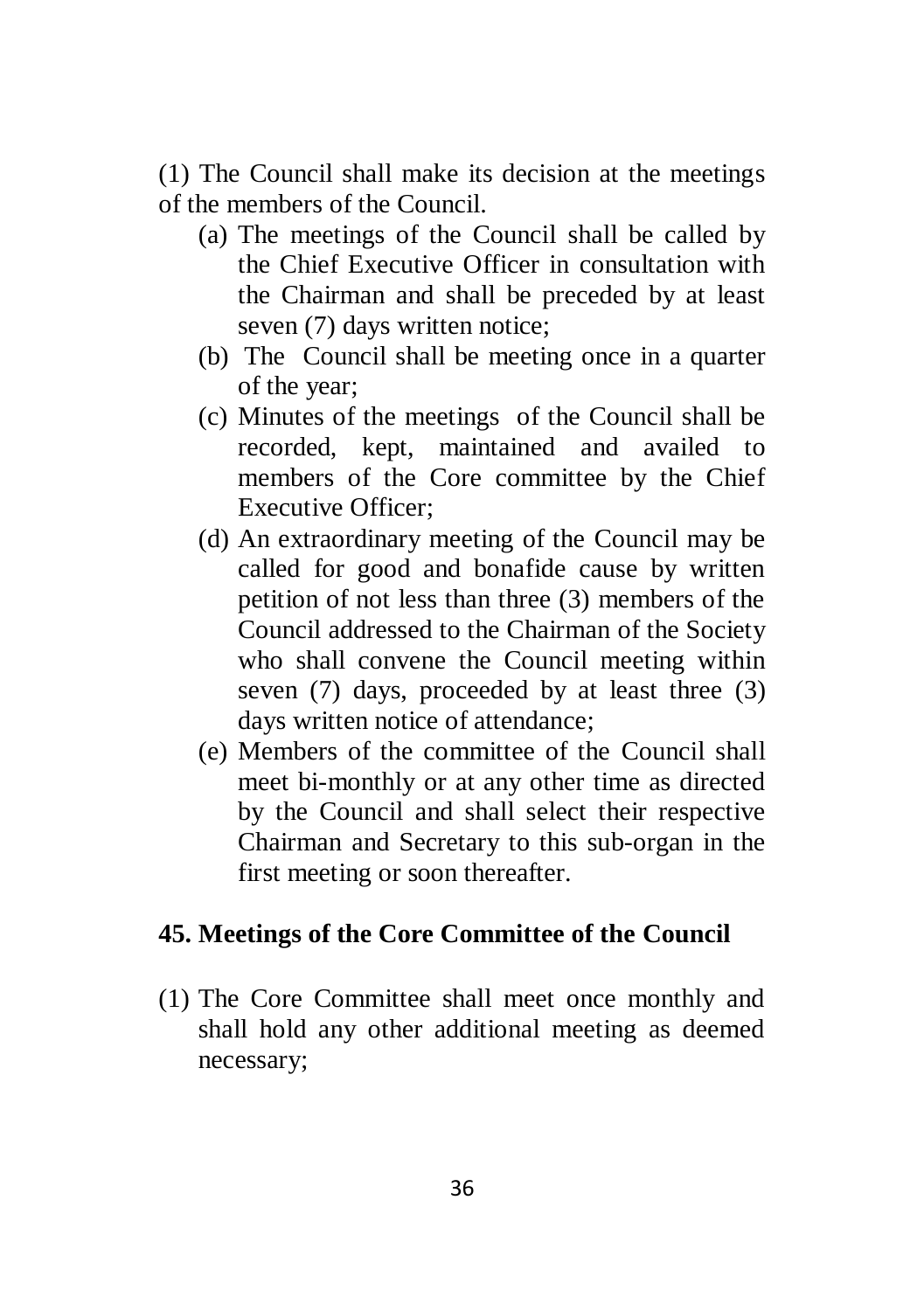- (2) The Chairman of the Society and the Council shall be the Chairman of the Core Committee and preside over its meetings;
- (3) In the absence of the Chairman of the Core committee, his Vice-Chairman shall preside over the meeting; and in the absence, the CEO, the deputy CEO, or next senior Secretariat staff shall act for CEO;
- (4) The Core committee main role shall be to inspire and provide institutional leadership and inject corporate and functional unity of all organs, sub-organs and the human resources of the Society;
- (5) It shall meet once monthly to receive all the due operational report of the Secretariat through the CEO and oversee the execution of the decision of the AGM Council and the Secretariat and their respective sub-organs.

## <span id="page-36-0"></span>**46. Meetings of the Committees of the Council**

- (1) Any committee which is sub-organ of the Council shall hold meetings bi-monthly or at any other time as directed by the Council.
- (2) In its first meeting or soon thereafter, the committee nominates the Chairman and Secretary to the committee from amongst themselves: the members of the committee;
- (3) The Chief Executive Officer or his nominee shall be an *ex-officio* member of the committee and assist the Secretary to the committee.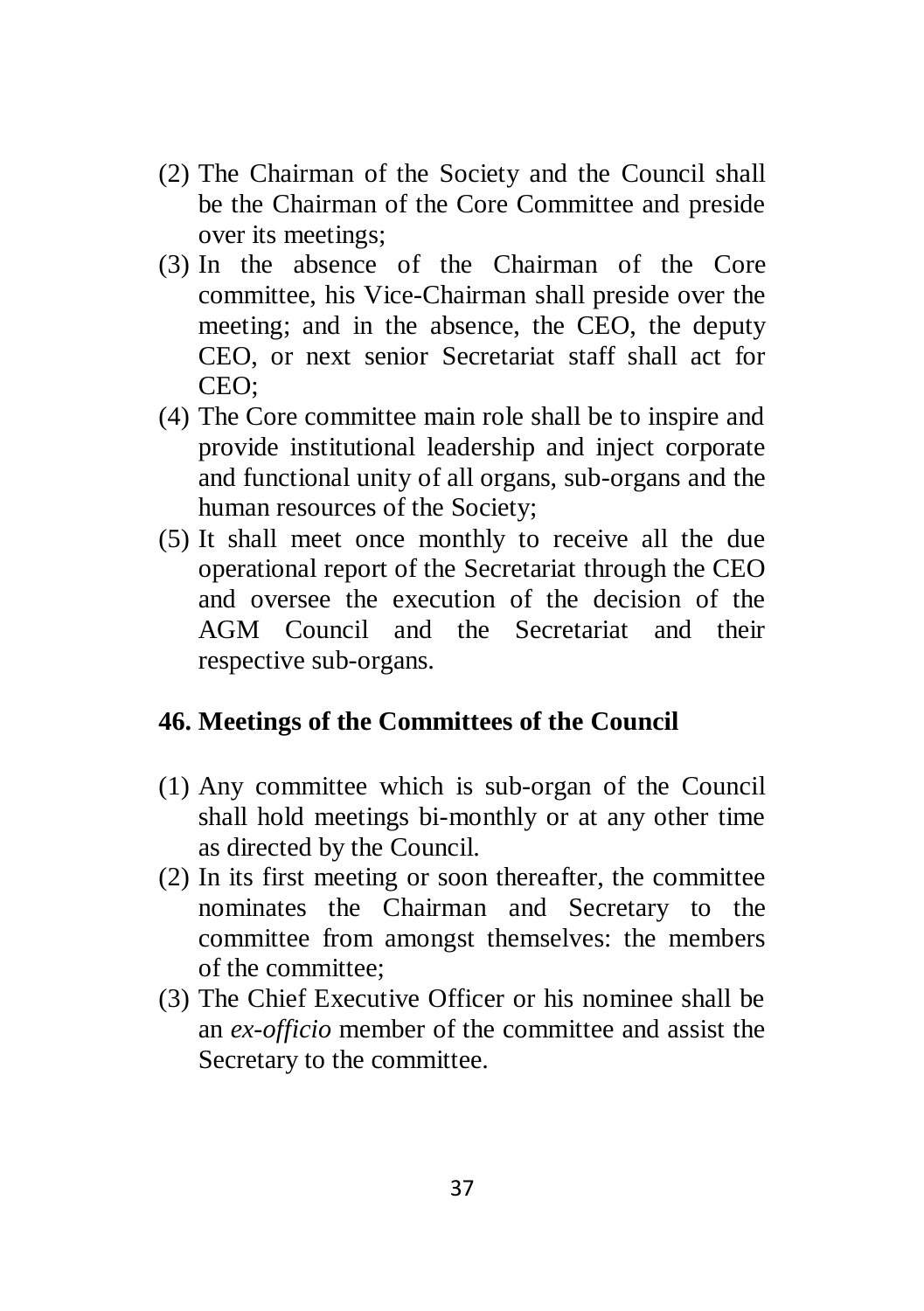### <span id="page-37-0"></span>**47. Meetings of the Secretariat Staff**

- (1) The Secretariat staff meeting shall comprise the following:-
	- (a) Employees' drivers' meetings.
	- (b) The Secretariat staff may hold any number of the meetings as deemed necessary by the CEO or as directed by the AGM or Council.
	- (c) Employees' general meeting.
	- (d) All the Secretariat staff shall hold an employees' general meeting at least once annually to deliberate and advise the Council on general affairs and wellbeing of the Society.
	- (e) Management team meetings.
	- (f) The Secretariat's management team comprising of the CEO, DCEO, Financial manager or his equivalent, the project manager or his equivalent and heads or representatives of sections or sectors in the Secretariat shall hold a meeting at least once every two (2) weeks to deal with consultations, briefing on business activities, reporting, and guidance orientation.
	- (g) Meeting of branches of the Society.
	- (h) Meeting of branches of the Society shall be held in accordance with guidelines that the Council shall formulate on the establishment and running of branches as provided under paragraph 35 (h) of the constitution.
	- (i) Any meeting of the Secretariat shall be chaired by the CEO who shall convene and prescribe its conduct of business.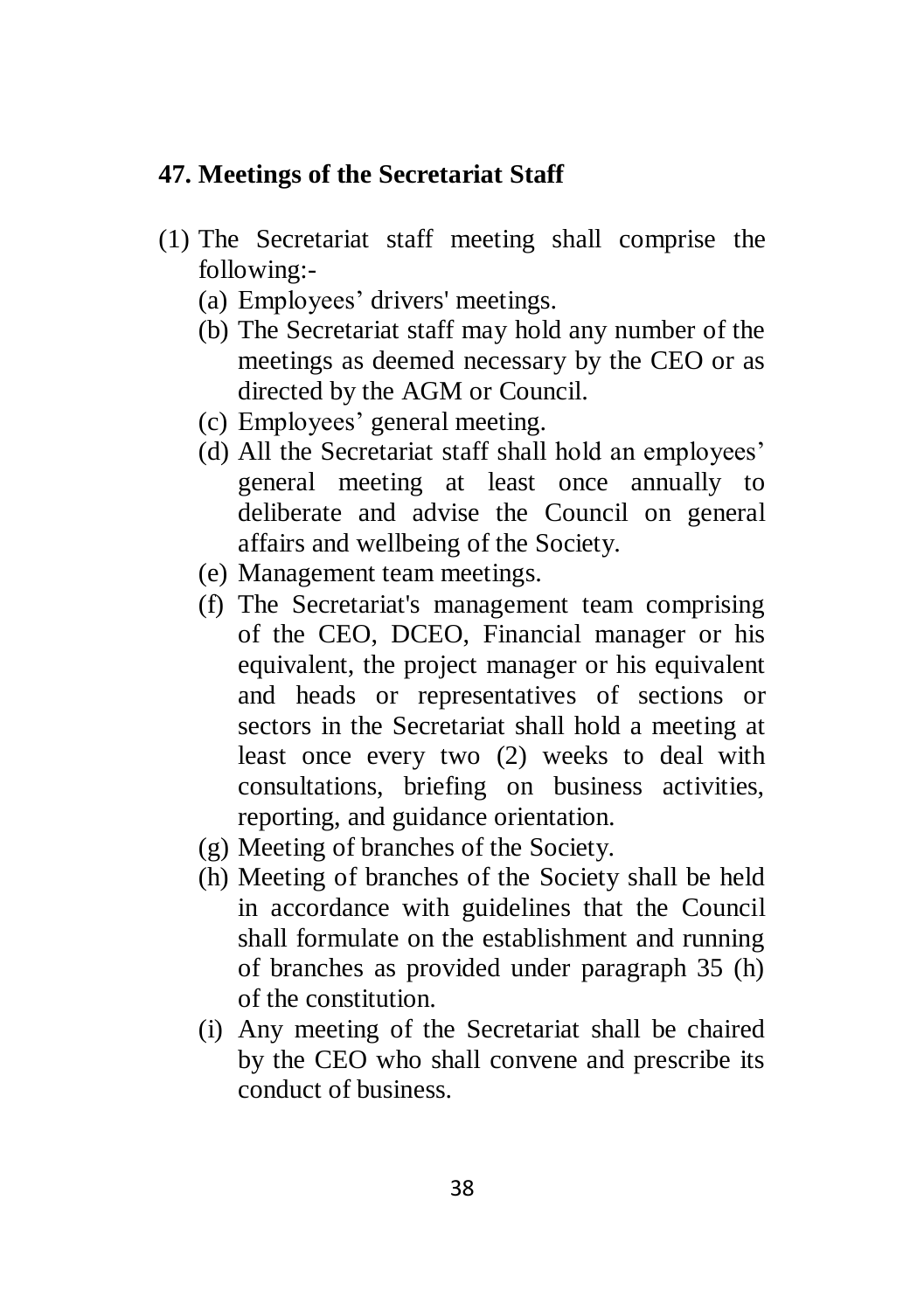## <span id="page-38-0"></span>**48. Special or Emergency meetings of the organs or sub–organs of the Society**

(1) The Chairman of Society may convene any special or emergency meetings, as deemed necessary, of an Annual General Meeting or any other organ or suborgan within the structure of the Society at any convenient time provide that its written notice is given within the reasonable time and the quorum of the meeting for such organ is constituted.

## <span id="page-38-1"></span>**49. Miscellaneous Provisions on Meetings**

- (1) Where there is no leadership, convening a meeting or otherwise any meeting of the Society or any of its organs or sub-organs, it is hereby stipulated as  $follows$ 
	- (a) Every organ or sub-organ of the Society shall essentially have a Chairman, Secretary and any other not less than one (1) or more than three (3) members of the particular organ or sub-organ and any other additional number of such organ or sub-organ except in the AGM organ, the Council organ and core committee sub-organ in which the Honorary office bearers of the Society shall lead.
	- (b) In the first meeting, or soon thereafter, the Honorary Secretary to the Society shall convene the meeting which shall be chaired by the Chairman or Vice-Chairman of the Society after giving a prior three (3) days written notice to relevant members constituting the organ or sub-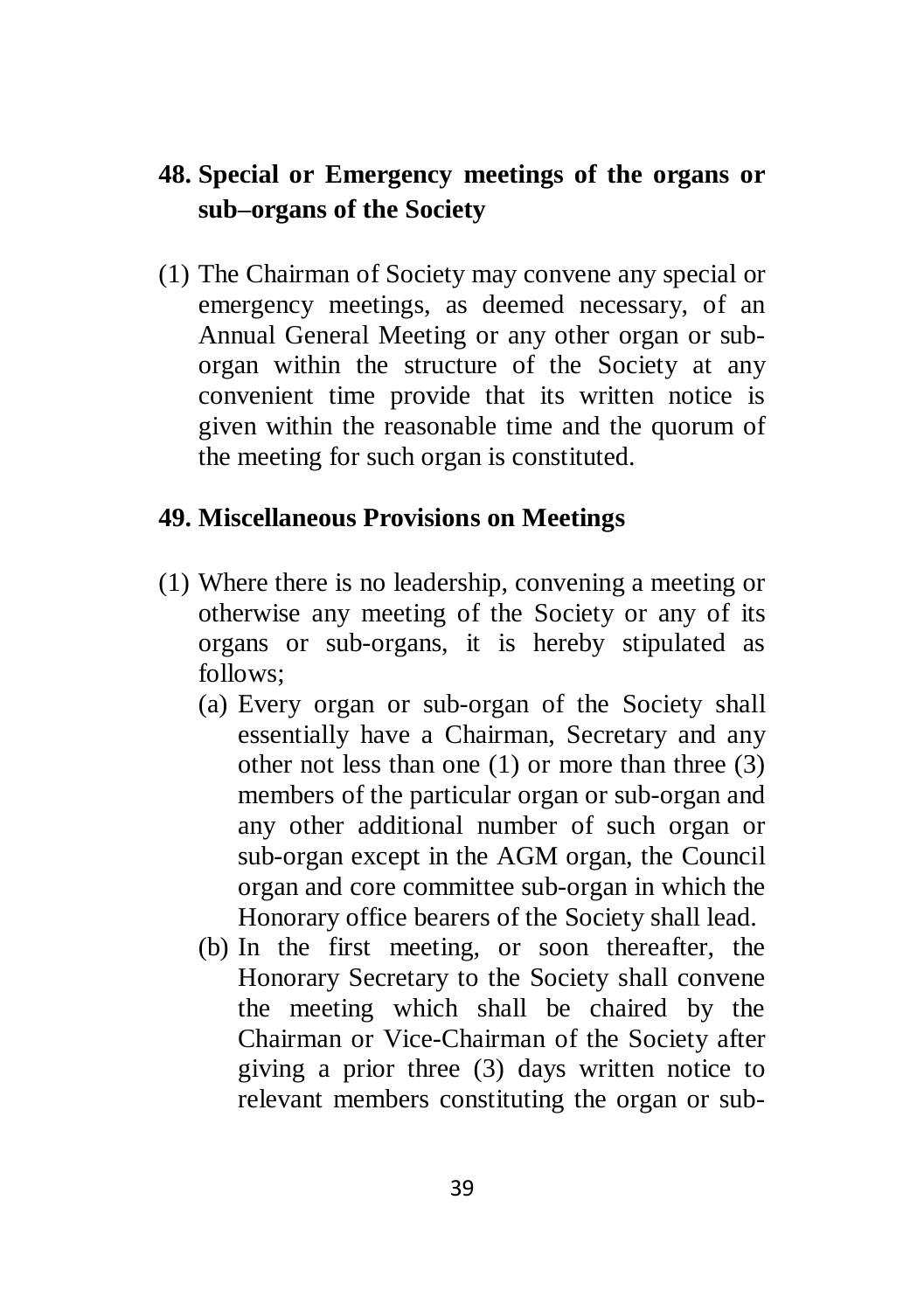organ and conduct the selection of the leaders to manage such organ or sub-organ.

(2) In all meeting of the organs and sub-organs the chief executive officer or his nominee shall be the exofficial member and Secretary to organ or sub-organ, except in the board of registered trustees or where a meeting is being held in camera; in which case the Secretariat staff may be excluded and the Honorary Secretary or Secretary to the relevant organ or suborgan shall take up the role of the CEO or Secretariat without losing any right to vote.

### <span id="page-39-0"></span>**50. Absence from Meetings**

(1) Any member, office-bearer or Trustee of the Council relevant organ or their respective sub-organ who is absent from meetings consecutively or in divers' meeting three (3) times within four (4) called meetings without notice or good cause satisfactory to the Council relevant organ or respective sub-organ which called the meeting shall lose membership in the Council or relevant organ or sub-organ for the relevant life span of the Council organ or sub-organ as the case may be.

## <span id="page-39-1"></span>**PART VIII: BOARD OF REGISTERED TRUSTEES**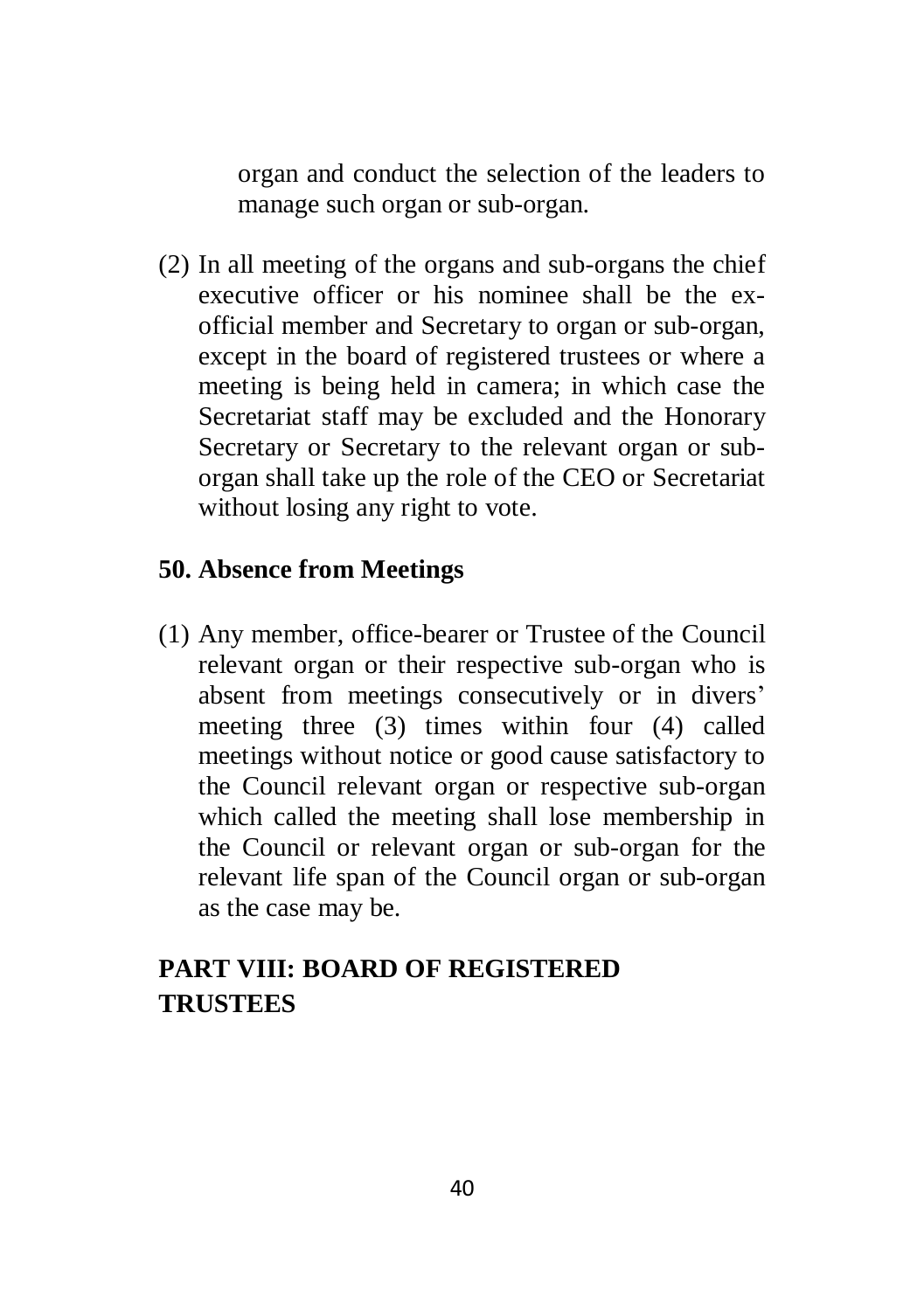## <span id="page-40-0"></span>**51. Incorporation of the Society's Board of Registered Trustees**

- (1) Notwithstanding the provision of the constitution, the Council shall propose the name of the board of registered trustees to the AGM for endorsement. The board of registered trustees shall be the body corporate of the Society with perpetual succession and the common seal having the power to sue and be sued in its body corporate name upon whom shall vest all movable and immovable properties of the Society. The board shall comprise not less than three (3) and not more than five (5) registered trustees of the Society.
- (2) The Council, any member of the Society or both can propose names of person being of impeccable credentials, integrity and rectitude from within or outside the Society to be a trustee of the board of registered trustees.
- (3) The person so proposed shall be endorsed by a simple majority of the members present at the AGM; provided that where the name is proposed other than from the member of the Council such name shall be submitted to the Council for approval prior being table before the AGM for endorsement.
- (4) Where a trustee is a non-member of the Society, he shall from the day of nomination be deemed to be eligible to be co-opted of the Society who shall consent in writing in his nomination before being approved by the Council and being by the annual general meeting (AGM).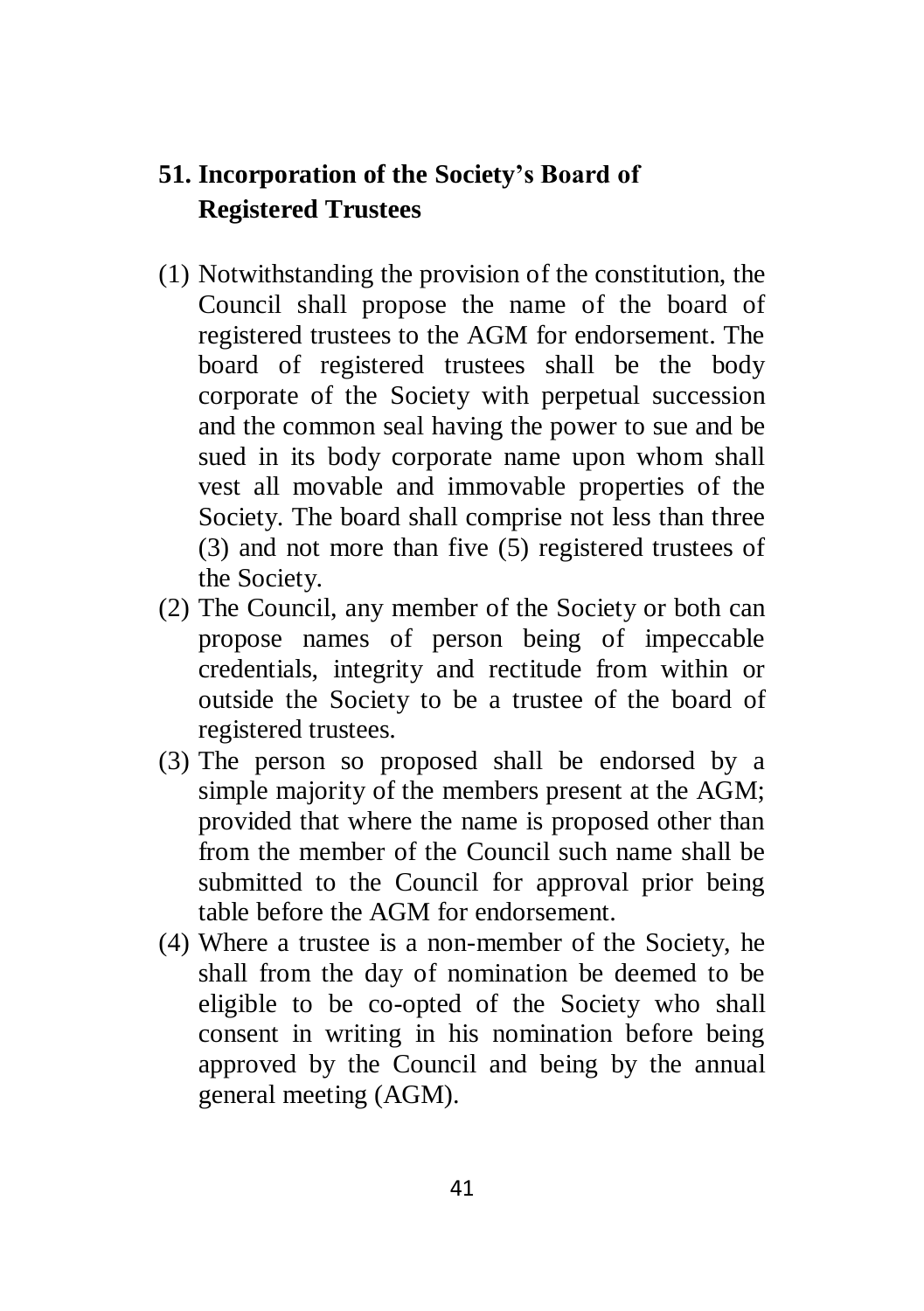- (5) Any co-opted trustees once so approved and endorsed shall become a member of the Society with all requisite rights, privileges, and obligations.
- (6) The Chairman of the Society, in consultation with the Council, shall nominate a Chairman of the board of registered trustees who shall immediately assume office subject to being endorsed by the next AGM.
- (7) The Honorary Secretary, in performing her/his duties as Secretary to the Board of Trustees, may be assisted by the Secretariat.
- (8) A Trustee of the Board of Registered Trustees shall be registered by the Registrar of Trusts RITA before assuming his duties. He shall hold office for a term of five (5) years, but shall be eligible for any consecutive re-election or any other divers' reelection in future at the expiration of any such particular served term or terms.

### <span id="page-41-0"></span>**52. Functions of the Board of Registered Trustees**

- (1) The board of Trustees of the Society shall have the following duties.
	- (a) The Board of Registered Trustees shall have and exercise all the powers vested in it under the Constitution and any other power conferred on Registered Trustees under Tanzanians laws CAP.318, Revised Edition 2002 or anybody corporate laws and the Non –Governmental Organization Act 2002, *inter alia*.
	- (b) Oversee all properties of the Society, whether movable or immovable and shall, whenever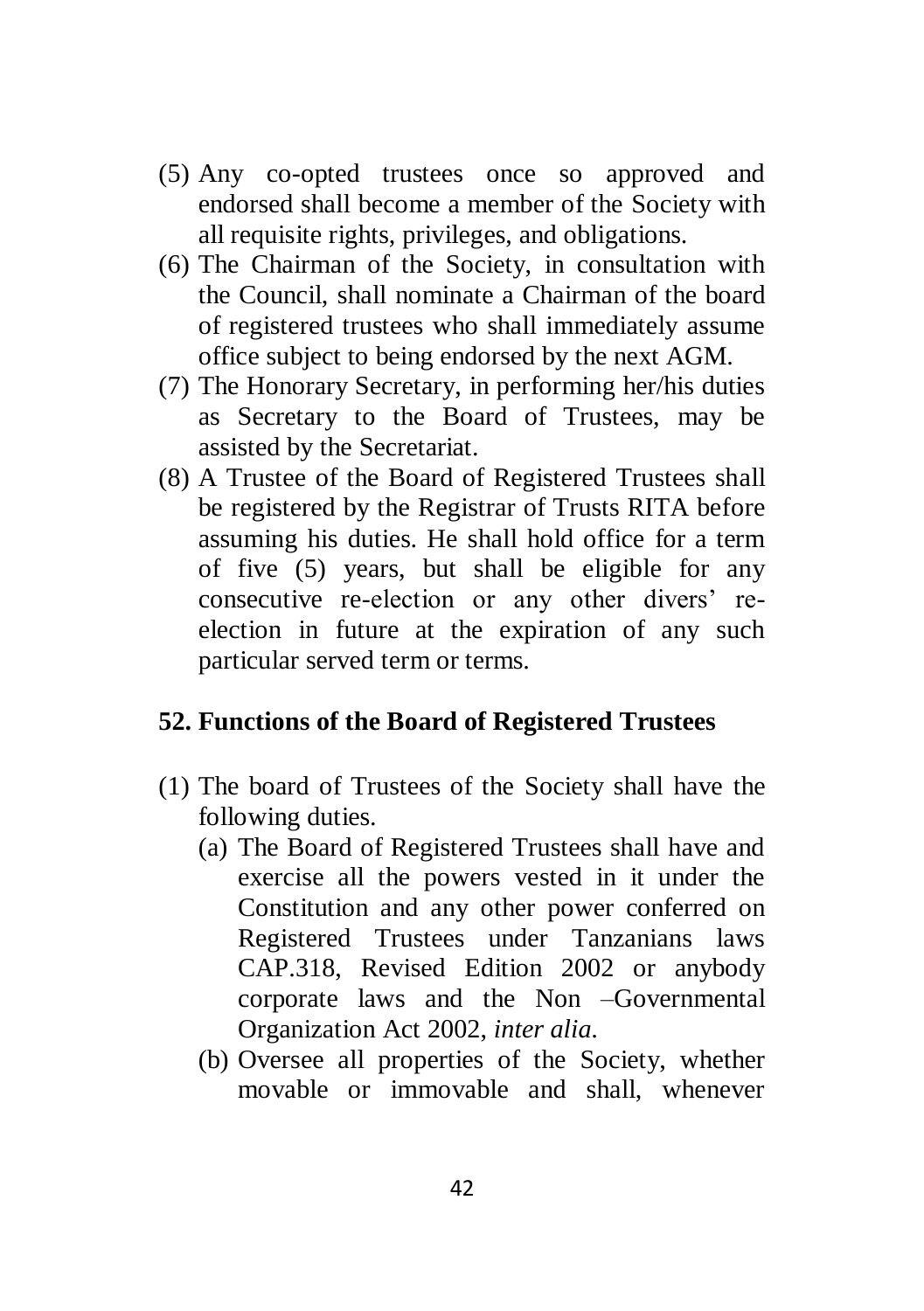necessary, verify the assets and funds of the Society.

- (c) The Board shall be the legal custodian of all assets and their inventory and records and the monetary books of accounts of the Society.
- (d) All members of the board shall be *ex-officio*  members of the Council without the voting right and all members or one (1) of them may attend, participate in and address a meeting of any organ or sub-organ whenever such need arises relating matters of the board.
- (e) The Board of Trustees shall hold any number of meetings as deemed necessary by the Board or the Council, provided that it's hall hold at least one (1) meeting every six (6) months. Any two (2) Registered Trustees shall constitute a quorum. The Chairman of the Board shall have a casting vote
- (f) Where the Chairman of the Board is unable to attend any of its convened meetings, the trustees present shall nominate one (1) of them to preside over the meeting.

## <span id="page-42-0"></span>**PART IX: THE SECRETARIAT**

#### <span id="page-42-1"></span>**53. Composition of the Secretariat**

(1) The Secretariat being an organ consists of all the employees of the Society composed of the Chief Executive Officer, Deputy Chief Executive Officer Senior Secretariat Staff employed by the Council and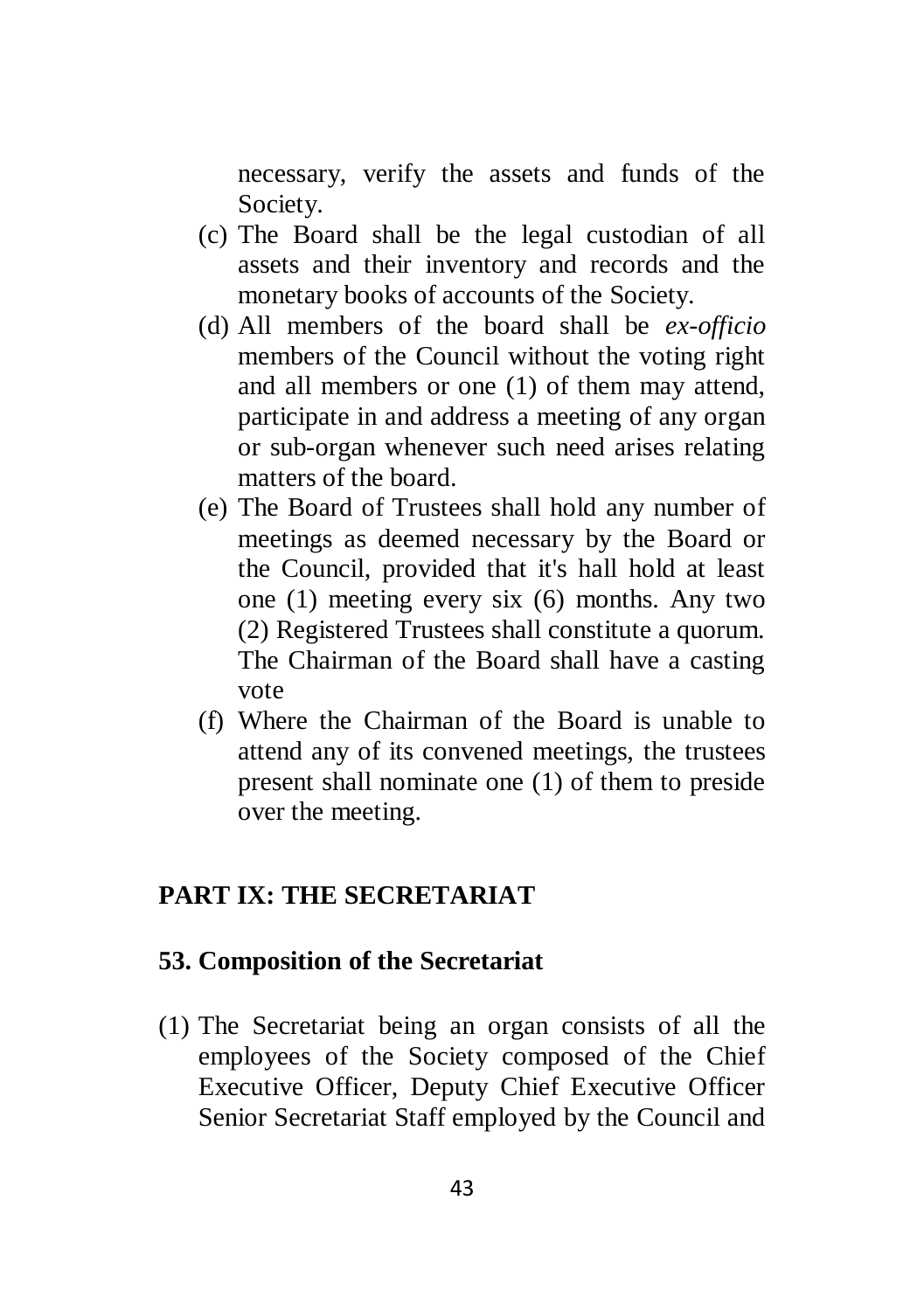other Secretariat staff engaged by the Chief Executive Officer altogether commonly known as the Secretariat staff. It shall deal, act, facilitate, assist, and advise on administrative and management of financial, logistics, and property matters in pursuant of provisions of the Constitution and the Society's day-to-day and long-term requirements.

### <span id="page-43-0"></span>**54. Agencies of the Society**

- (1) Any person or organization engaged in a project or performing any activity of by or for the Society for gain, valuable interest or consideration whether on a contract or otherwise shall be deemed to be an agent of the Society under the auspices of the Secretariat.
- (2) Where the deemed agency relation is sustainable continuously or on aggregate for a total period exceeding four (4) months within twelve (12) months such a deemed to be a member of the Society in whatever category befitting him.

## <span id="page-43-1"></span>**55. Deemed Member of the Society**

(1) Any Secretariat staff, co-opted member of any organ or sub-organ or agent of the Society shall be deemed to be a member of the Society with all rights, privileges, and obligations of a member in the respective equivalent category except being a member of the Council and its sub-organs.

#### <span id="page-43-2"></span>**56. The Chief Executive Officer**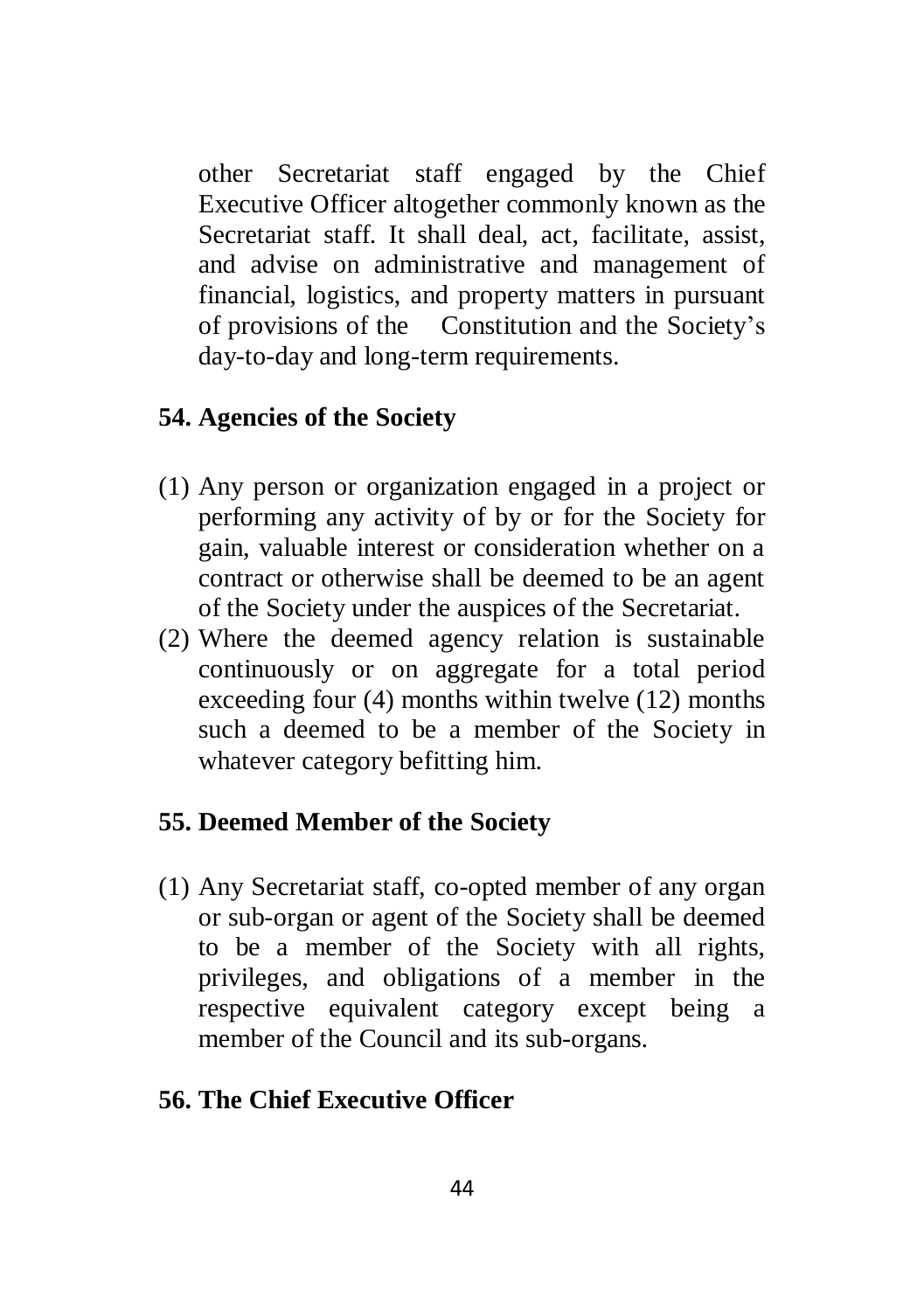- (1) The Society shall be administered and managed by the Chief Executive Officer employed by the Council.
	- (a) Employment of the Chief Executive Officer
	- (b) The Chief Executive Officer (CEO) shall be a person knowledgeable on wildlife, natural resources management and the environmental conservation who shall be employed by the Council on terms of periodic contractual service signed by both the CEO and the Chairman on behalf of the Council.
	- (c) Functions of the Chief Executive Officer
	- (d) The Chief Executive Officer shall be the Head of the Secretariat and the Chief administrator, manager, and executor of all decisions of the Society and its organs and sub-organs and he shall be required to perform the following duties *inter alia*;
		- i) To do all things as are necessary for the achievement of the objectives of the Society
		- ii) To be the focal person for communication and correspondence on technical issues of the Society within and outside Tanzania that will be addressed to him and Vice versa.
		- iii) To supervise and be the accounting officer of the Society and one (1) of the cheque signatories of group B.
		- iv) To manage the operation of regional branches formed with the approval of the Council
		- v) To prepare annual work plans and budgets for the approval by the Council and endorsement by the AGM, as appropriate.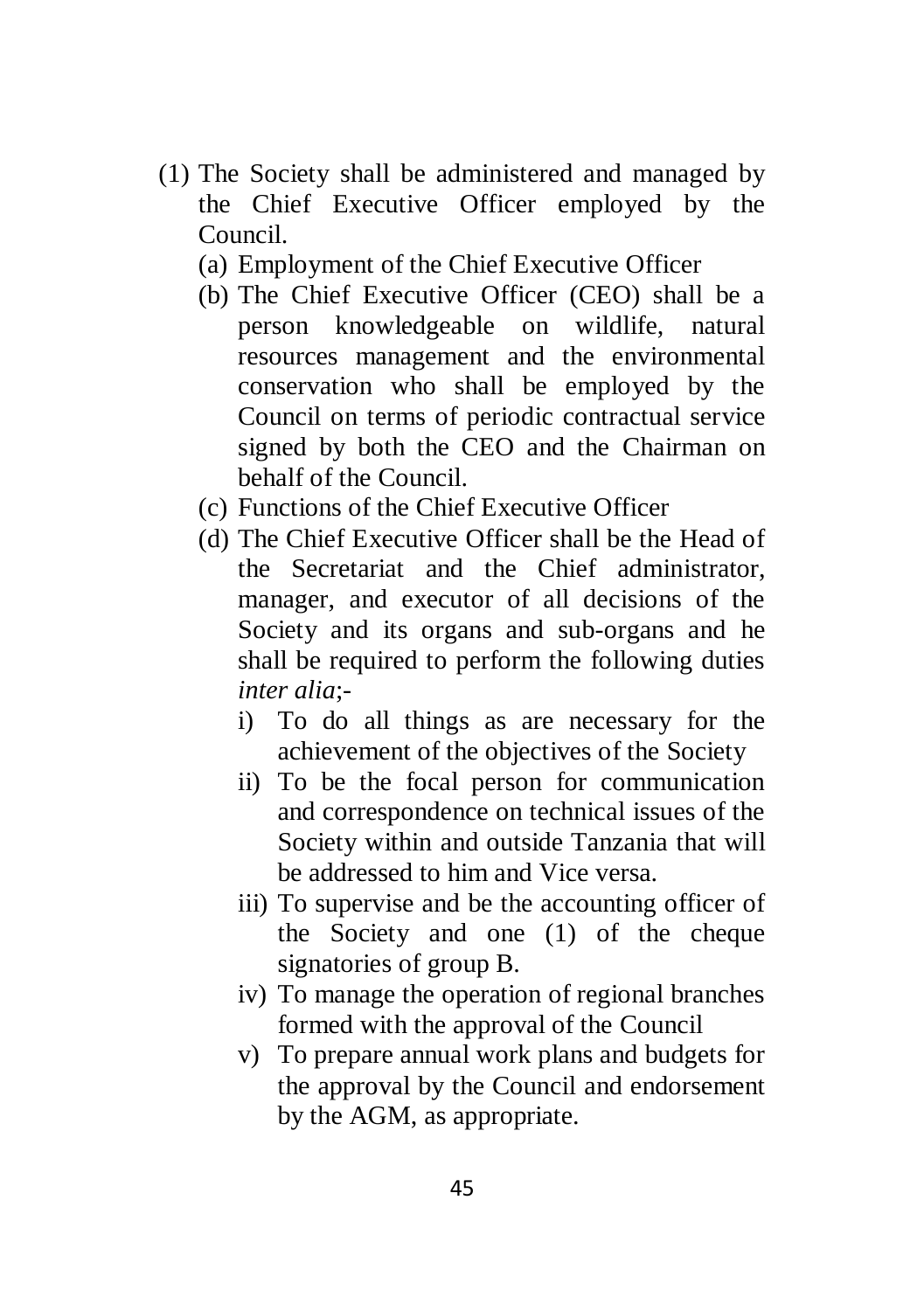- vi) To manage and maintain a proper record of funds and assets for the Society and avail them to the Board of Registered Trustees for verification.
- vii)To report and be accountable and answerable to the Council for all matters of the Secretariat and the implementation of decision and directives of any organ or suborgan of the Society.
- viii) To perform any other duty assigned by the Council or other higher organ and suborgan.

## <span id="page-45-0"></span>**PART X: THE PATRON**

#### <span id="page-45-1"></span>**57. Symbolic Head**

- (1) There shall be a Patron of the Society who shall be the Symbolic Head of the Society.
- (2) The name of the Patron shall be proposed by the Core Committee, submitted to the Council for approval and laid at the AGM for endorsement.
- (3) The patron may call or address the Society, organ, sub-organ or part of any one (1) of them at his convenience.

## <span id="page-45-2"></span>**PART XI: FUNDS AND ASSETS OF THE SOCIETY**

#### <span id="page-45-3"></span>**58. Sources and upkeep of funds and Assets**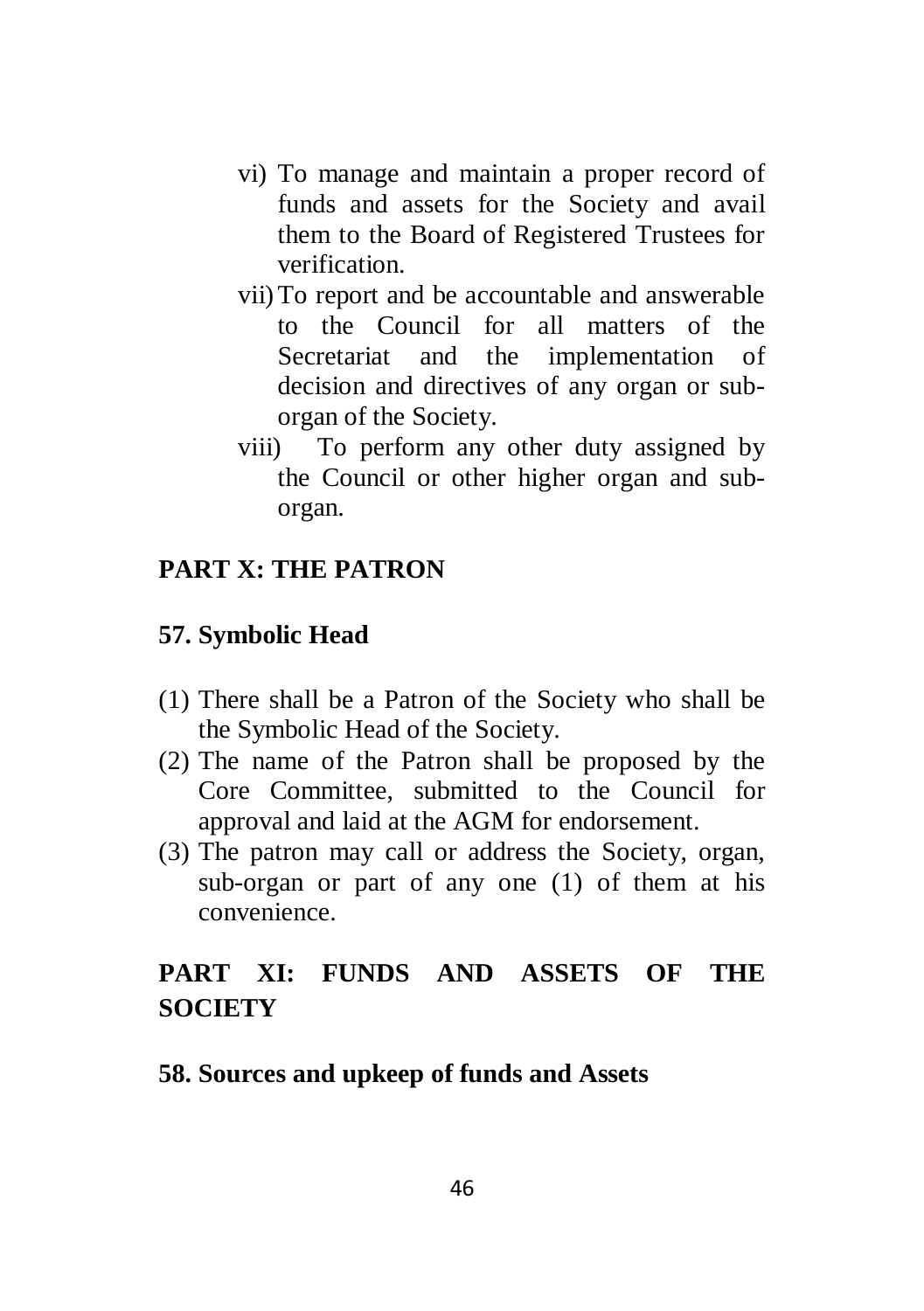- (1) The Society, being a non-profit making bodycorporate with a charitable purpose shall acquire, own and keep all funds/ assets in the custody and account of the Society. Such Funds and assets shall be accepted from the following sources;-
	- (a) Members recruitment and annual subscription fees;
	- (b) Members solicited and unsolicited contributions;
	- (c) Donations and grants to support activities of the Society;
	- (d) Fundraising activities within and outside Tanzania and;
	- (e) Any source whatsoever provided that, such same assets and funds are legitimate and the Society receipt thereof is not contrary to the mores and the relevant provisions of the Constitution and principles governing the Society.
- (2) The Society shall maintain bank accounts in the Society name in which all funds of the Society shall be deposited.

## <span id="page-46-0"></span>**59. Accounting Officer**

- (1) Chief Executive Officer shall be the Accounting Officer and shall ensure that funds are kept in the Banks in the Society name and funds received are properly recorded, banked and expended in accordance with the objectives and financial policy and manuals of the Society.
- <span id="page-46-1"></span>**60. Signatories to the Bank Accounts**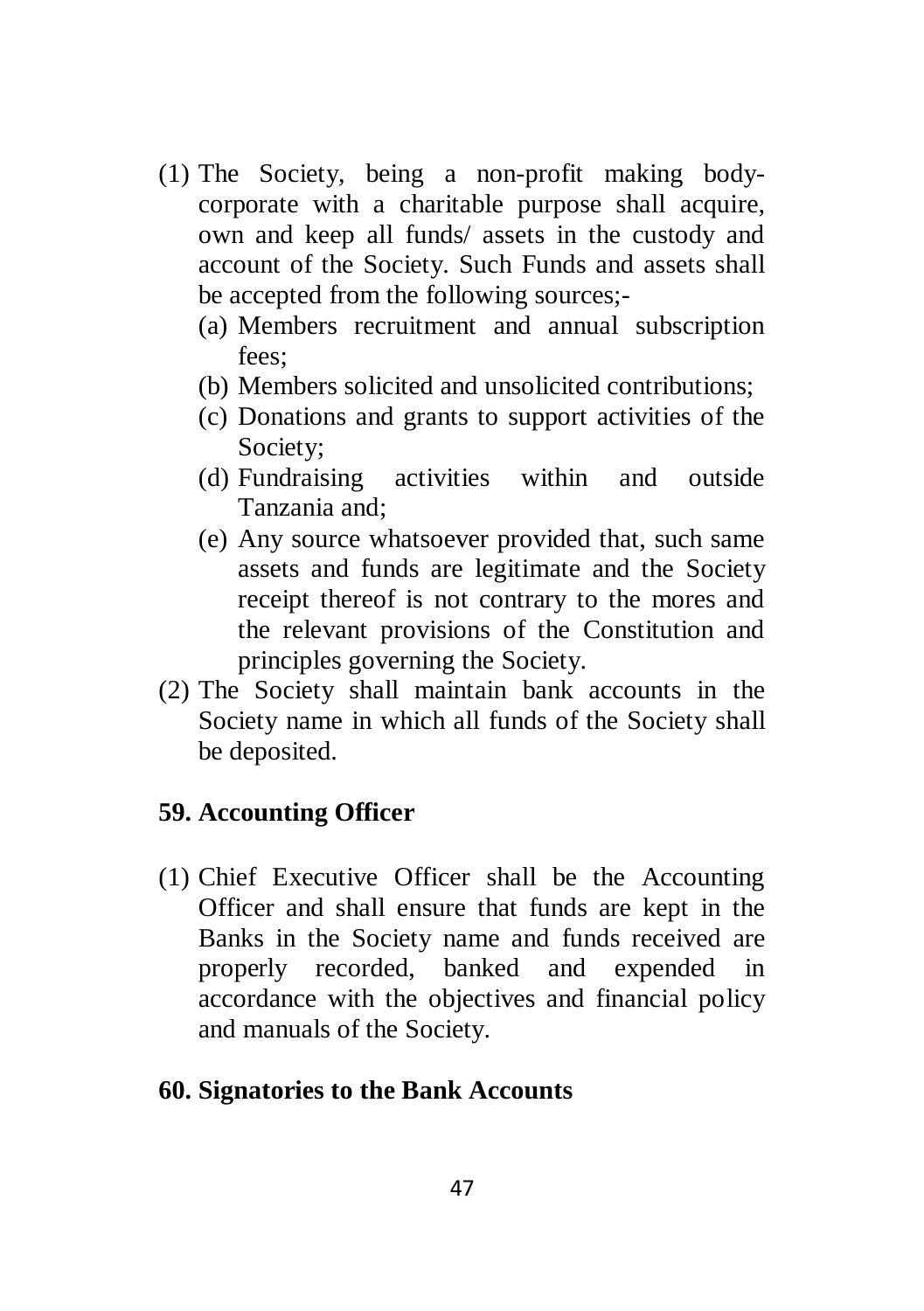- (1) The Honorary Treasurer and the Vice-Chairman shall be the Society bank signatories of group A; whereas the Chief Executive Officer, Deputy Chief Executive Officer and the Financial Manager or their equivalent Secretariat staff respectively shall be the Society bank signatories of group B.
- (2) The Honorary Treasurer or any other signatory from group A and anyone signatory from group B shall be required to validate each cheque provided that where necessity and good cause demand, any two (2) out of group A signatories may validate a cheque.

## <span id="page-47-0"></span>**61. Audited Accounts**

(1) The Financial records of the Society shall be audited annually by independent external auditors appointed by the Annual General Meeting and the audited accounts shall be open for inspection by any member of the Society and other public institutions upon written demand at least seven (7) days before the inspection. Such audited financial records shall be presented to the AGM.

#### <span id="page-47-1"></span>**62. Assets of the Society**

- (1) There shall be fixed register of movable and immovable assets of the Society maintained by the Honorary Treasurer of the Society and verified periodically by the board of registered trustees.
- (2) The Council may make regulations and guidelines dealing with funds, assets and any financial matters of the Society.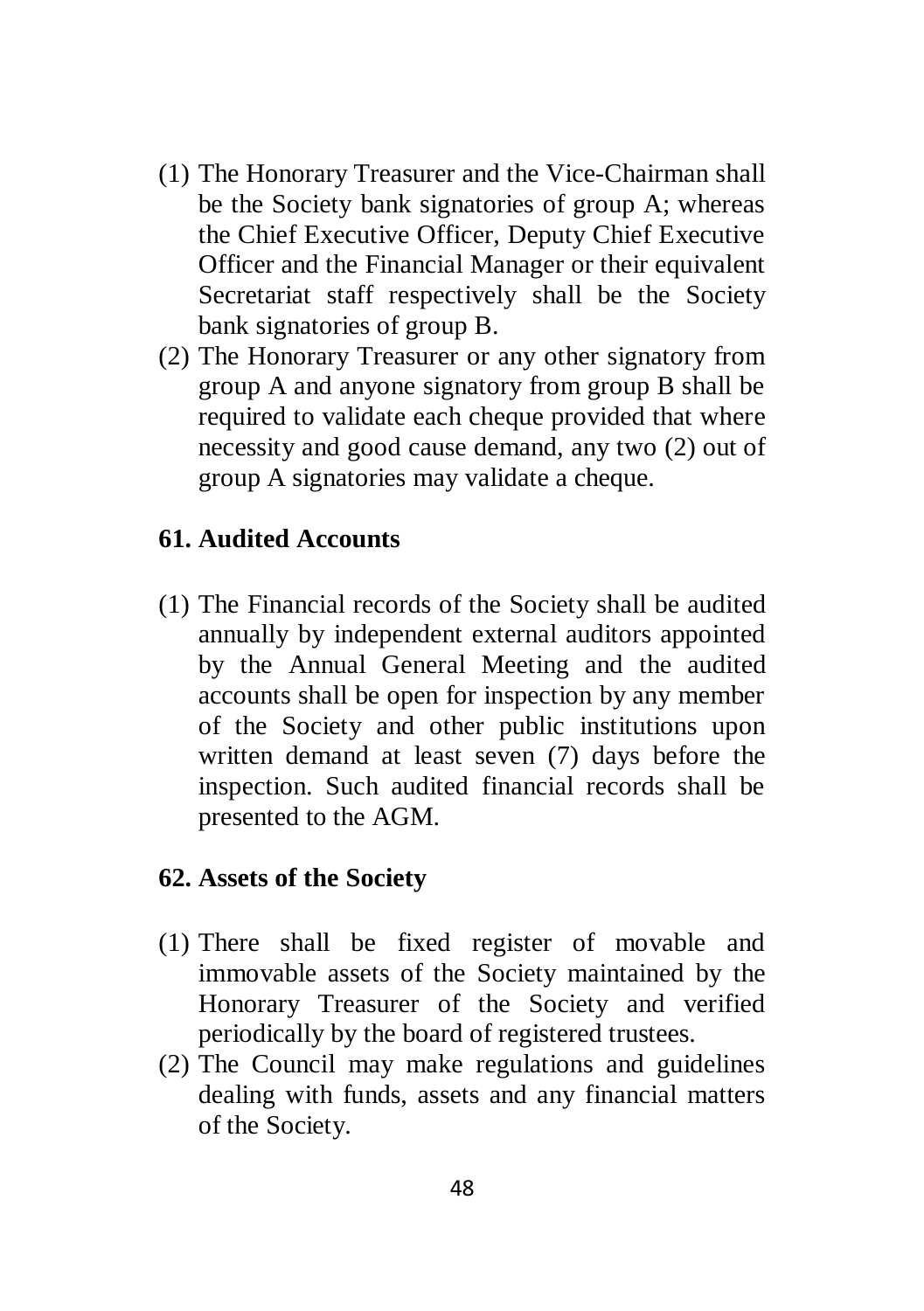## **PART XII: THE SEAL AND LOGO**

## <span id="page-48-1"></span><span id="page-48-0"></span>**63. The Seal and Logo of the Society**

- (1) The Society shall have a seal with a logo of the Society which bears a sketch map of Tanzania and the following inscription.
- (2) Wildlife Conservation Society of Tanzania (WCST) and such other necessary inscriptions surrounding a Black and White Colobus Monkey.

## <span id="page-48-2"></span>**64. Safe Custody of the Seal**

(1) The Chief Executive Officer shall provide for the safe custody of the seal which shall only be used by the Authority of the Council in that behalf and every instrument to which the seal shall be affixed and shall be signed by the Chairman or a member of the Core Committee and the Chief Executive Officer or his Deputy.

## <span id="page-48-3"></span>**65. Official Documents**

(1) All official documents of the Society shall bear the name and the logo, *inter alia* of the Society.

# <span id="page-48-4"></span>**PART XIII: CONSTITUTION AMENDMENTS, DISPUTE RESOLUTION, AND DISSOLUTION OF THE SOCIETY**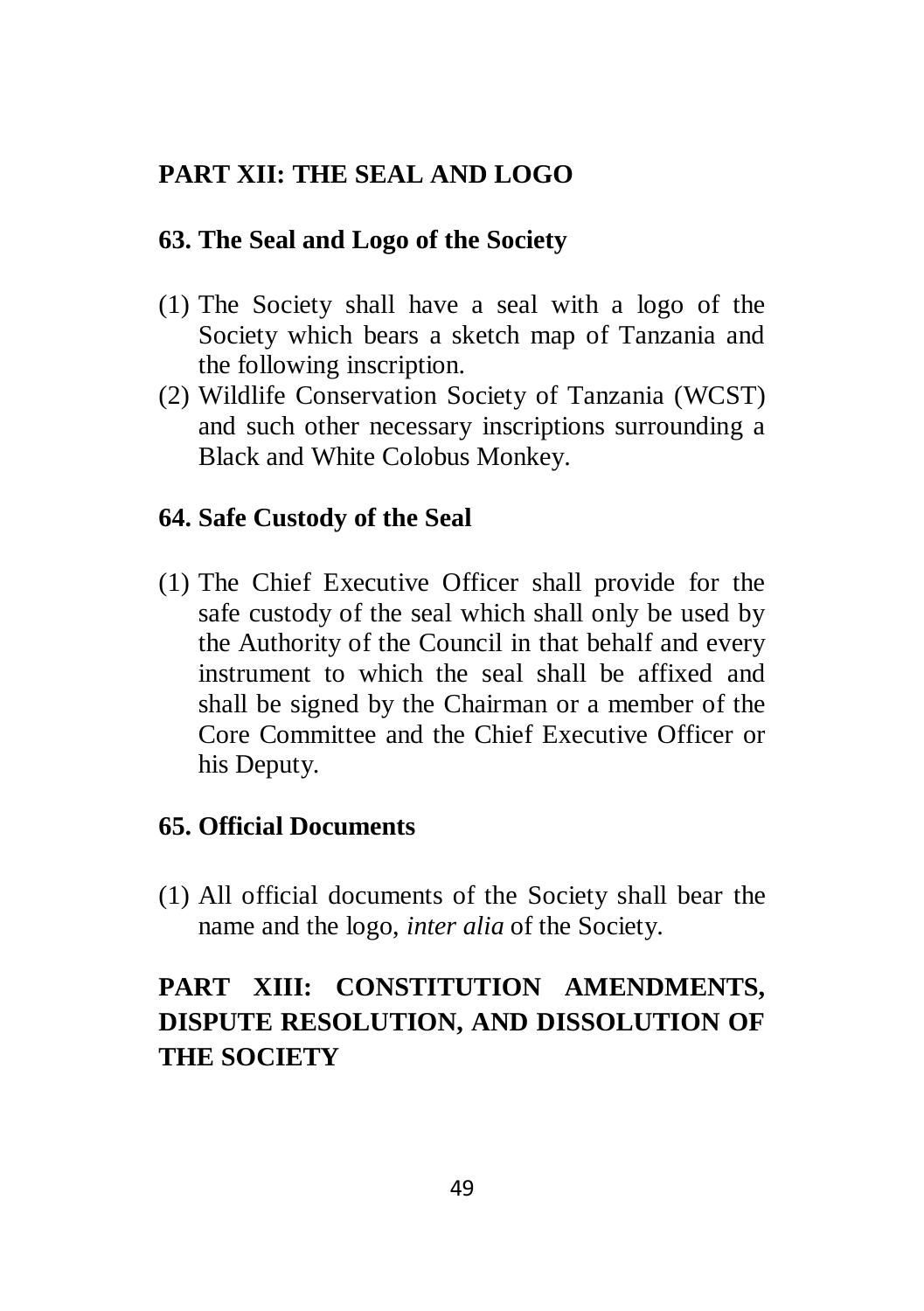#### <span id="page-49-0"></span>**66. Amendments to the Constitution**

- (1) Amendments to this Constitution shall be proposed by a petition of any five (5) members of the Society or any member of the Council and submitted in writing to the Chairman of the Council and shall be considered by the Council before being tabled to the Annual General Meeting.
- (2) Any such amendments shall be approved by at least two-thirds (2/3) of voting members presents at the Annual General Meeting, which shall in the interim, take effect after being signed by the Chairman and the Honorary Secretary and the Chief Executive Officer pending statutory notification of the same Constitution amendments to the relevant authorities.
- (3) Any note of acknowledgment on the Constitution amendments by the relevant authorities or any other proof to the same effect shall be laid at AGM after which the AGM itself or the Council shall set the effective date of the same Constitutional amendments.
- (4) Any amendments to the Constitution or revised edition of the Constitution shall be signed by the Chairman of the Society, Honorary Secretary, and the Chief Executive Officer.

## <span id="page-49-1"></span>**67. Dispute resolution**

(1) In any case, if the disputes arise in the Association and outside the association it shall be solved amicably.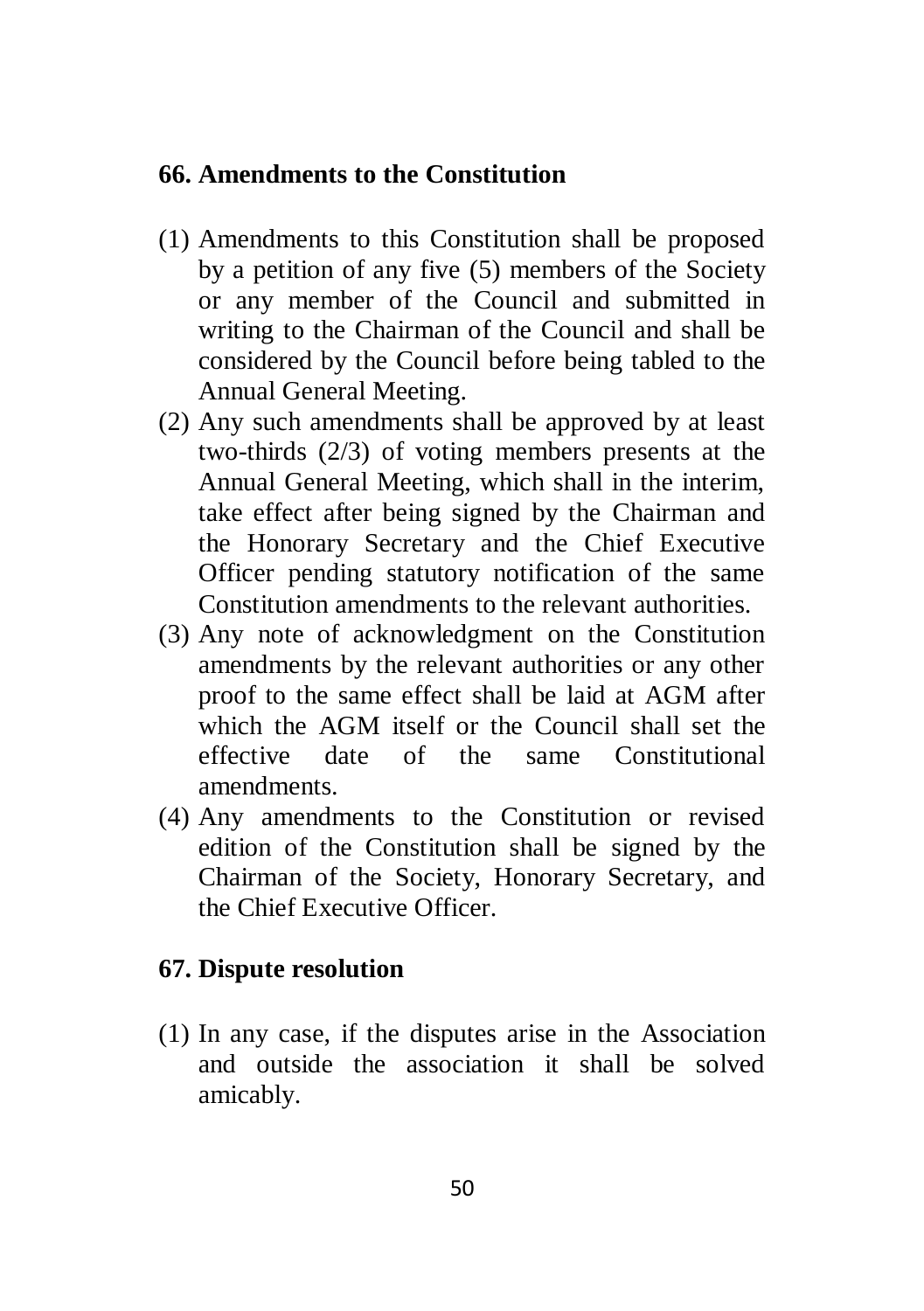- (2) There shall be a dispute resolution committee as provided in this Constitution comprised of 5 members who shall be elected by the Council and approved by AGM.
- (3) The Council shall solve the dispute and give recommendation and present it in the AGM for discussion and approved.
- (4) Where the dispute failed to be solved within the AGM the Secretary shall inform the registrar of societies in writing who shall solve the dispute.
- (5) In case the dispute in the eyes of the registrar is above his control he/she can inform the Honorary Secretary in writing to open the case in the court of law for more legal procedures.

### <span id="page-50-0"></span>**68. Dissolution of the Society**

- (1) The Society shall be dissolved in the event of membership falling below 10 members or upon the vote of two-thirds (2/3) majority of members voting at the Annual General Meeting convened to consider the same matter.
- (2) Upon a resolution being passed in accordance with its constitution at the AGM the net assets or property any funds available after satisfying debts and liabilities shall upon determination by the members of the Society be handed over to some other Societies or Organization having objectives similar to and have constituents with documentation which prohibits the distribution of its income and property among its members.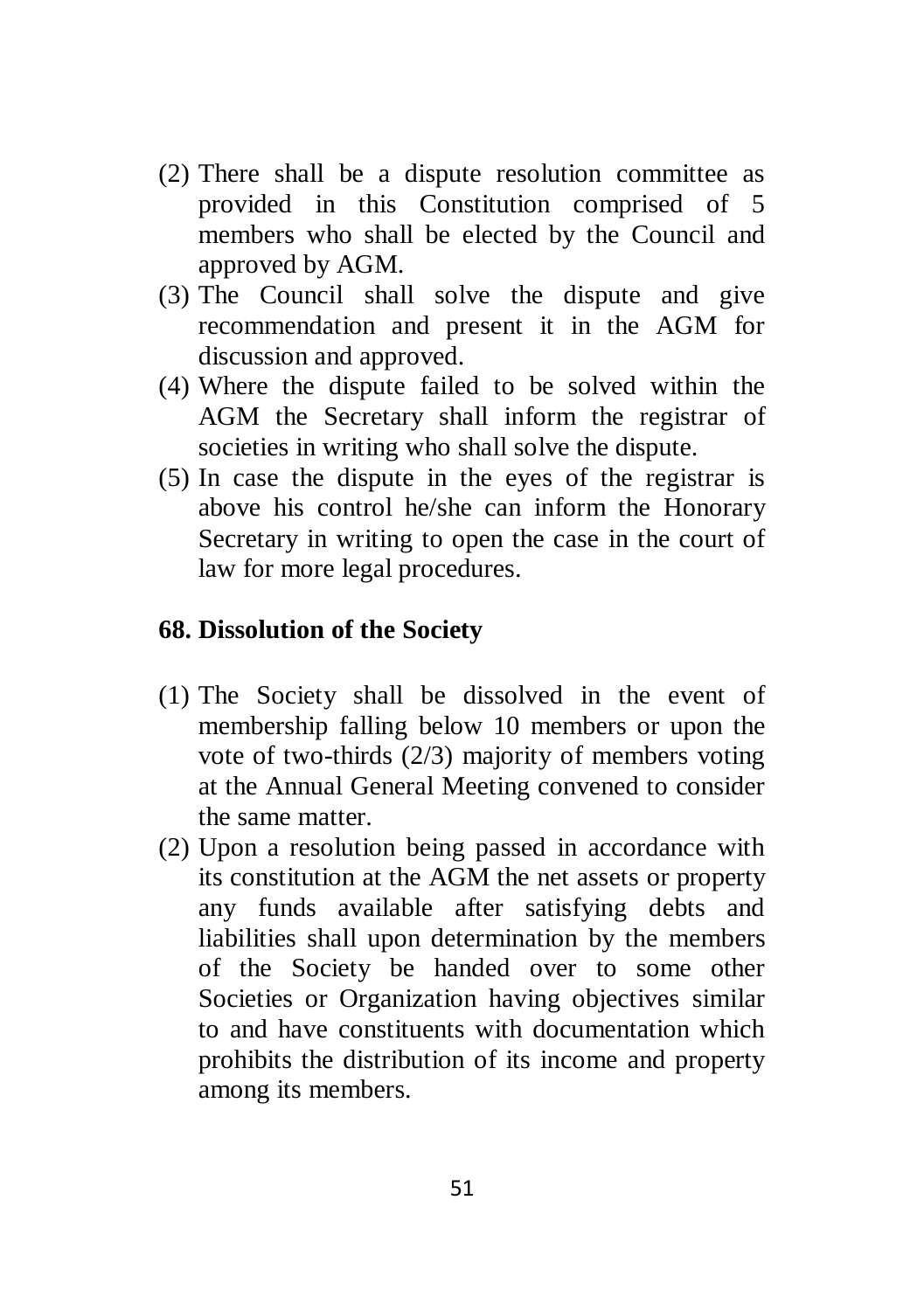(3) A resolution or decision to dissolve this Society shall be signed by the Chairman of the Society, the Chairman of the board of Registered Trustees, the Chief Executive Officer and any supporting or ordinary member of the Society.

## <span id="page-51-0"></span>**PART XIV: MISCELLANEOUS PROVISIONS**

## <span id="page-51-1"></span>**69. Language**

(1) The Official language for the transaction of the Society's business shall be bilingual in either Kiswahili or English or both and any official communication with the Society shall be in writing in the language of the Society.

## <span id="page-51-2"></span>**70. Publications**

- (1) The official newsletter of the Society shall be called *"Miombo"* provided that the Society may have other publications.
- (2) Articles for publication in Miombo shall have the name and relevant identity of their authors who shall bear full responsibility for the Articles contents and such articles shall be selected and edited by the Environment Education and the Editorial Board Committee of the Council.
- (3) Authors of articles submitted to the Society for publication may declare that their articles belong to the Society or otherwise; whereby there shall be a prior approval of the Council where the articles are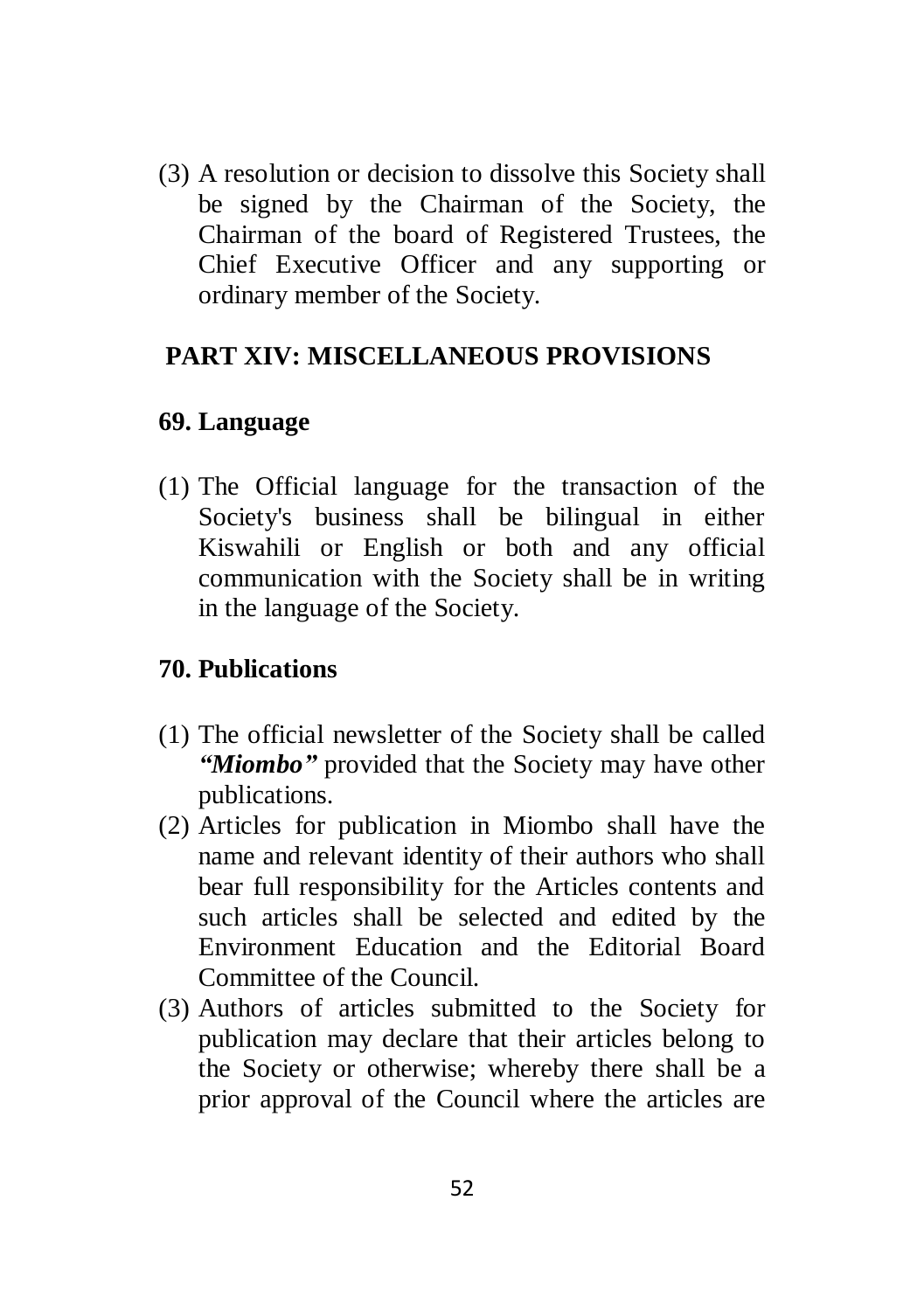declared to belong to the Society before such a declared article is published.

## <span id="page-52-0"></span>**71. Affiliations**

(1) The Council on the proposal made by any interested party may enter into affiliation with Societies or Organization with similar interest or aims within or outside Tanzania and which have good record subject to the approval of the Annual General Meeting as appropriate.

## <span id="page-52-1"></span>**PART XV: TRANSITION PROVISION**

## <span id="page-52-2"></span>**72. Transition Period**

(1) During the Transitional Period, the status quo of the Society to with; its structural organs and sub-organs and all its human resources, funds, and assets, functions and business *inter alia* shall prevail as it was immediately before making the amendments to the Constitution and until the earmarked effective date becomes operational.

Adopted and Approved by the Annual General Meeting of Members held this…….…Day of…………….2017 at extensive and the set of the set of the set of the set of the set of the set of the set of the set of the set of the set of the set of the set of the set of the set of the set of the set of the set of the set of the set

## **Chairman**

Name……………………………………………………..